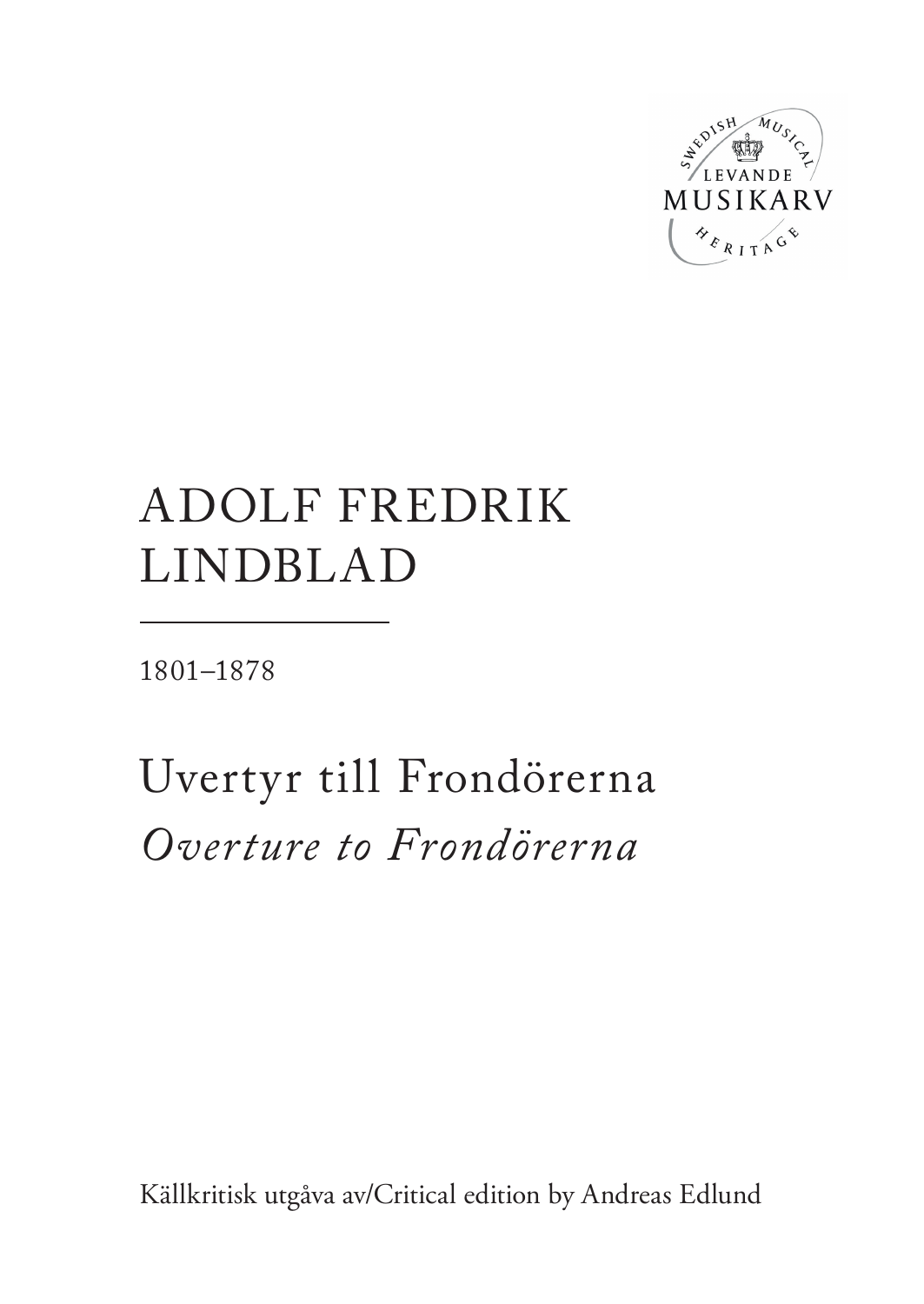## **Levande Musikarv och Kungl. Musikaliska akademien**

Syftet med Levande Musikarv är att tillgängliggöra den dolda svenska musikskatten och göra den till en självklar del av dagens repertoar och forskning. Detta sker genom notutgåvor av musik som inte längre är skyddad av upphovsrätten, samt texter om tonsättarna och deras verk. Texterna publiceras i projektets databas på internet, liksom fritt nedladdningsbara notutgåvor. Huvudman är Kungl. Musikaliska akademien i samarbete med Musik- och teaterbiblioteket och Svensk Musik.

Kungl. Musikaliska akademien grundades 1771 av Gustav III med ändamålet att främja tonkonsten och musiklivet i Sverige. Numera är akademien en fristående institution som förenar tradition med ett aktivt engagemang i dagens och morgondagens musikliv.

## **Swedish Musical Heritage and The Royal Swedish Academy of Music**

The purpose of Swedish Musical Heritage is to make accessible forgotten gems of Swedish music and make them a natural feature of the contemporary repertoire and musicology. This it does through editions of sheet music that is no longer protected by copyright, and texts about the composers and their works. This material is available in the project's online database, where the sheet music can be freely downloaded. The project is run under the auspices of the Royal Swedish Academy of Music in association with the Music and Theatre Library of Sweden and Svensk Musik.

The Royal Swedish Academy of Music was founded in 1771 by King Gustav III in order to promote the composition and performance of music in Sweden. Today, the academy is an autonomous institution that combines tradition with active engagement in the contemporary and future music scene.

#### **www.levandemusikarv.se**

Huvudredaktör/Editor-in-chief: Anders Wiklund Notgrafisk redaktör/Score layout editor: Anders Högstedt Textredaktör/Text editor: Erik Wallrup

Levande Musikarv/Swedish Musical Heritage Kungl. Musikaliska akademien/The Royal Swedish Academy of Music Utgåva nr 566/Edition no. 566 2015 Notbild/Score: Public domain. Texter/Texts: © Levande Musikarv 979-0-66166-310-2

Levande Musikarv finansieras med medel från/Published with financial support from Kungl. Musikaliska akademien, Kungl. Vitterhetsakademien, Marcus och Amalia Wallenbergs Stiftelse, Statens Musikverk, Riksbankens Jubileumsfond, Svenska Litteratursällskapet i Finland och Kulturdepartementet. Samarbetspartners/Partners: Musik- och teaterbiblioteket, Svensk Musik och Sveriges Radio.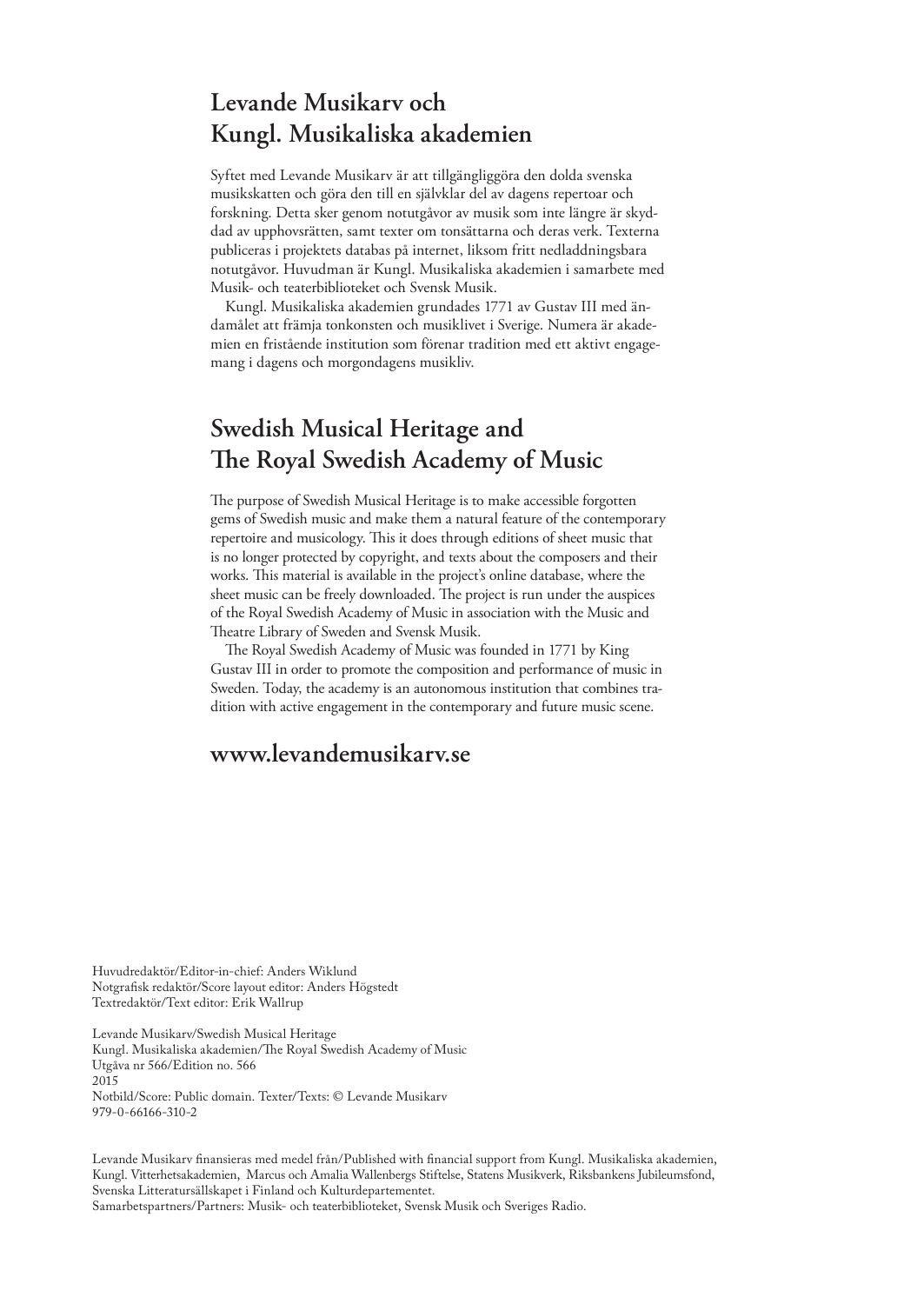## **Orkesterbesättning/Orchestra**

Flauto I, II

Oboe I, II

Clarinetto I, II in A

Fagotto I, II

Corno I, II in D

Tromba I, II in D

Trombone I, II, III

Timpani

Violini I

Violini II

Viole

Violoncelli

Contrabassi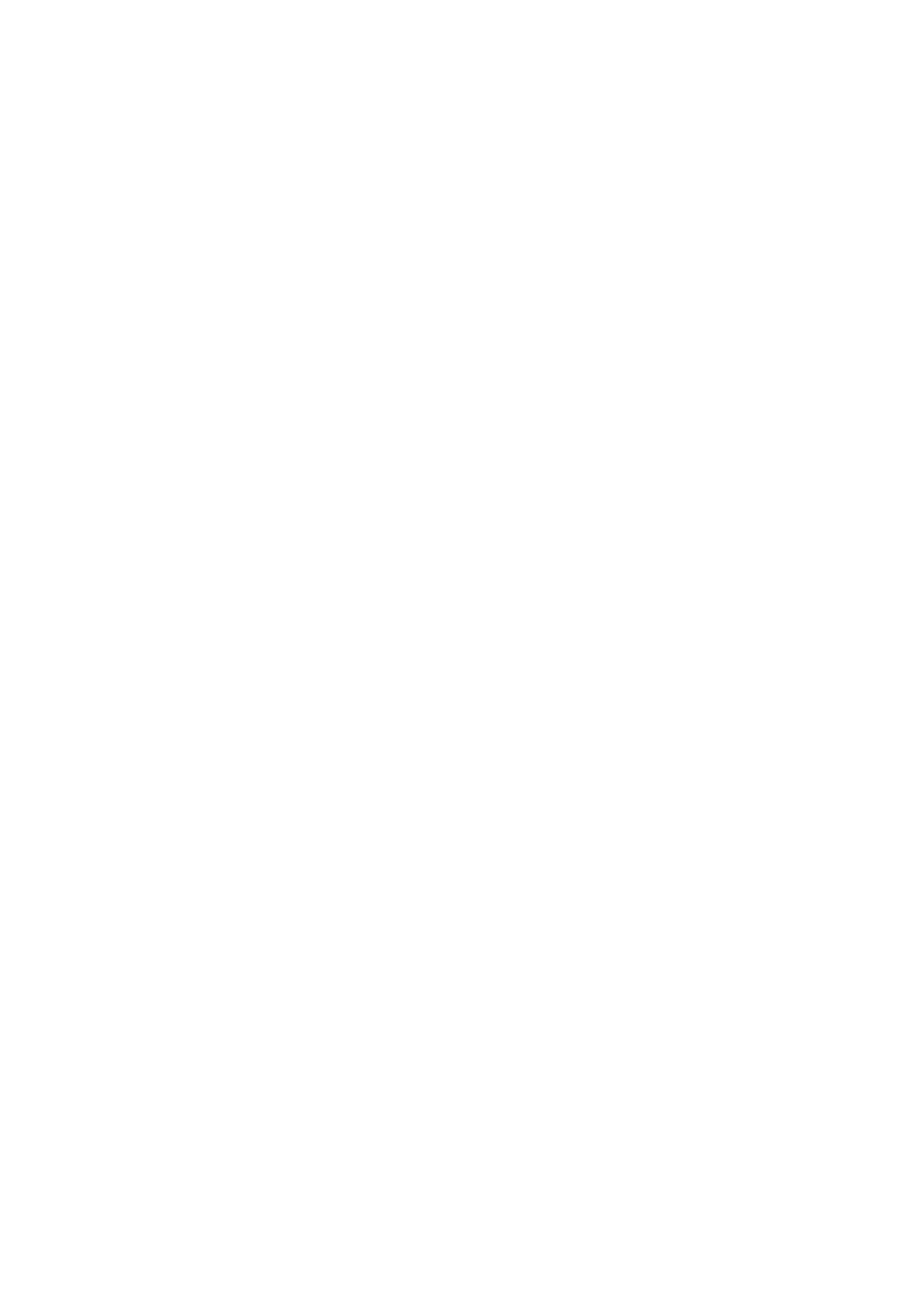## Ouverture

*ur Komedien "Frondörerne" eller "En Dag under Partistriderna i Paris 1649"*





Swedish Musical Heritage, Kungl. Musikaliska akademien, Stockholm 2015. Public domain. www.levandemusikarv.se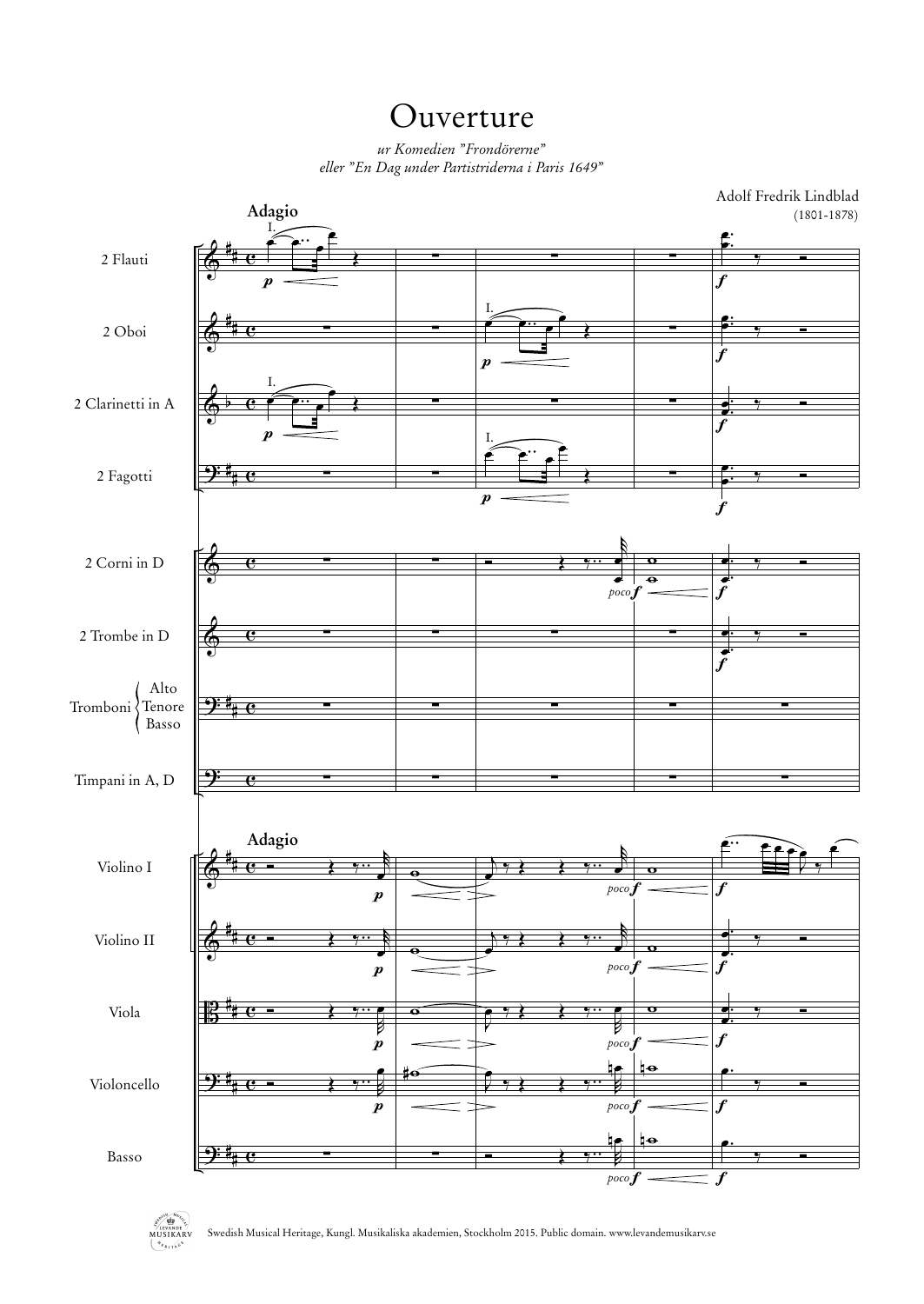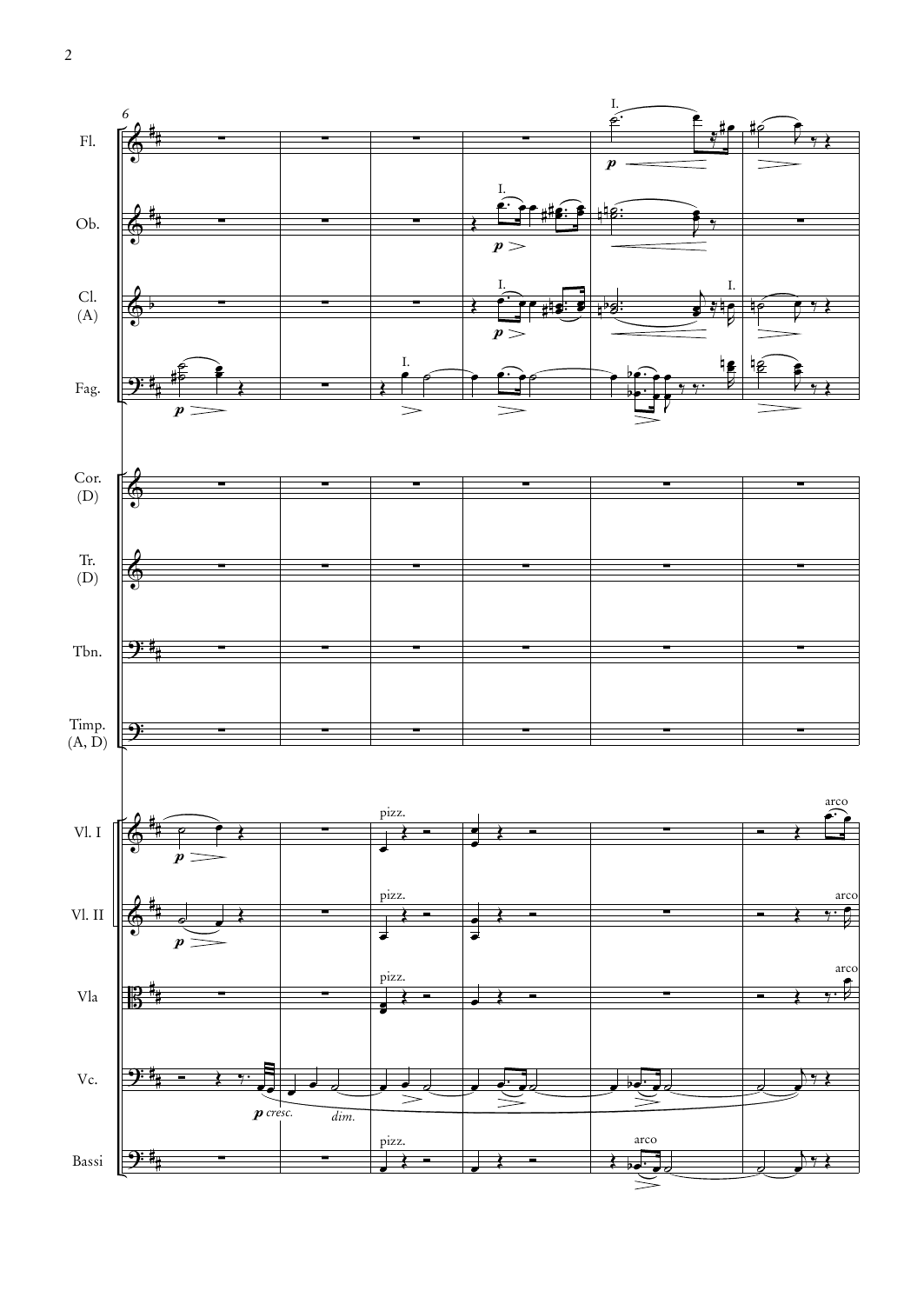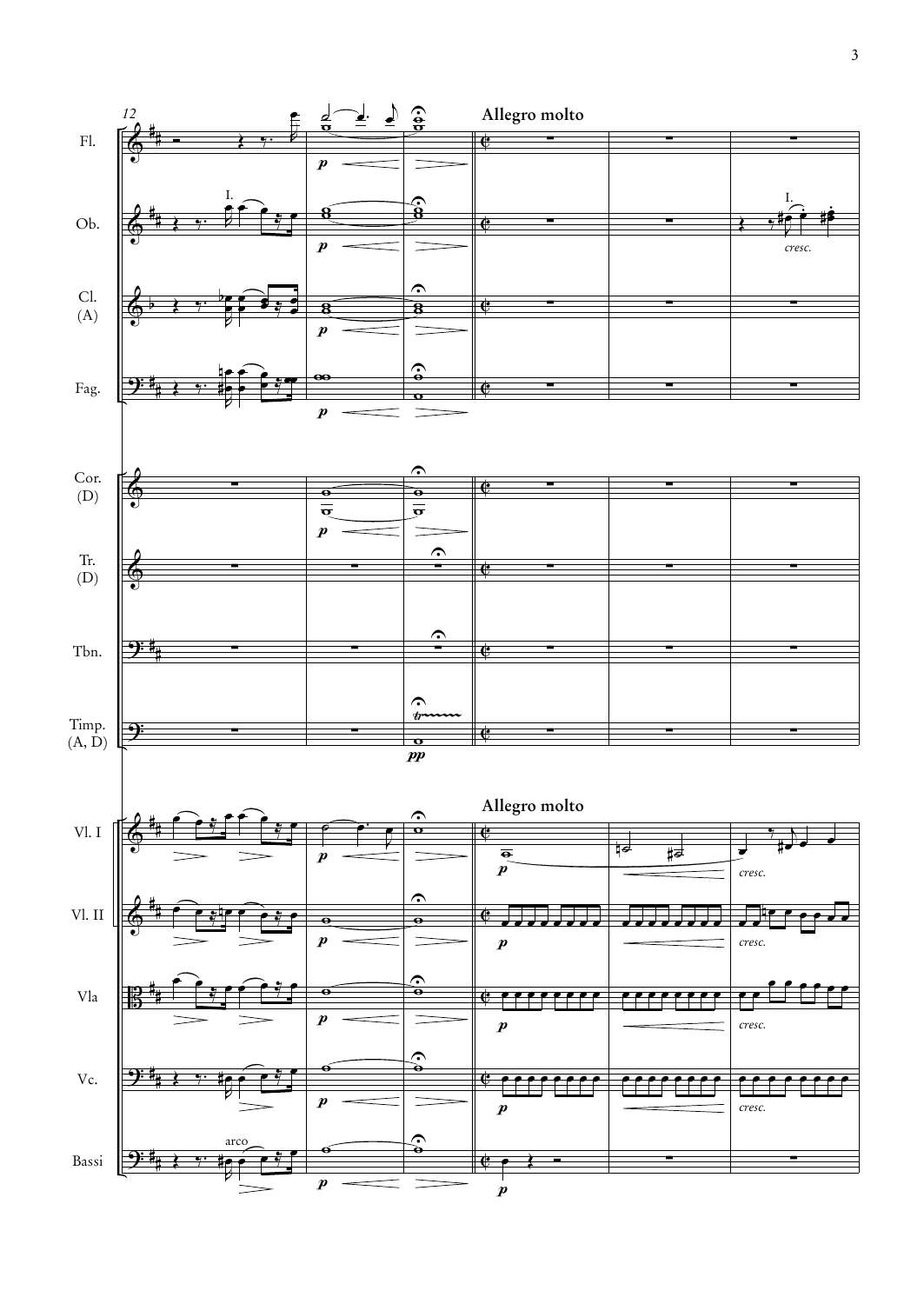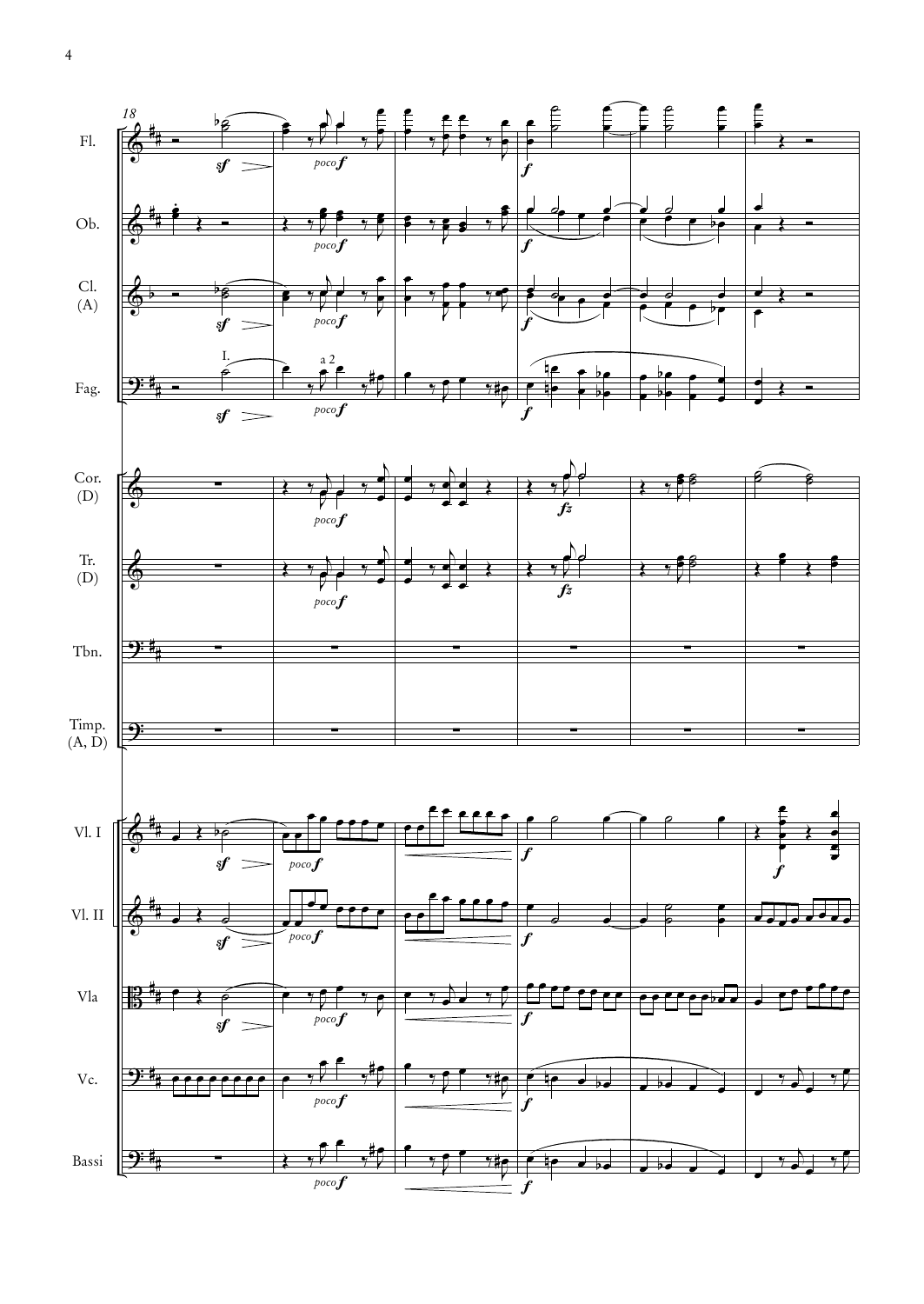

poco $\boldsymbol{f}$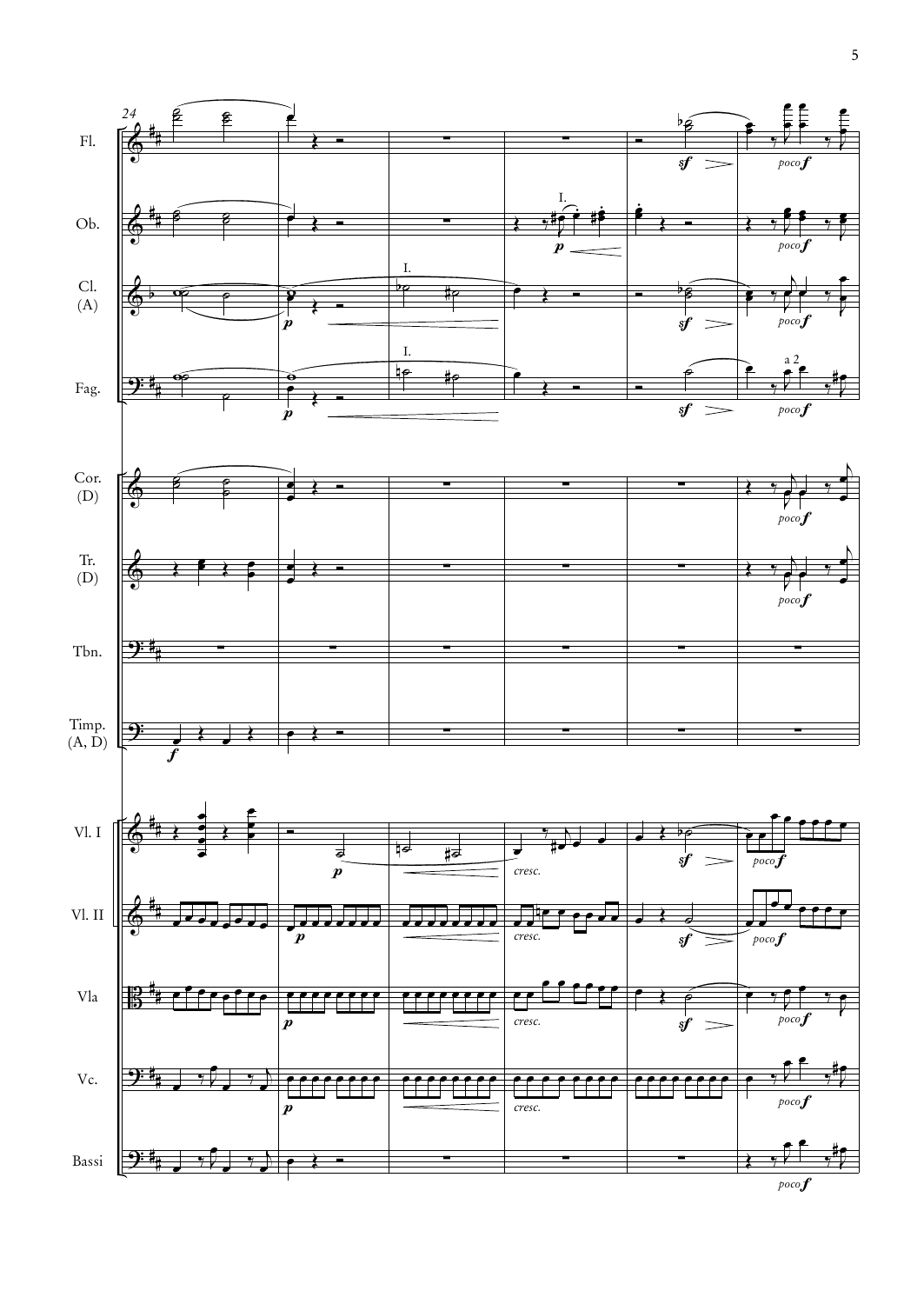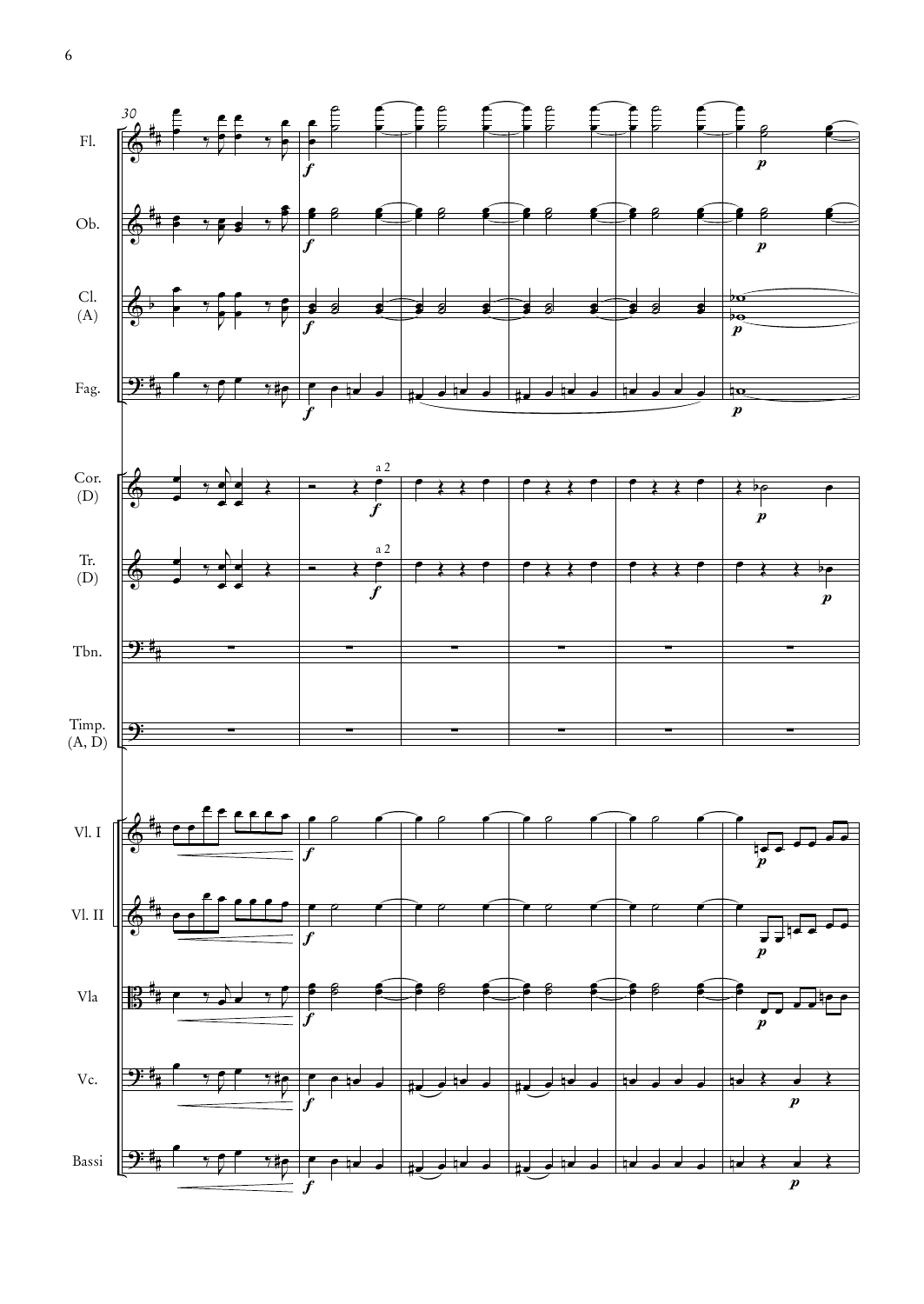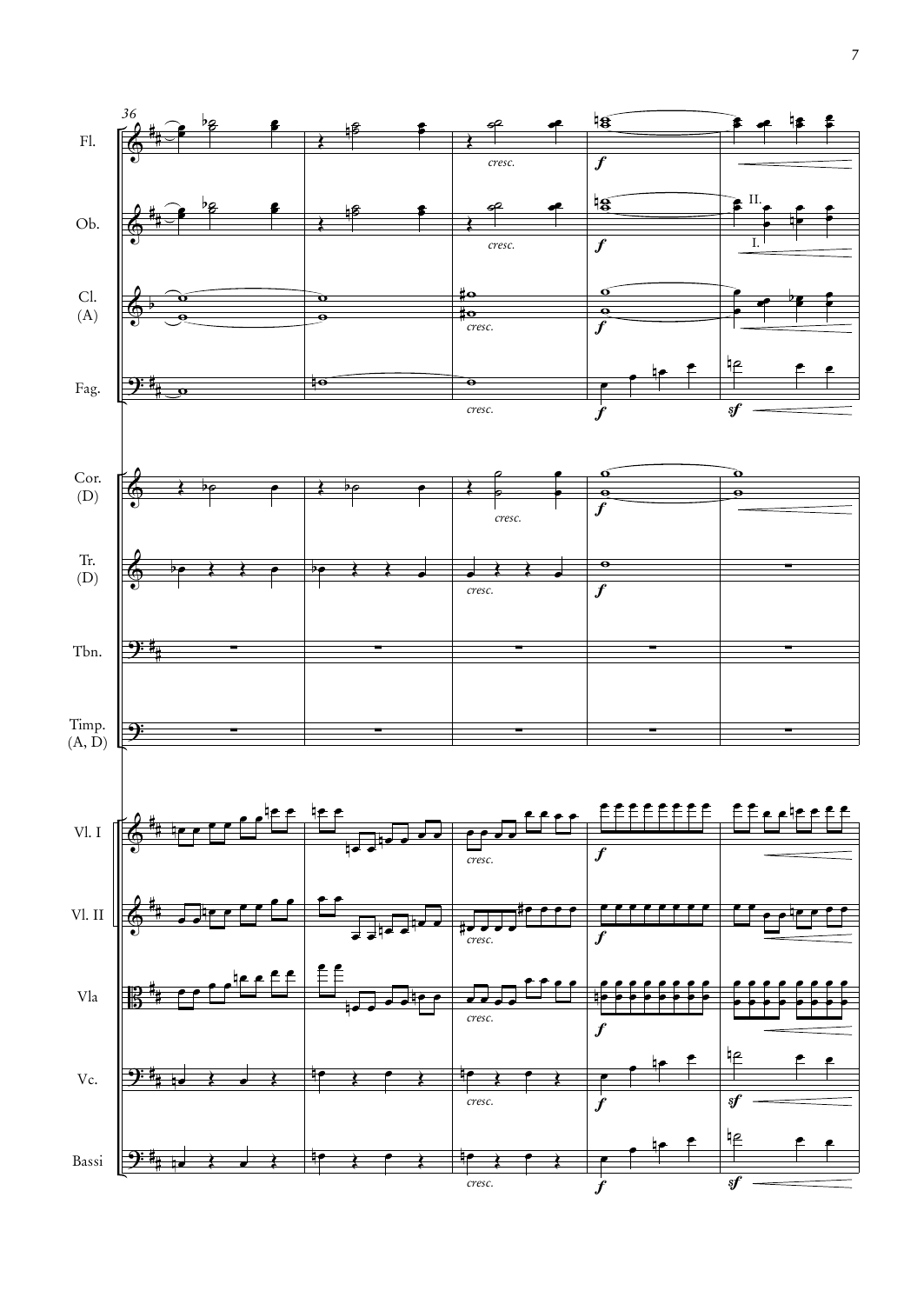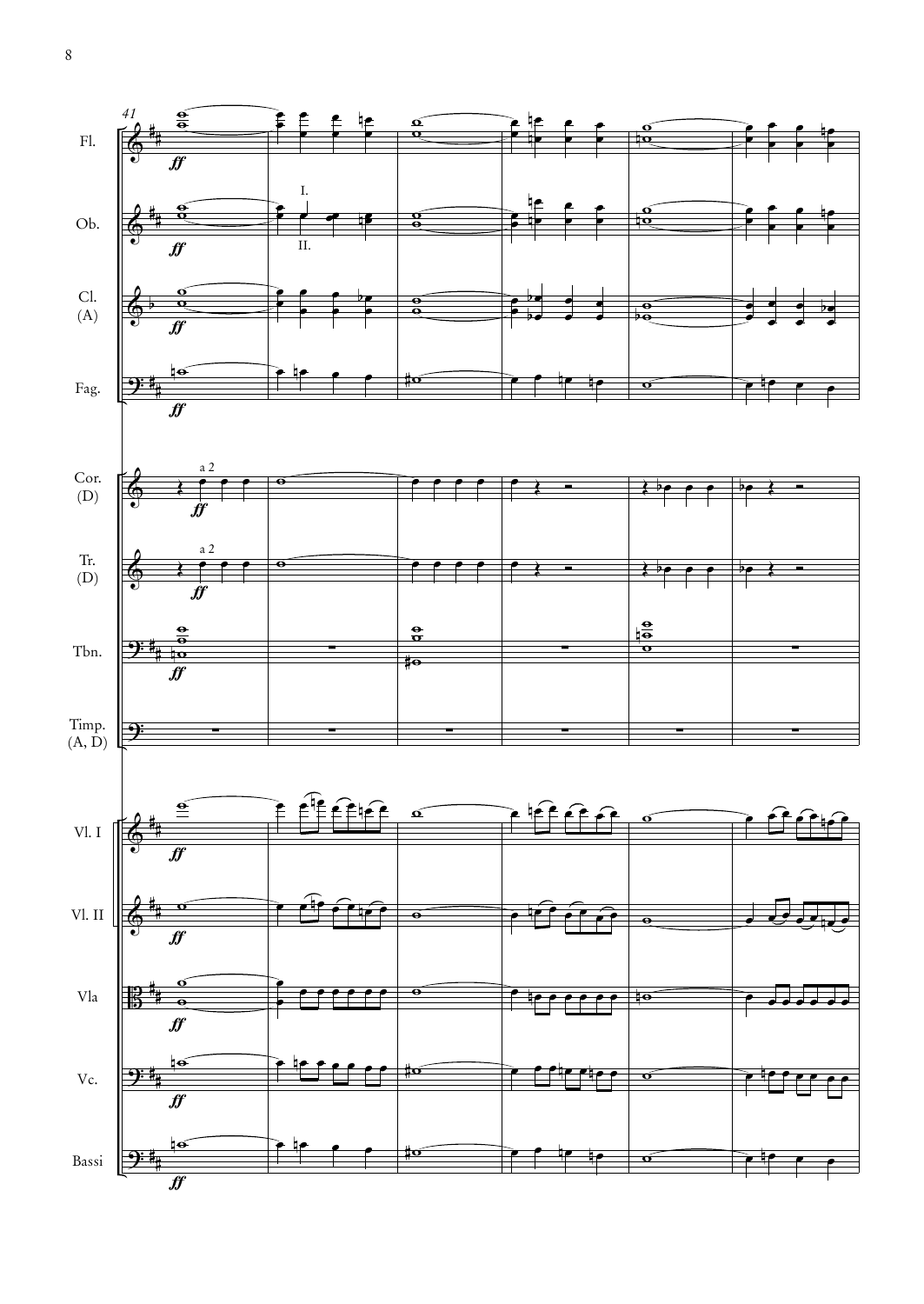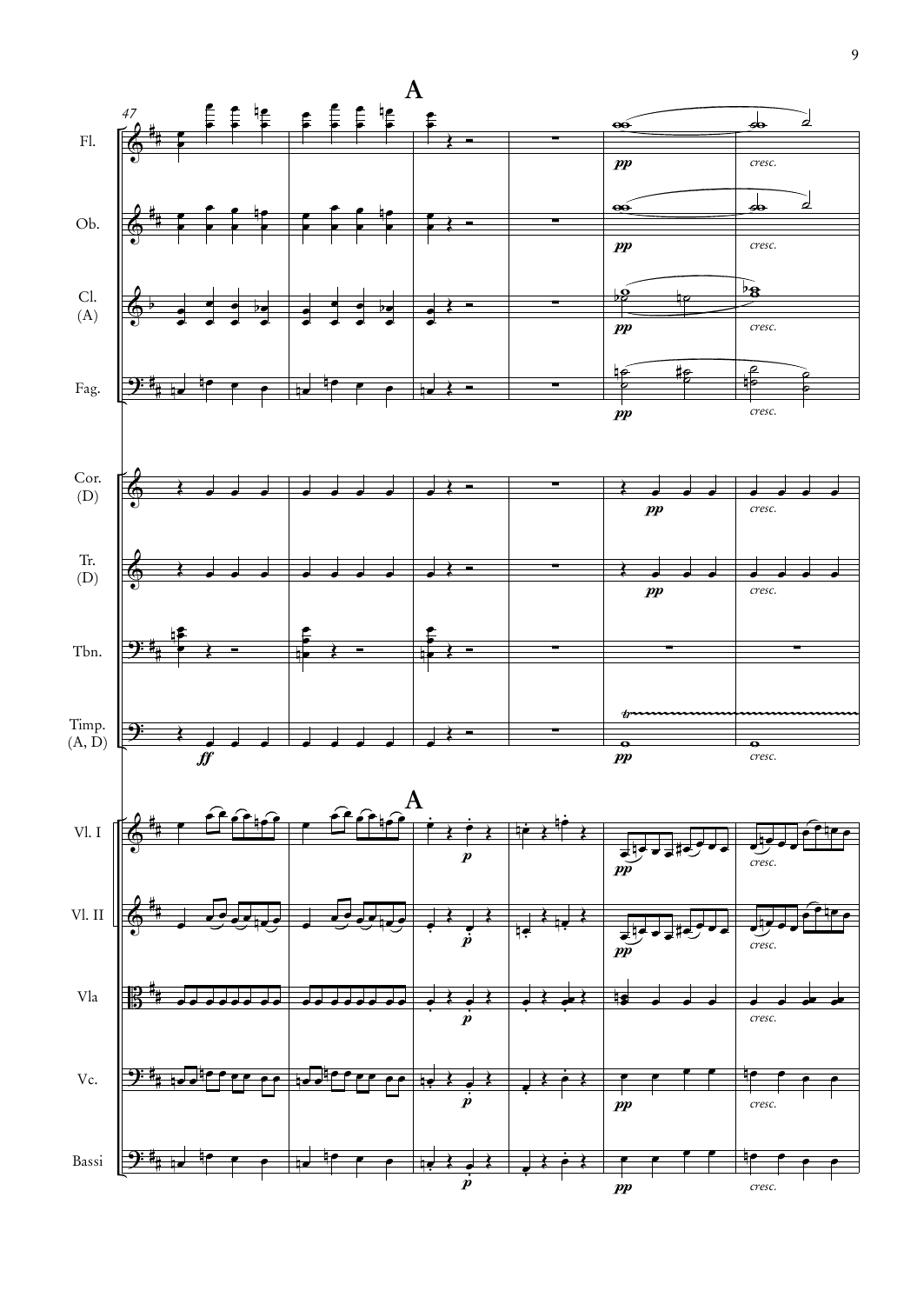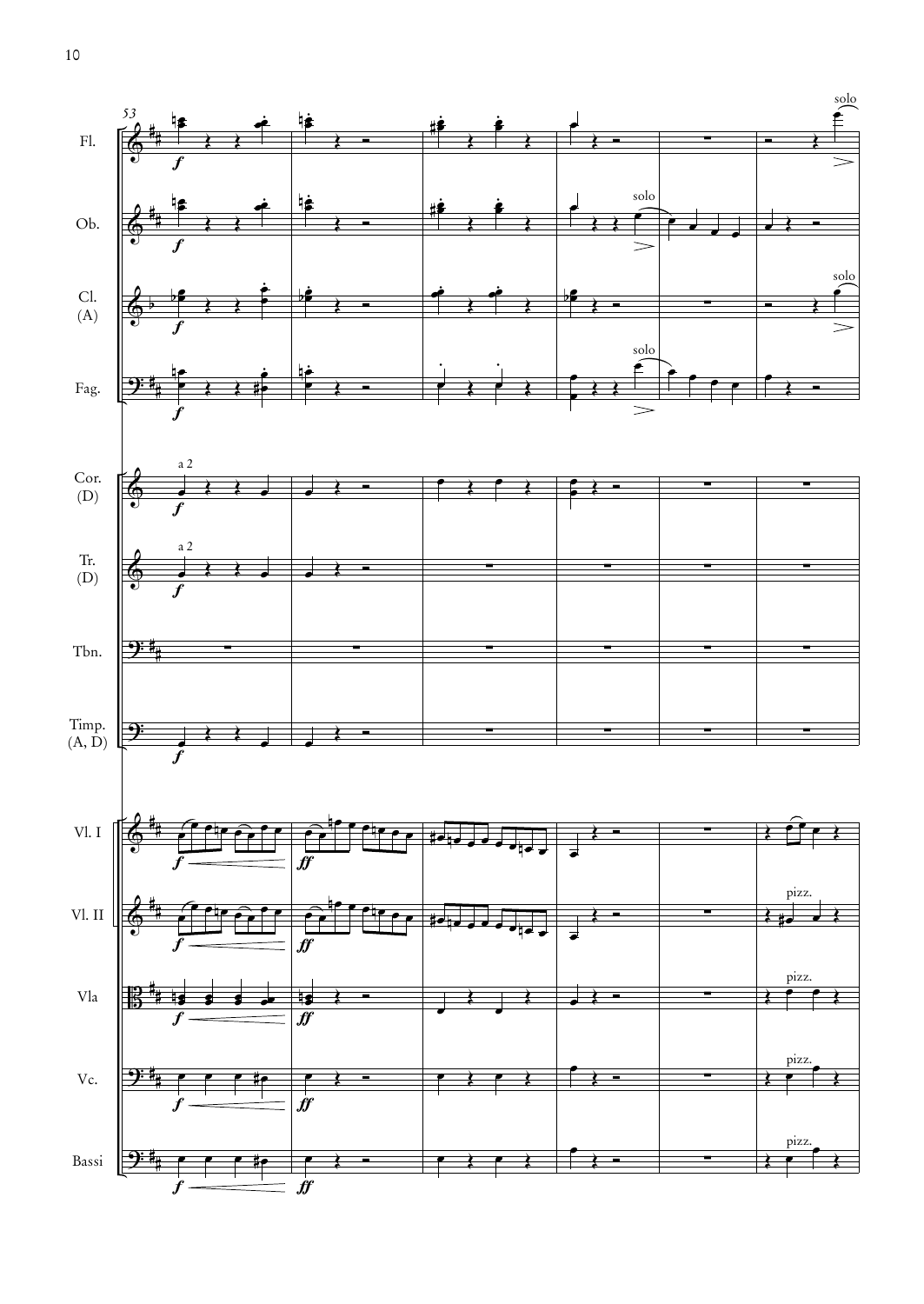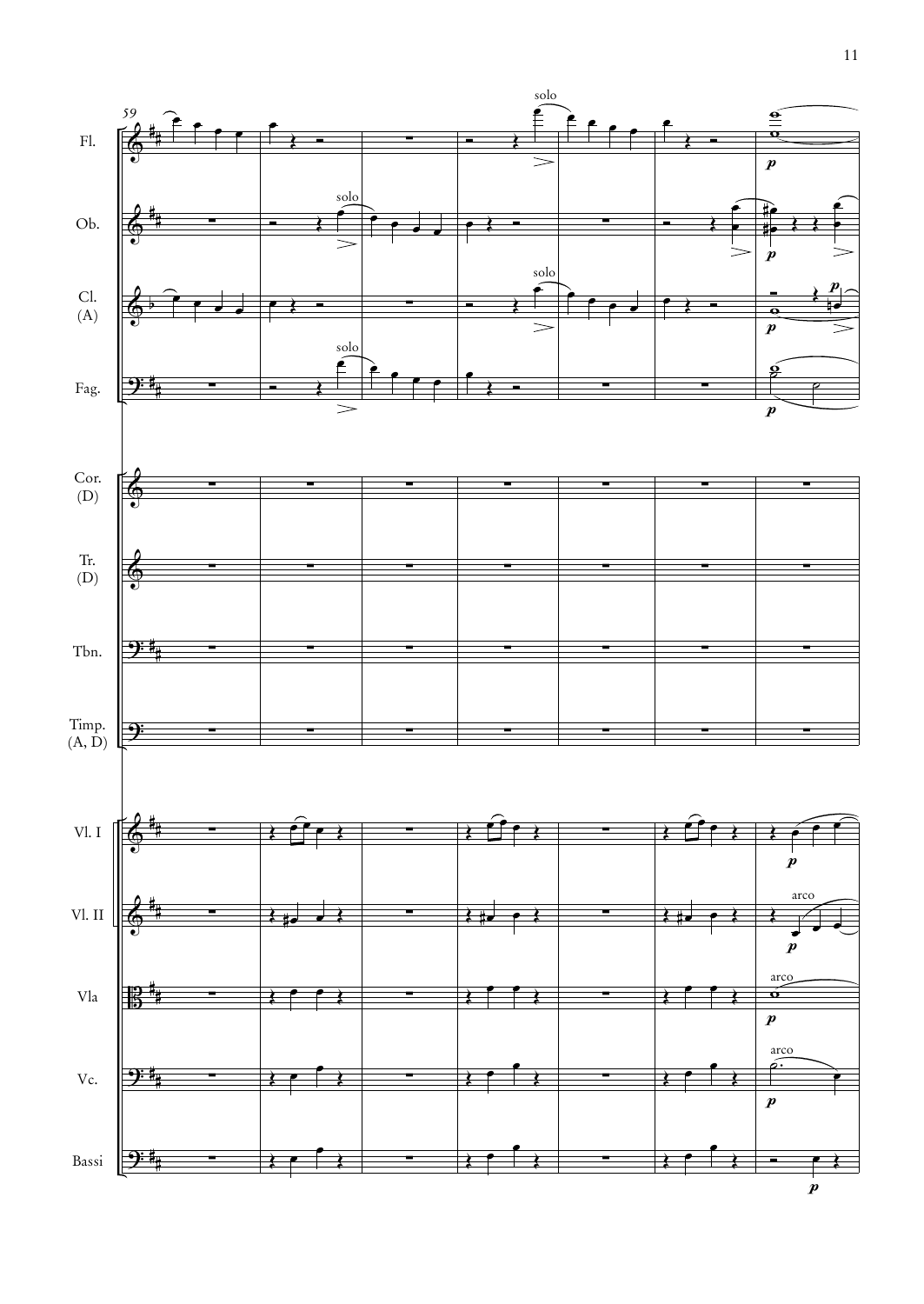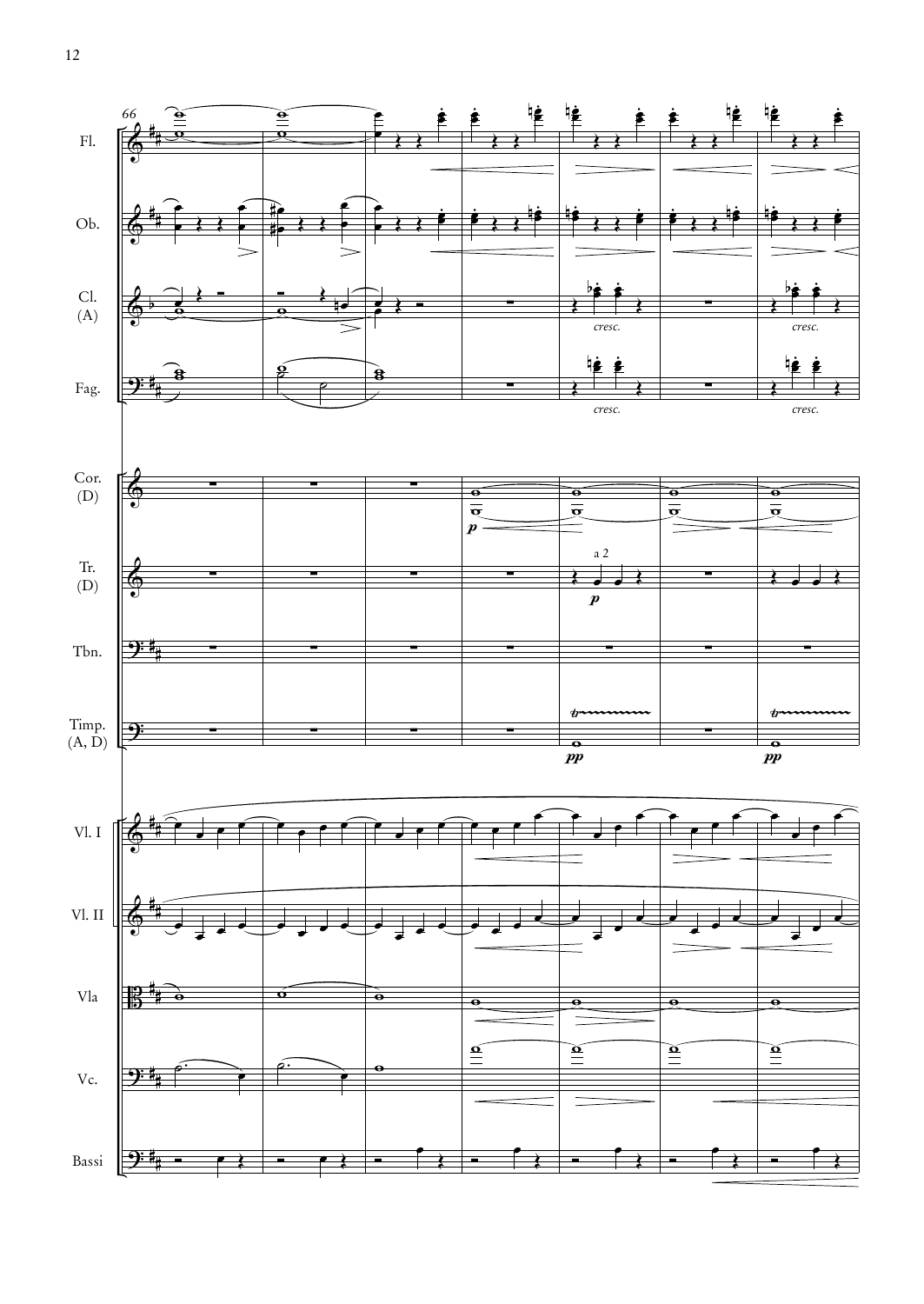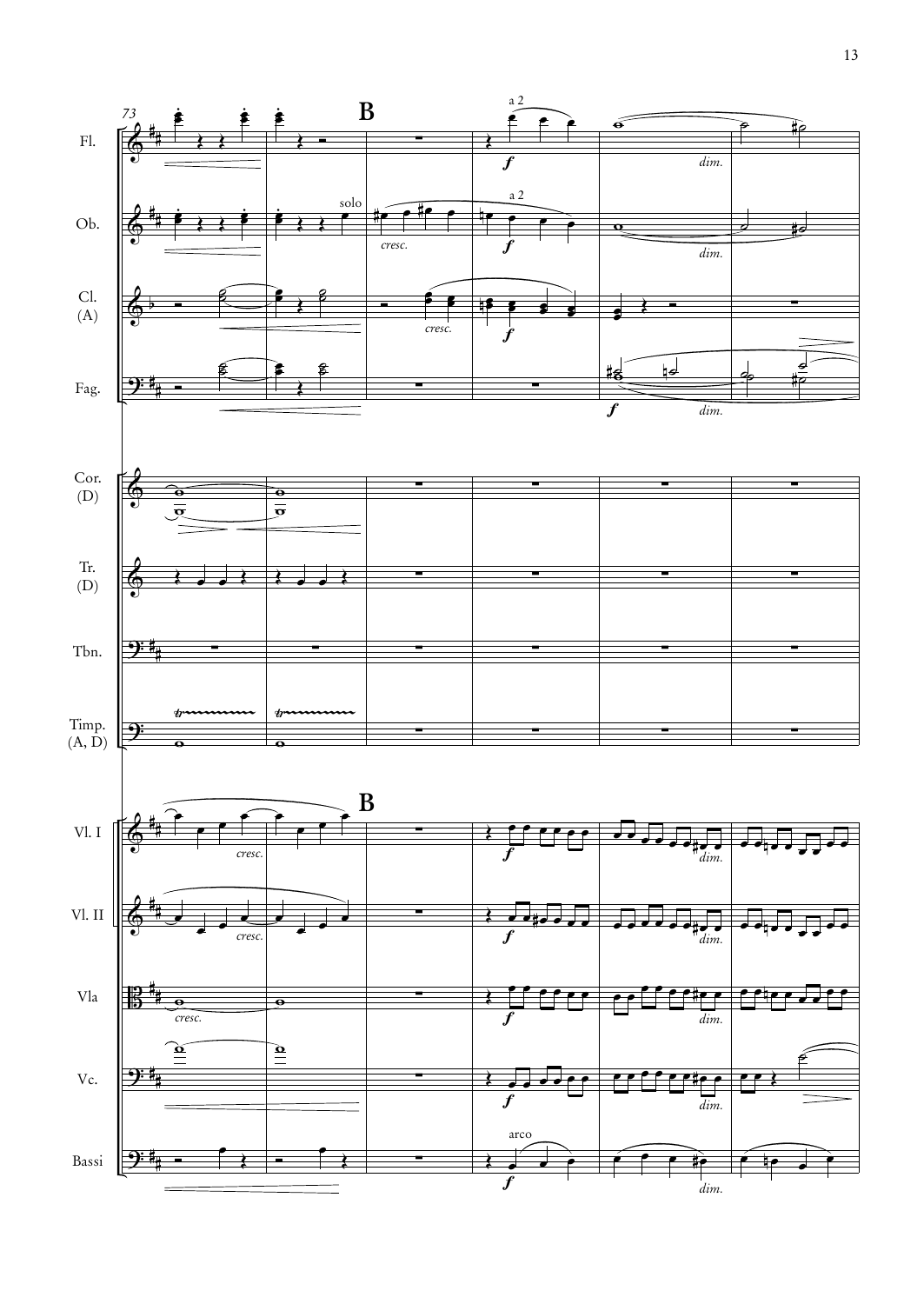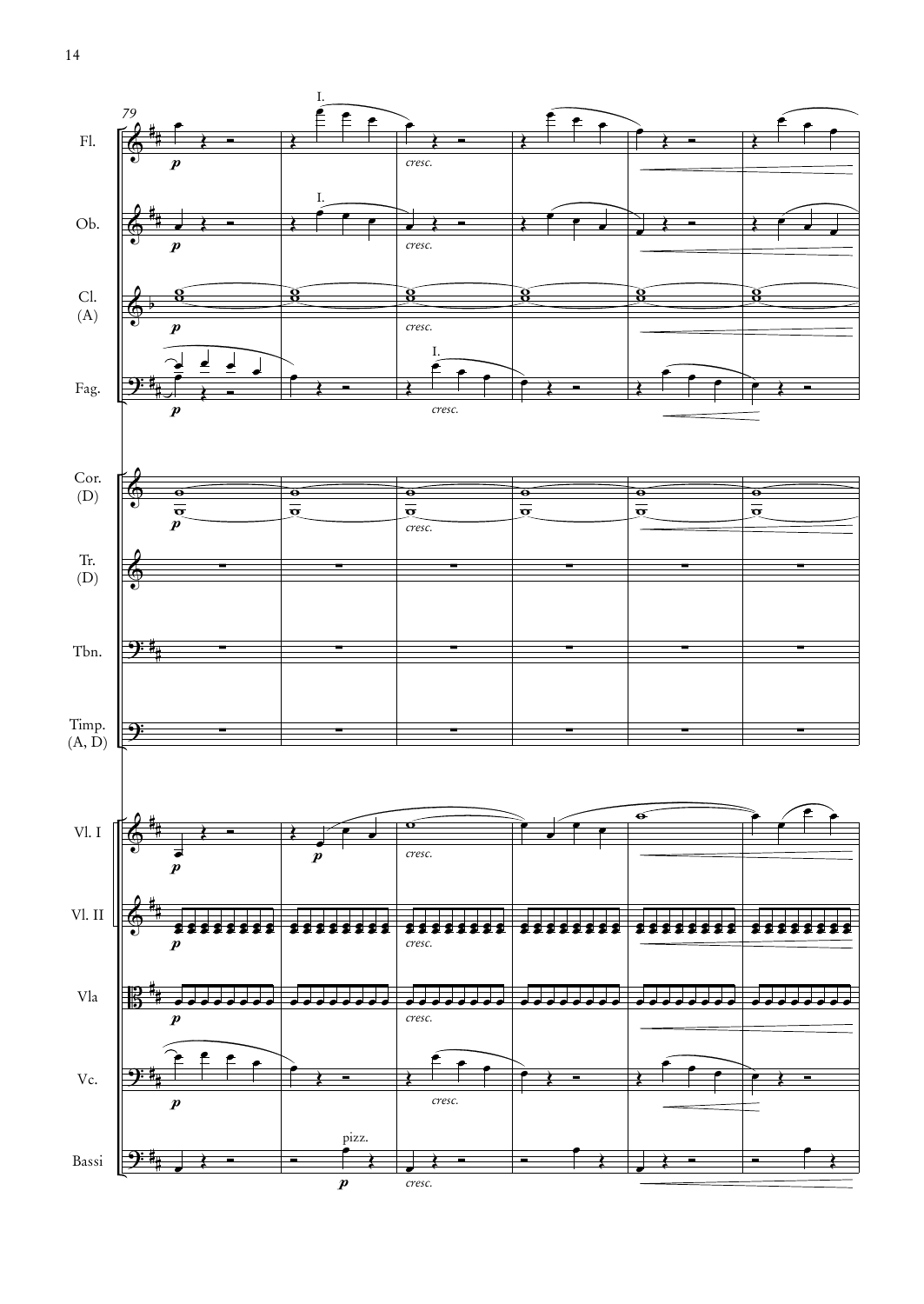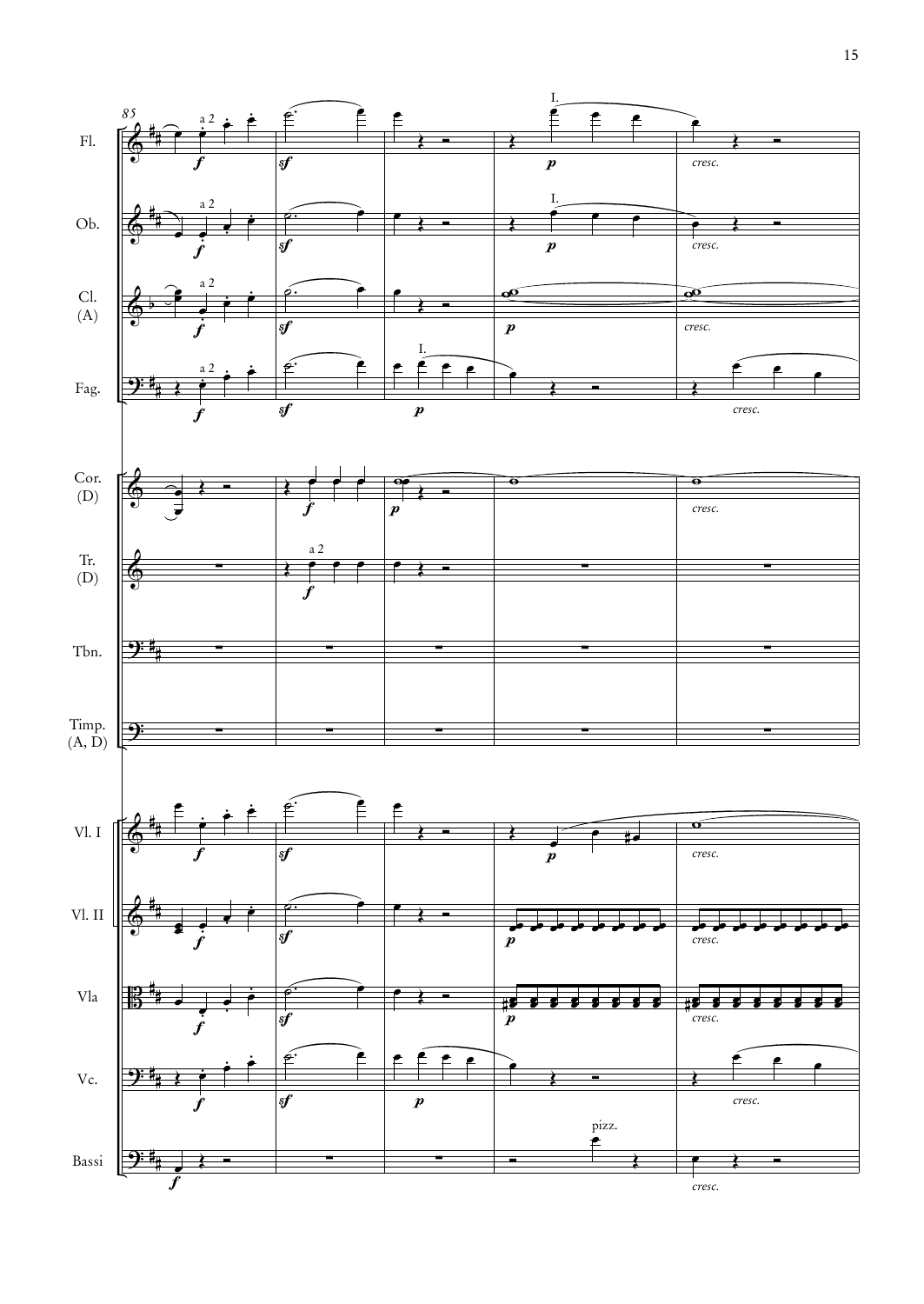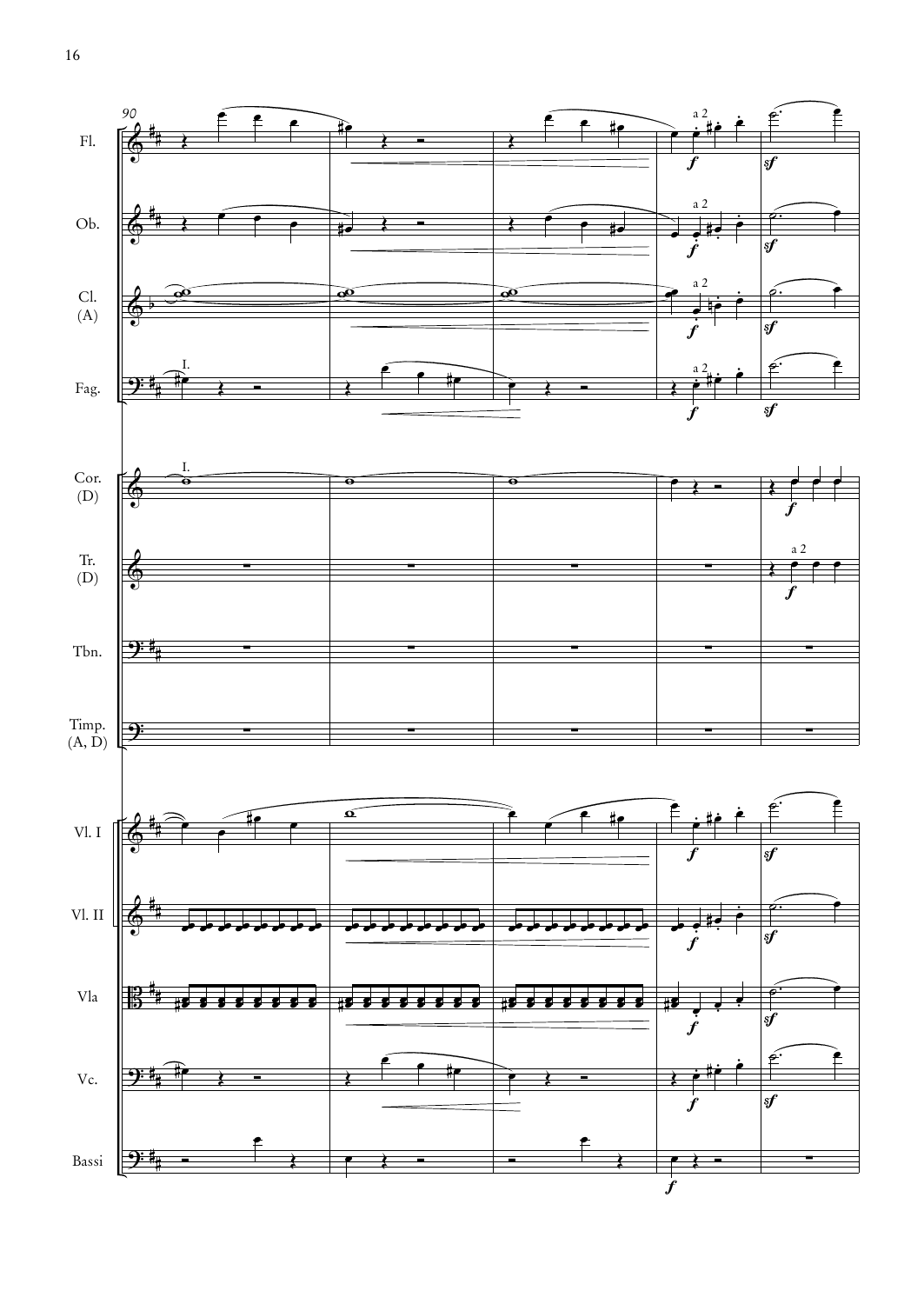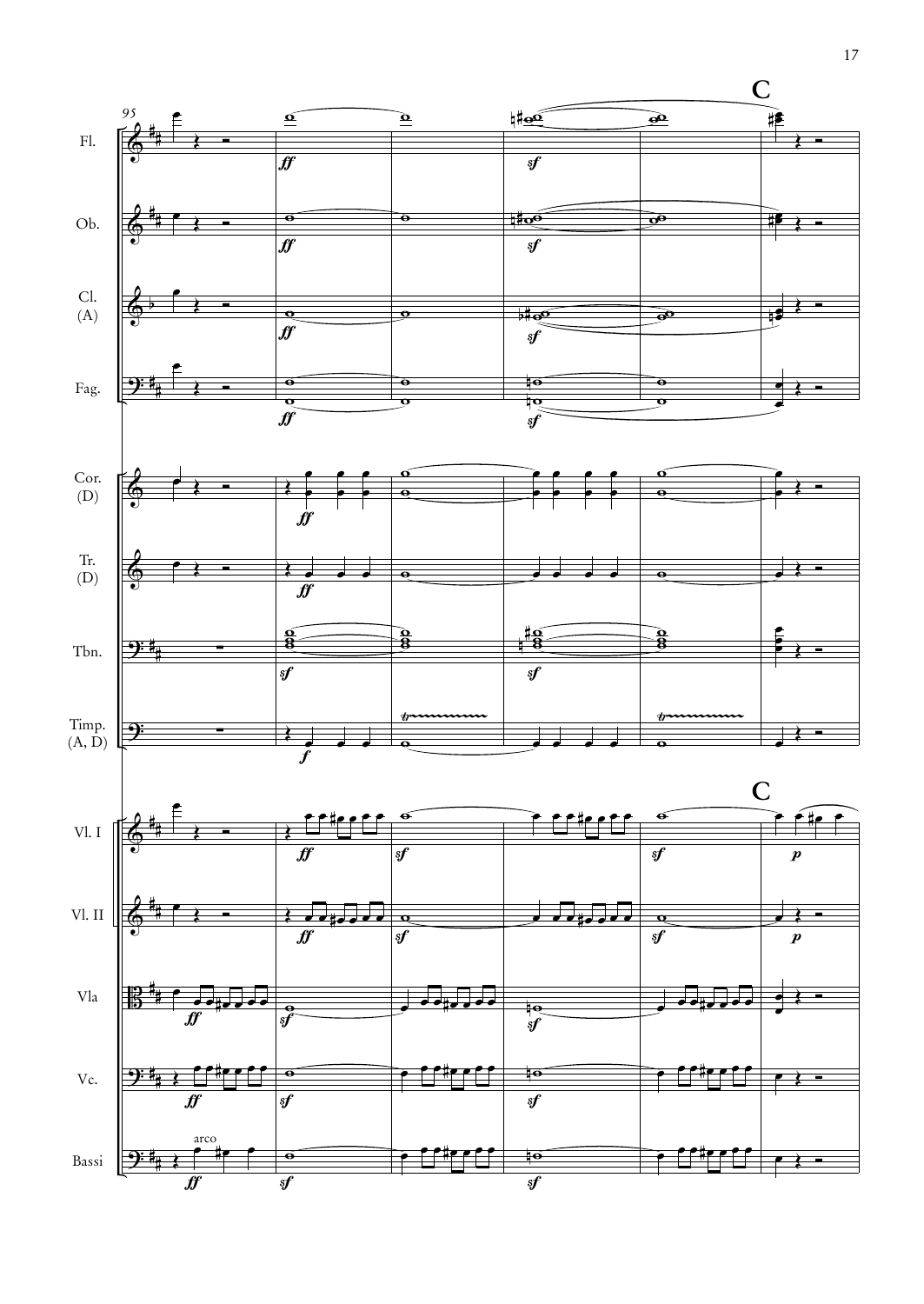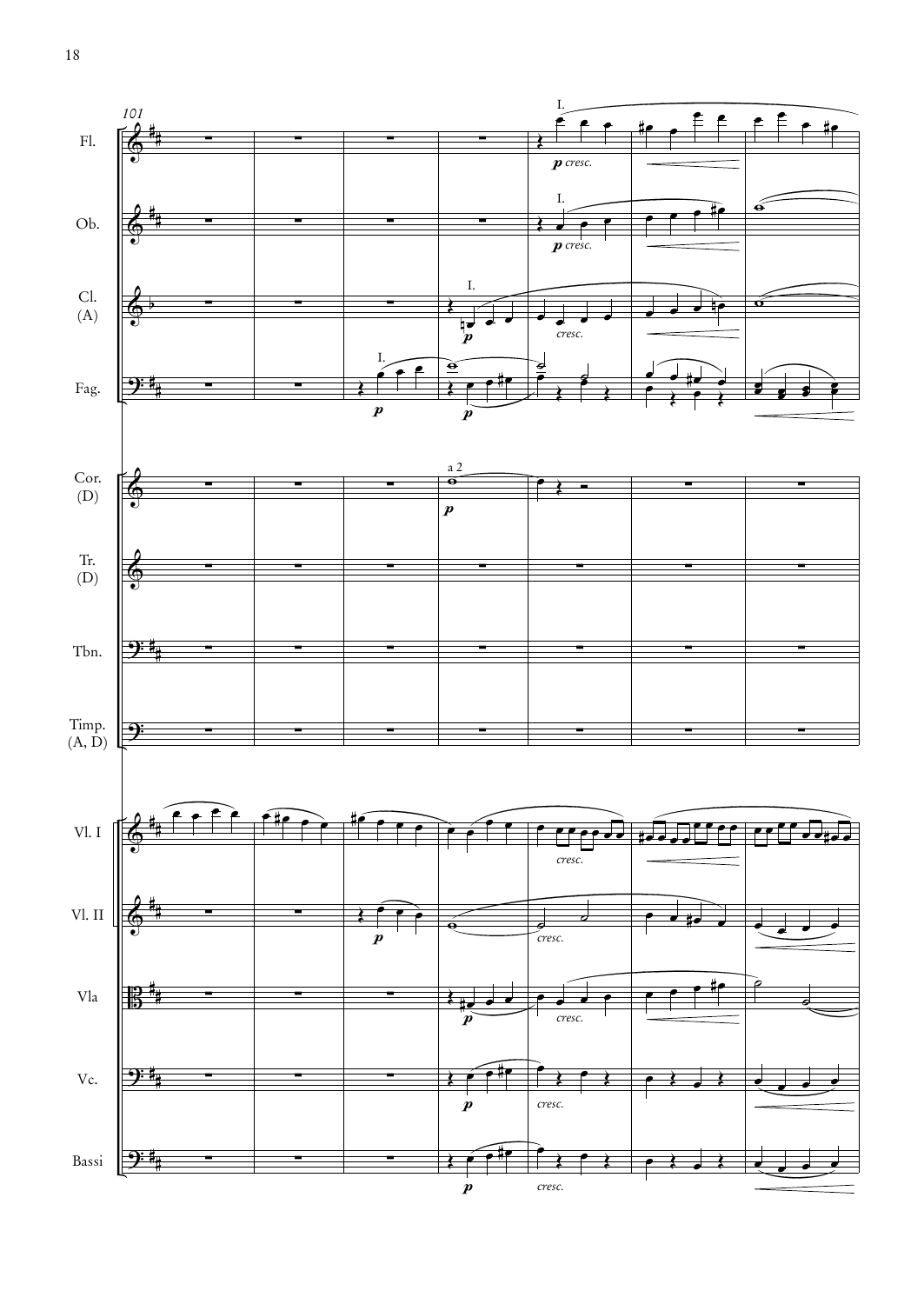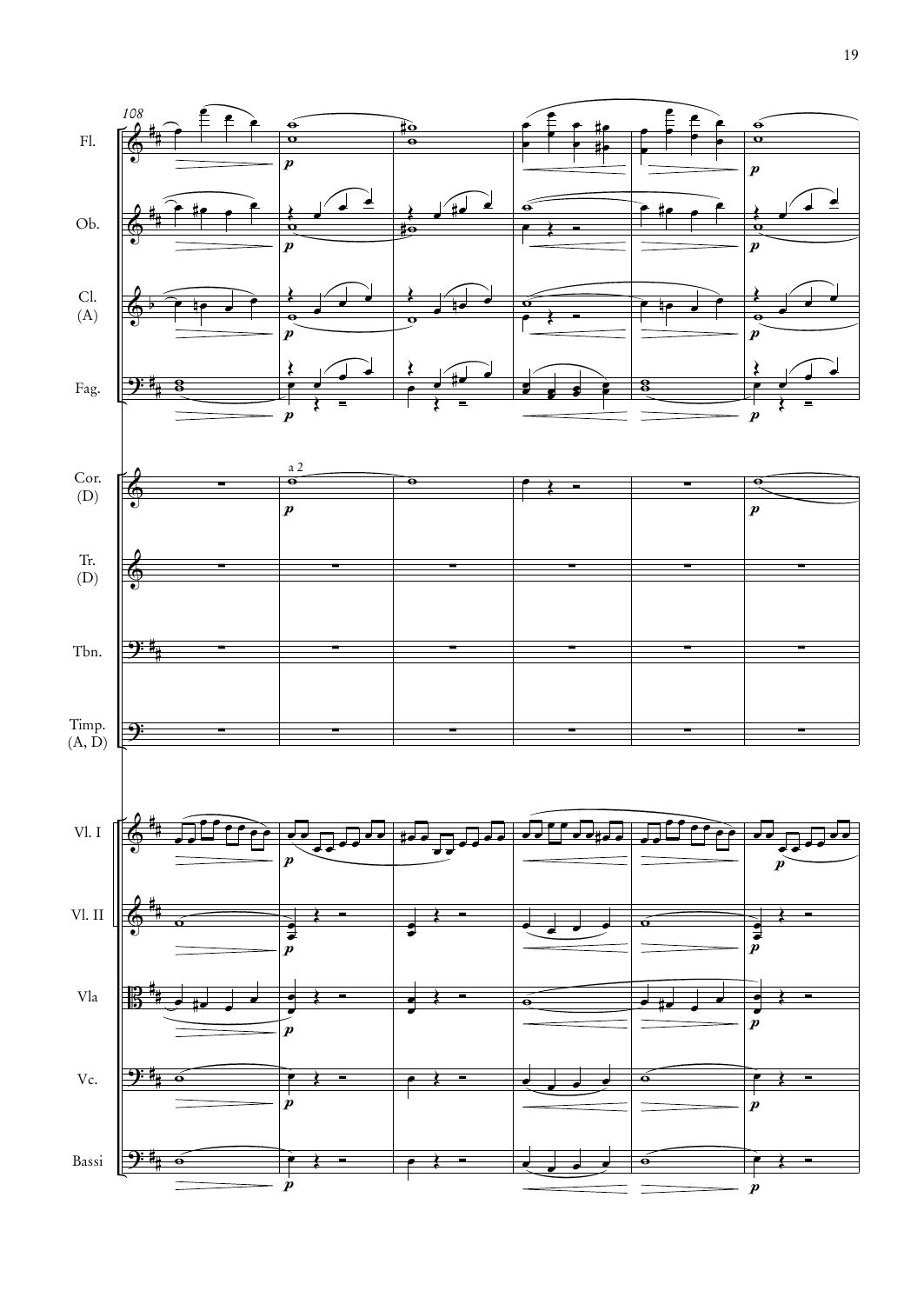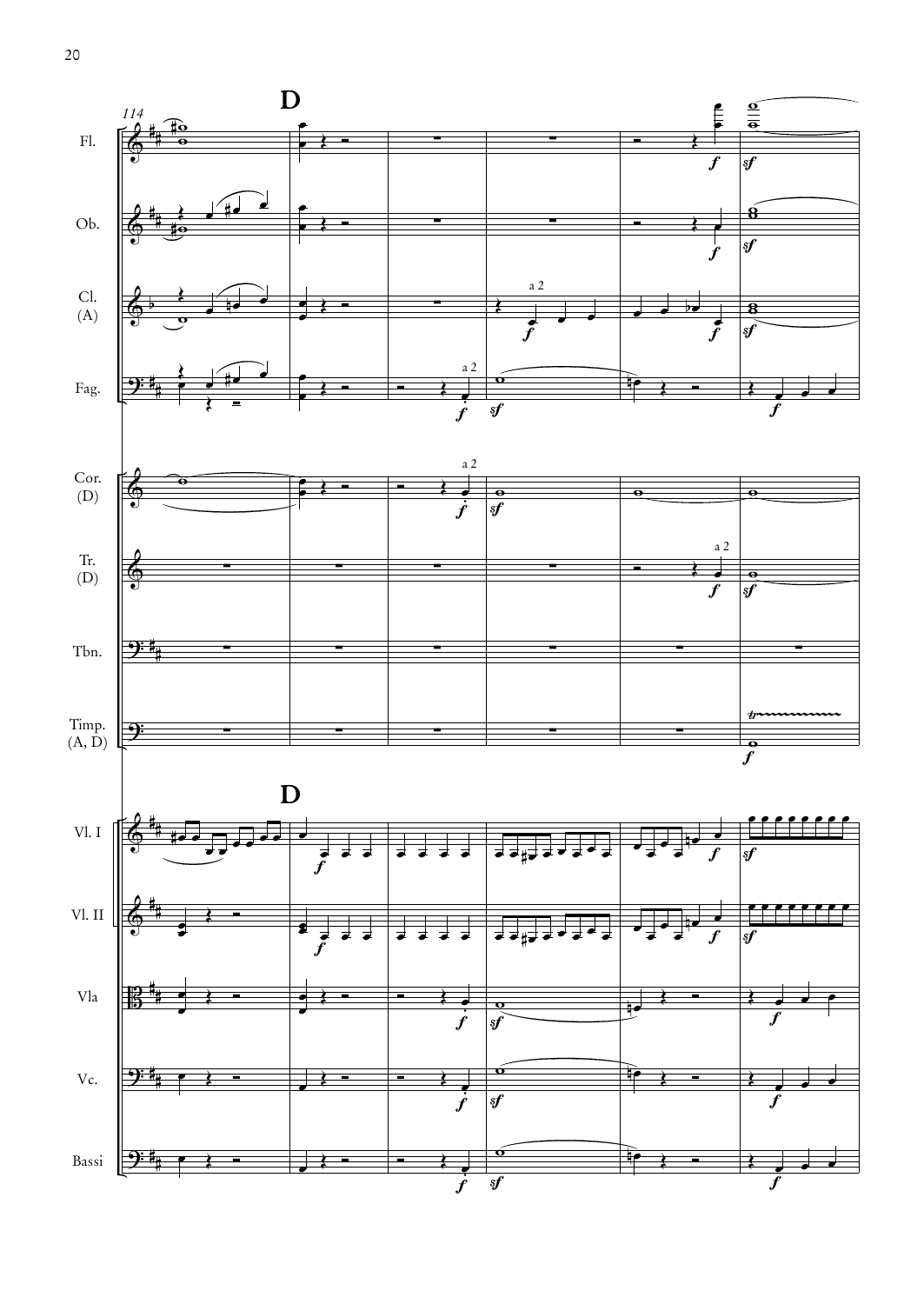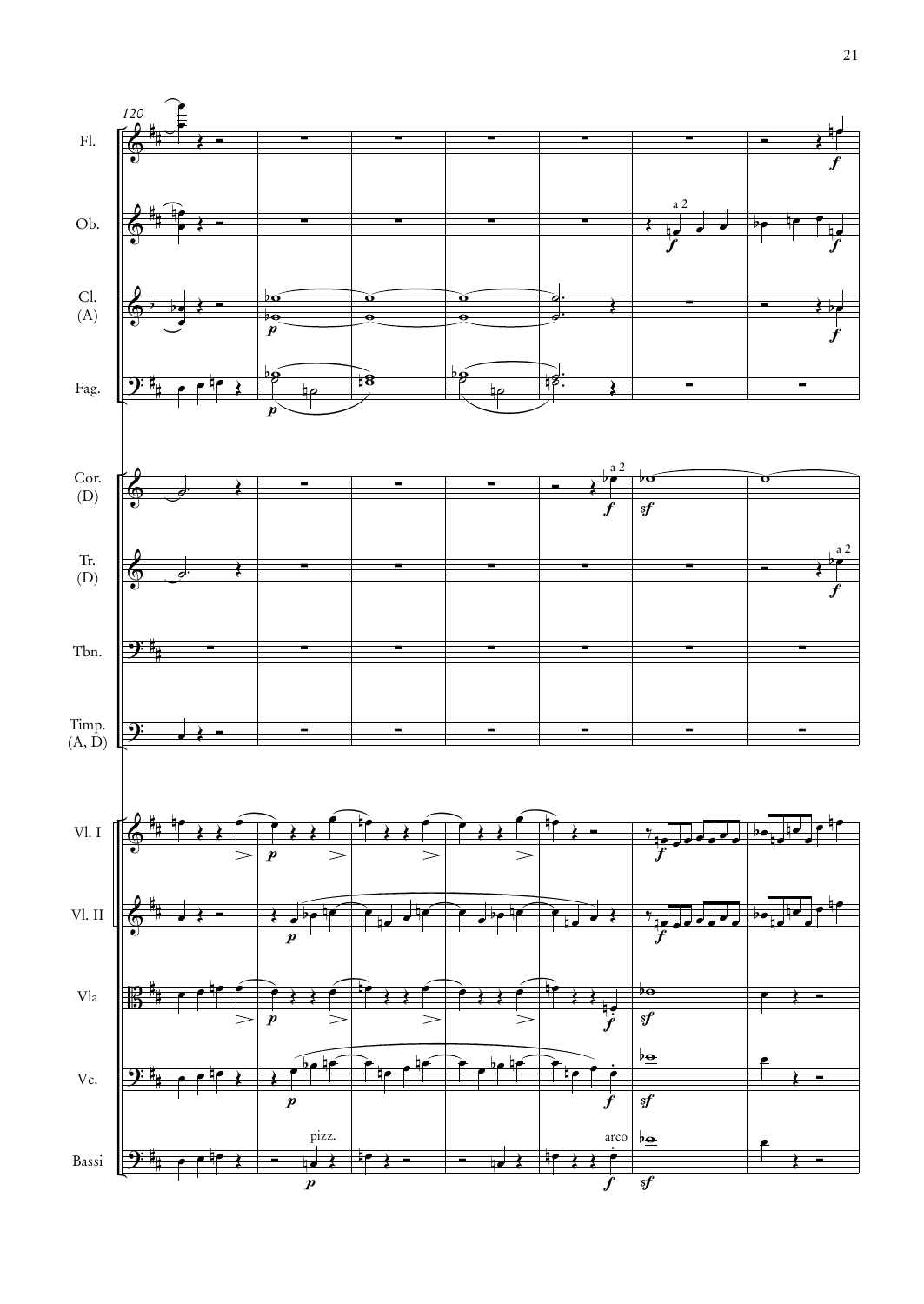![](_page_25_Figure_0.jpeg)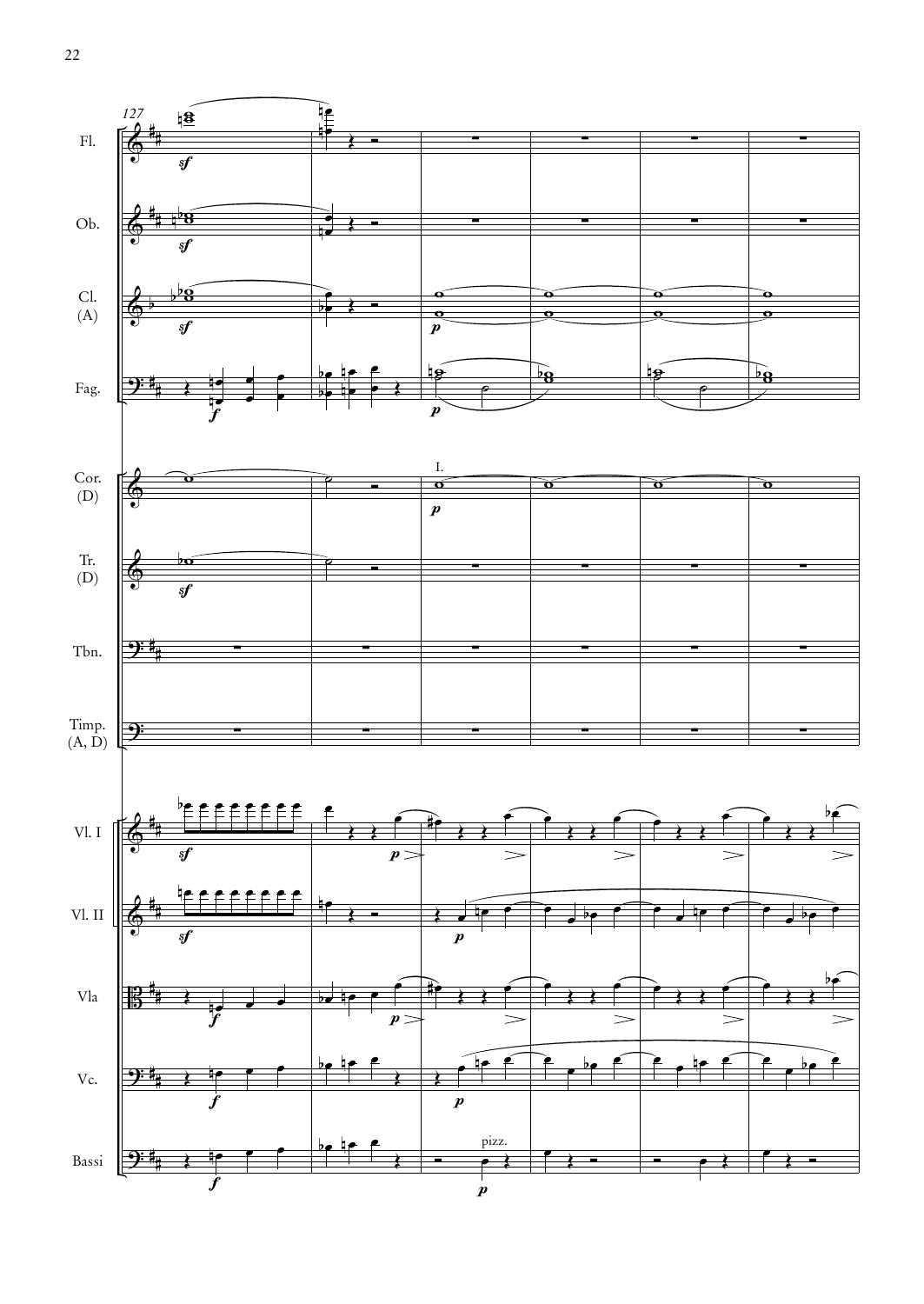![](_page_26_Figure_0.jpeg)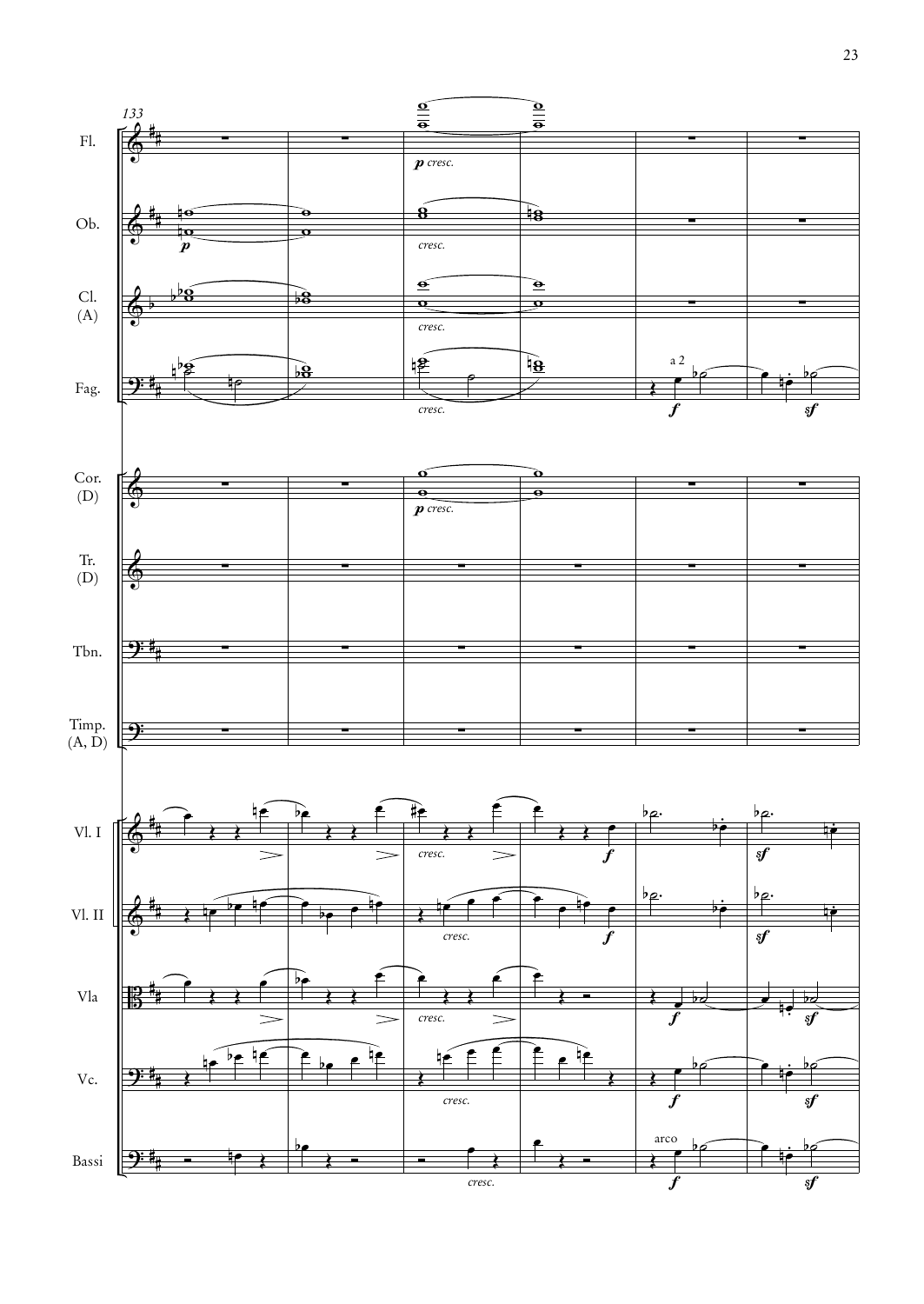![](_page_27_Figure_0.jpeg)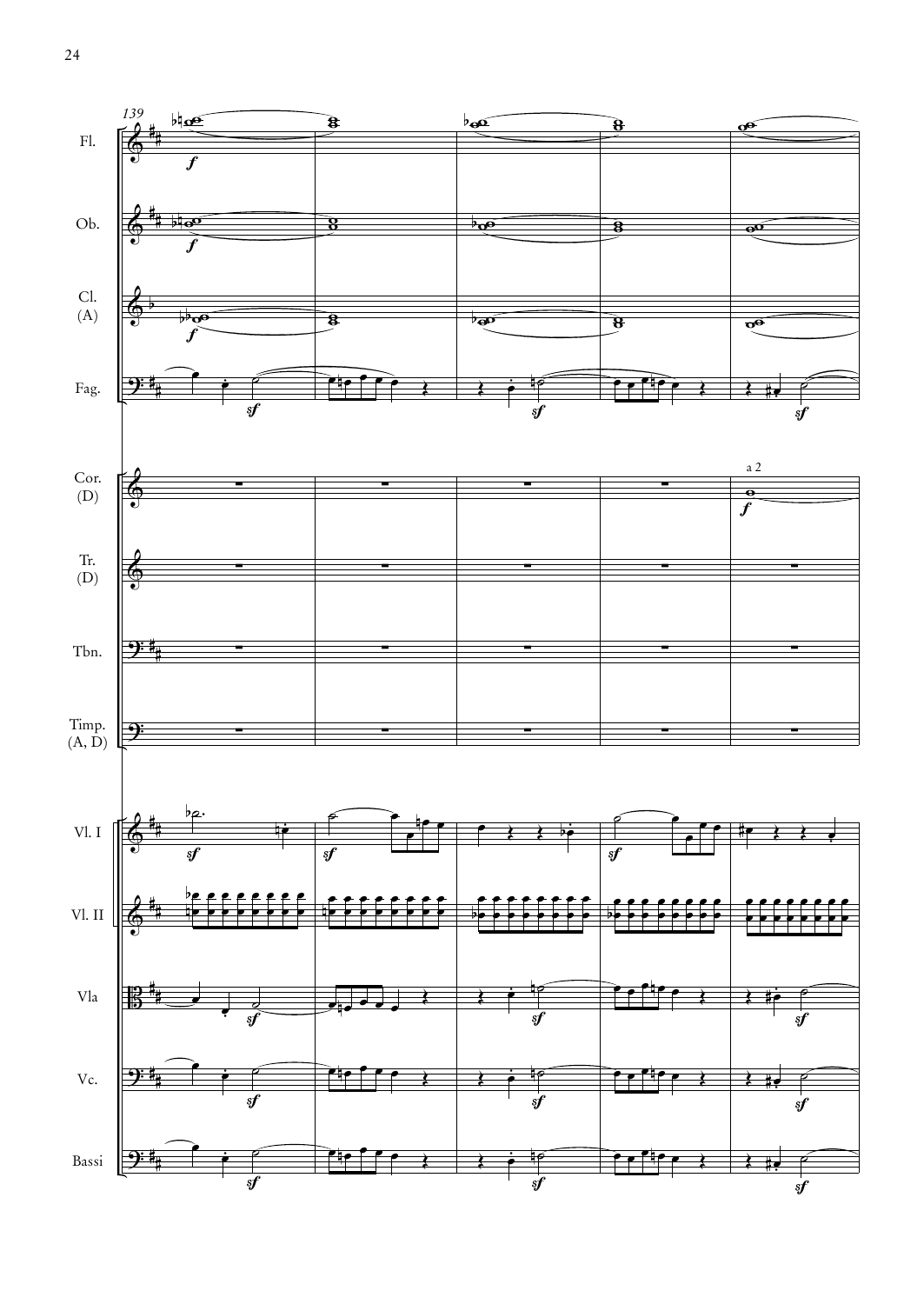![](_page_28_Figure_0.jpeg)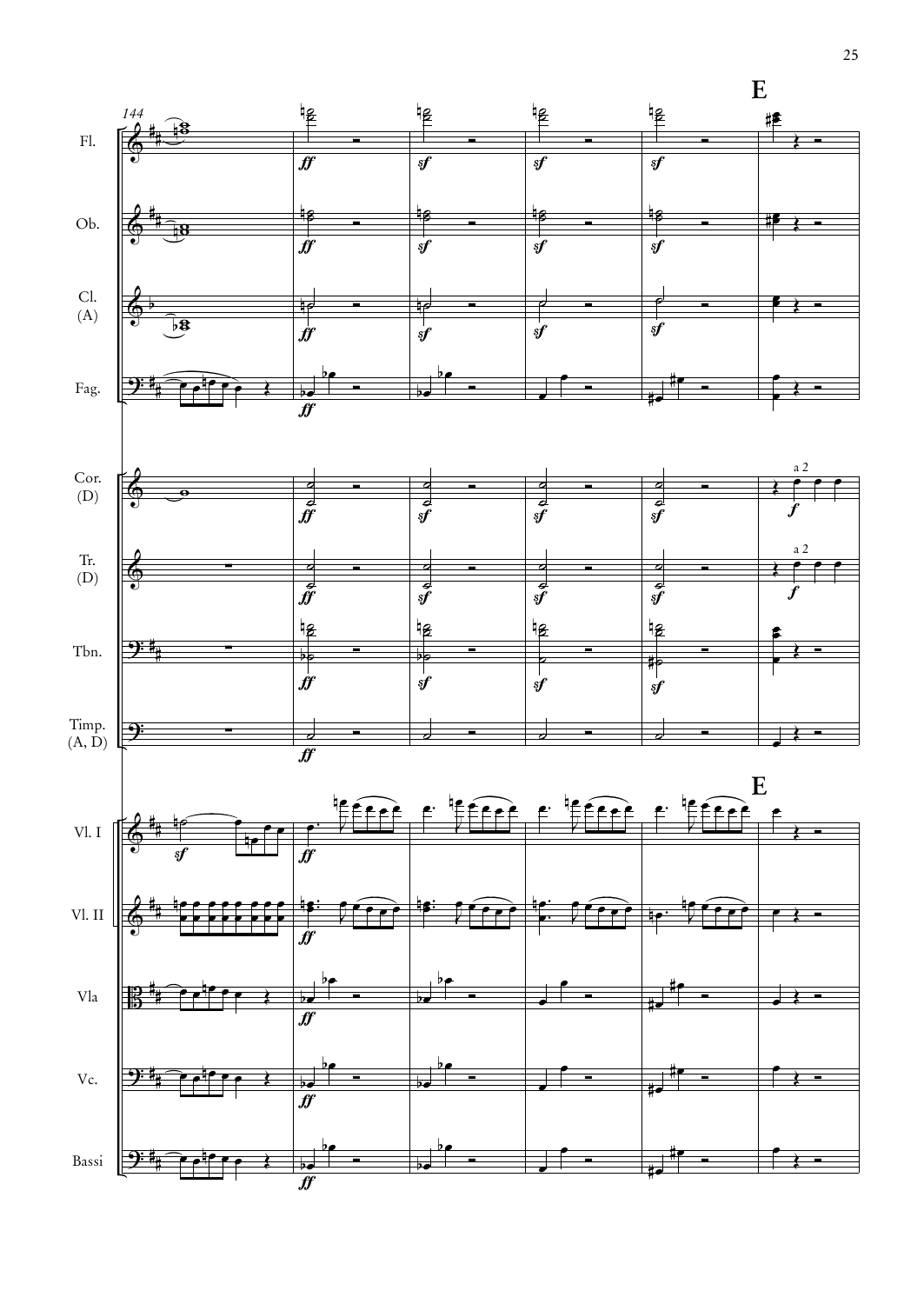![](_page_29_Figure_0.jpeg)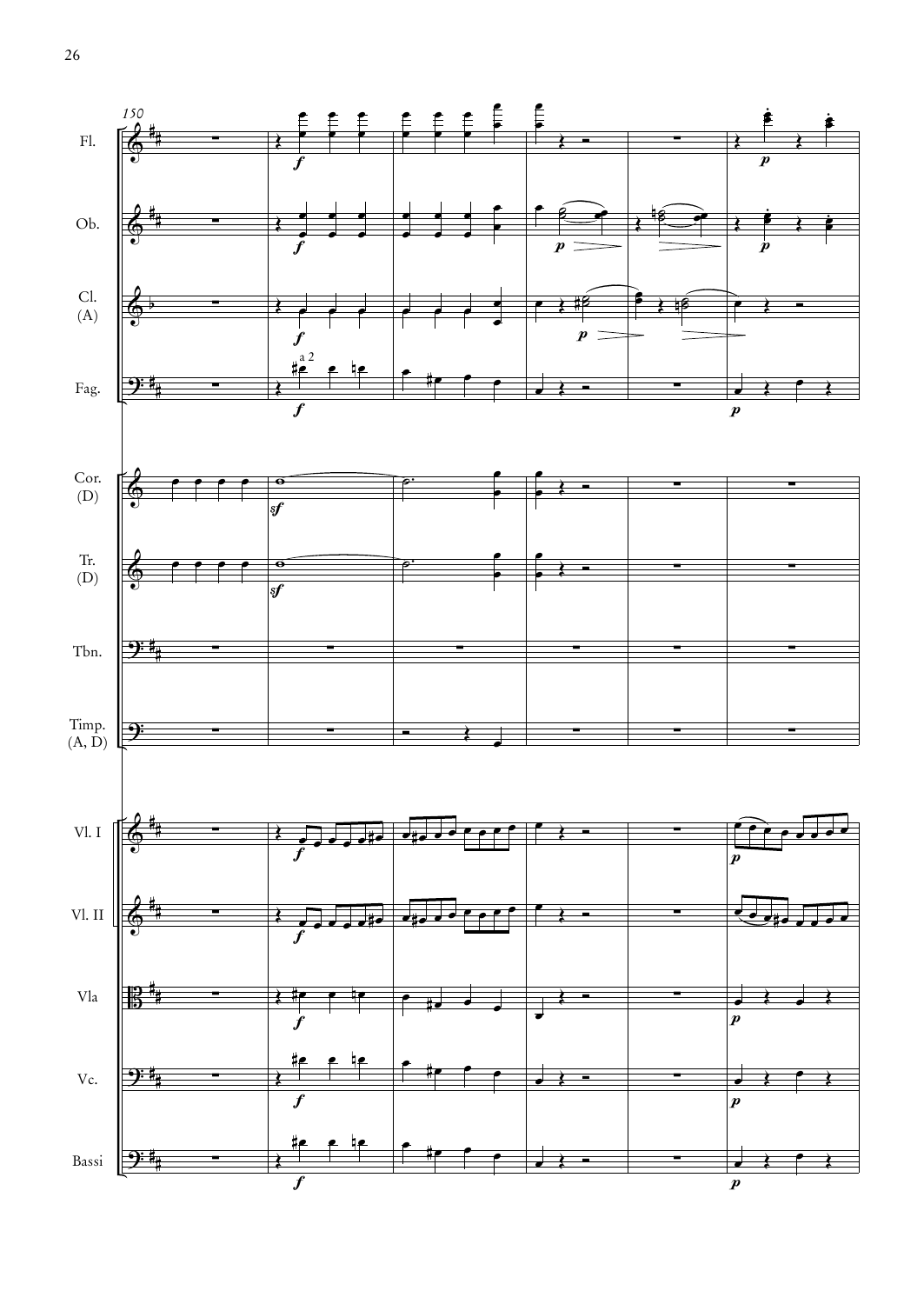![](_page_30_Figure_0.jpeg)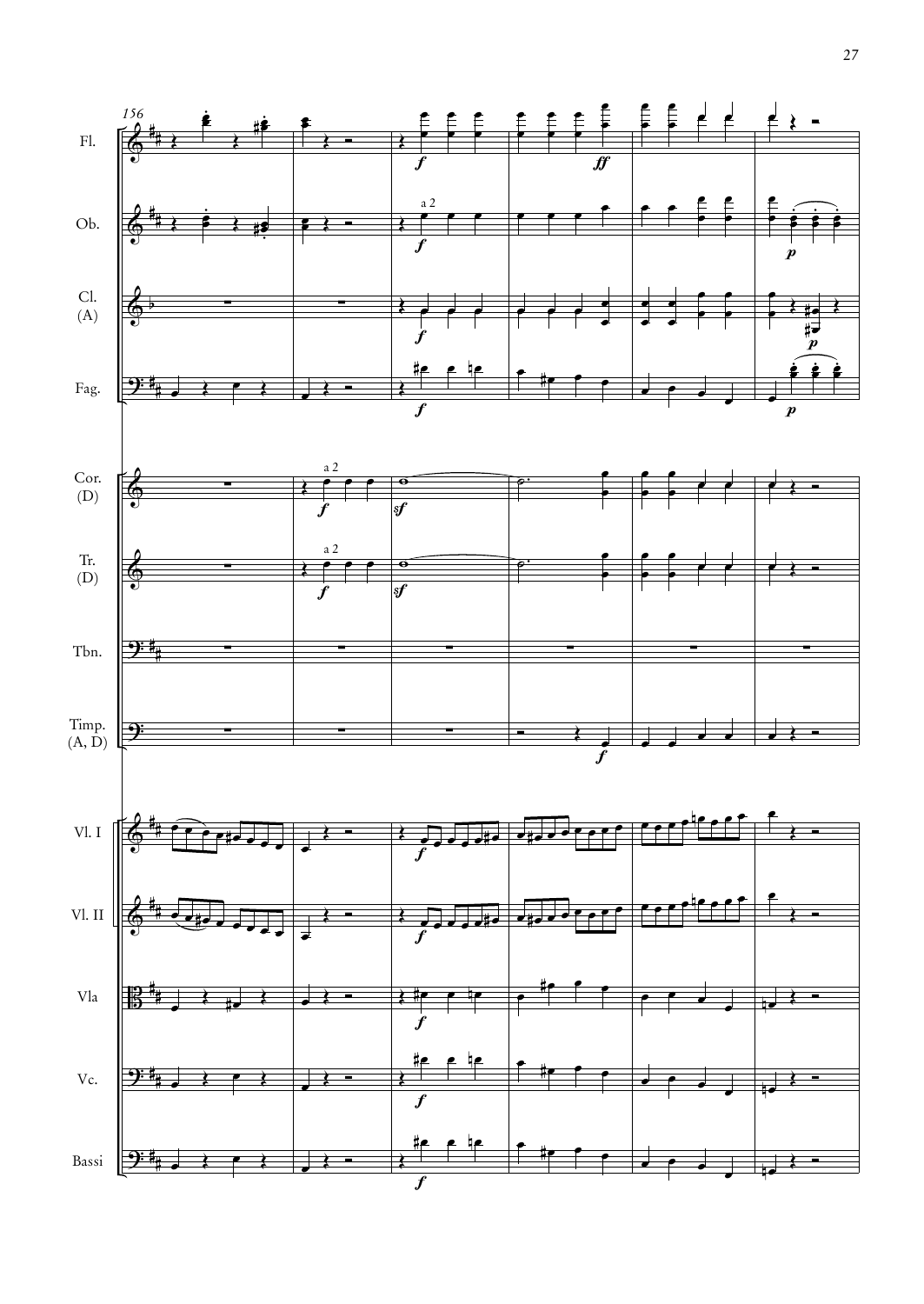![](_page_31_Figure_0.jpeg)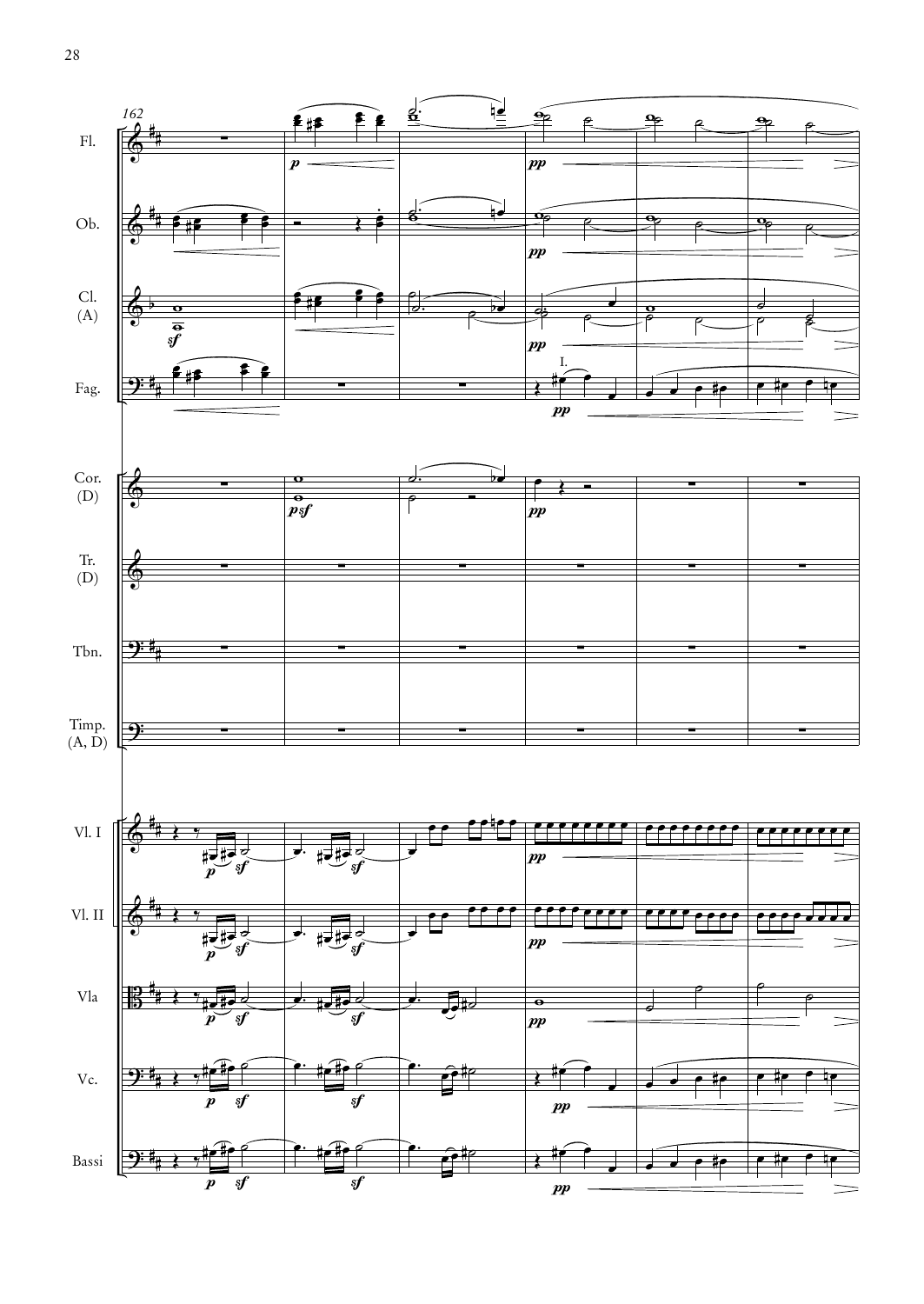![](_page_32_Figure_0.jpeg)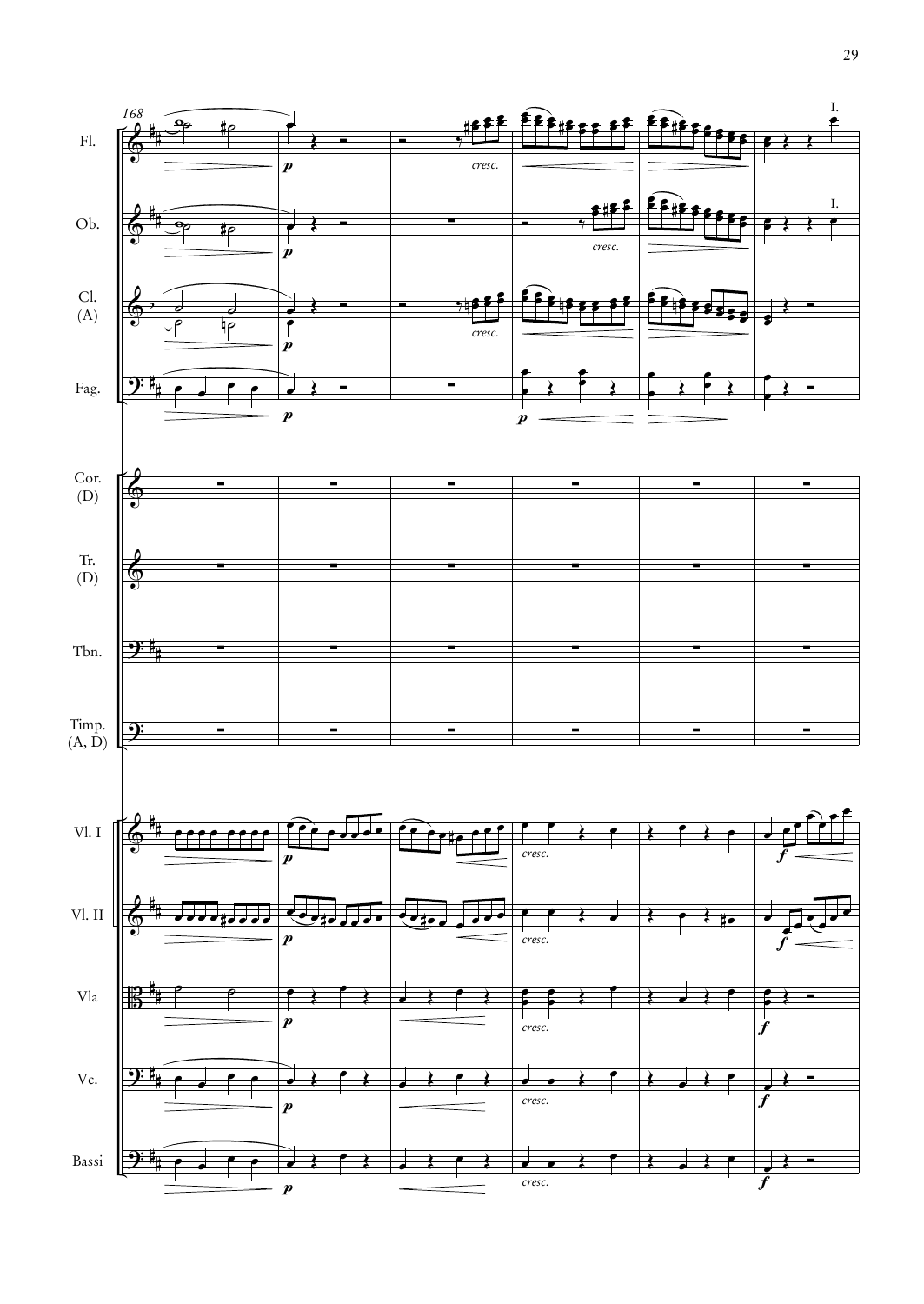![](_page_33_Figure_0.jpeg)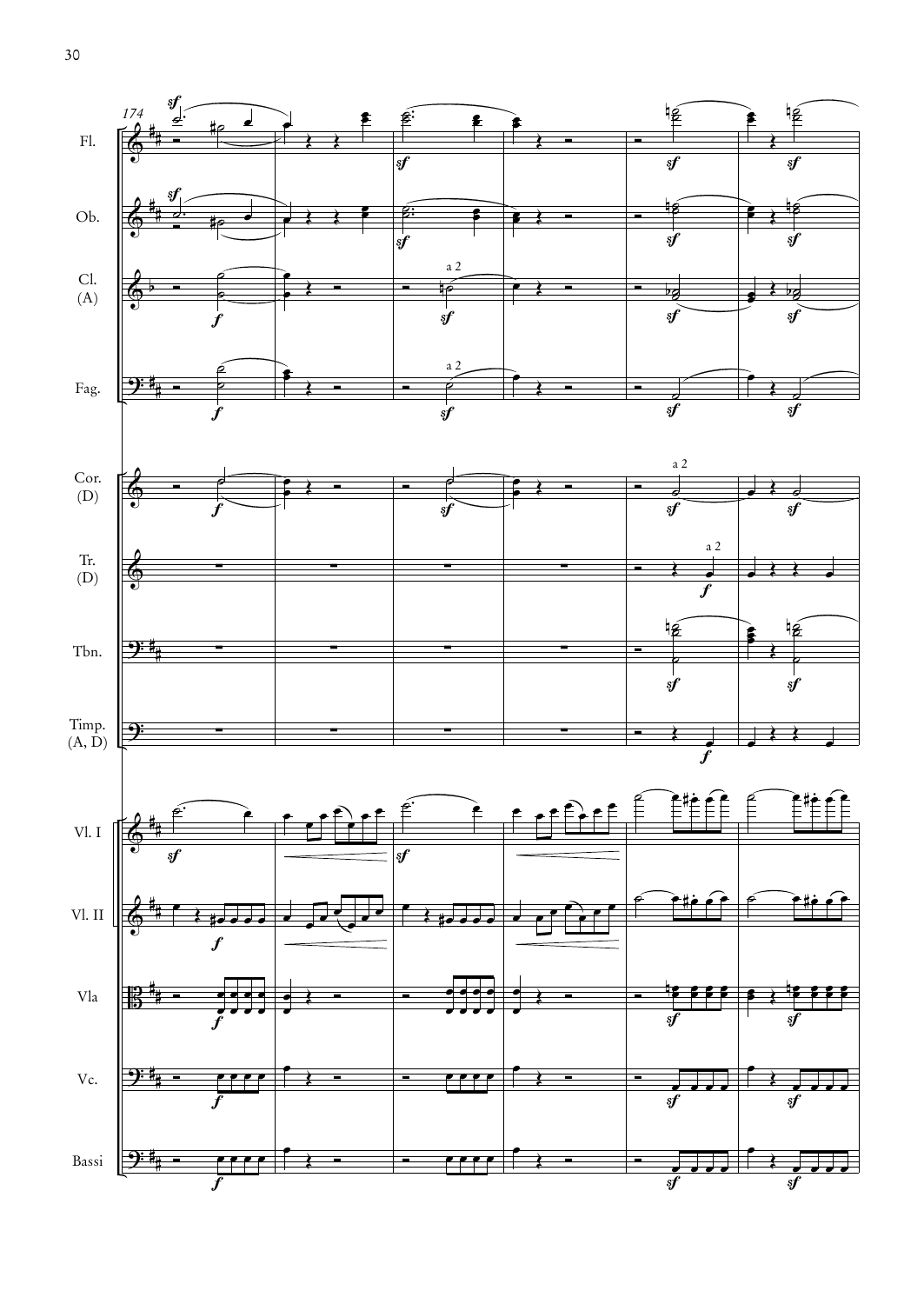![](_page_34_Figure_0.jpeg)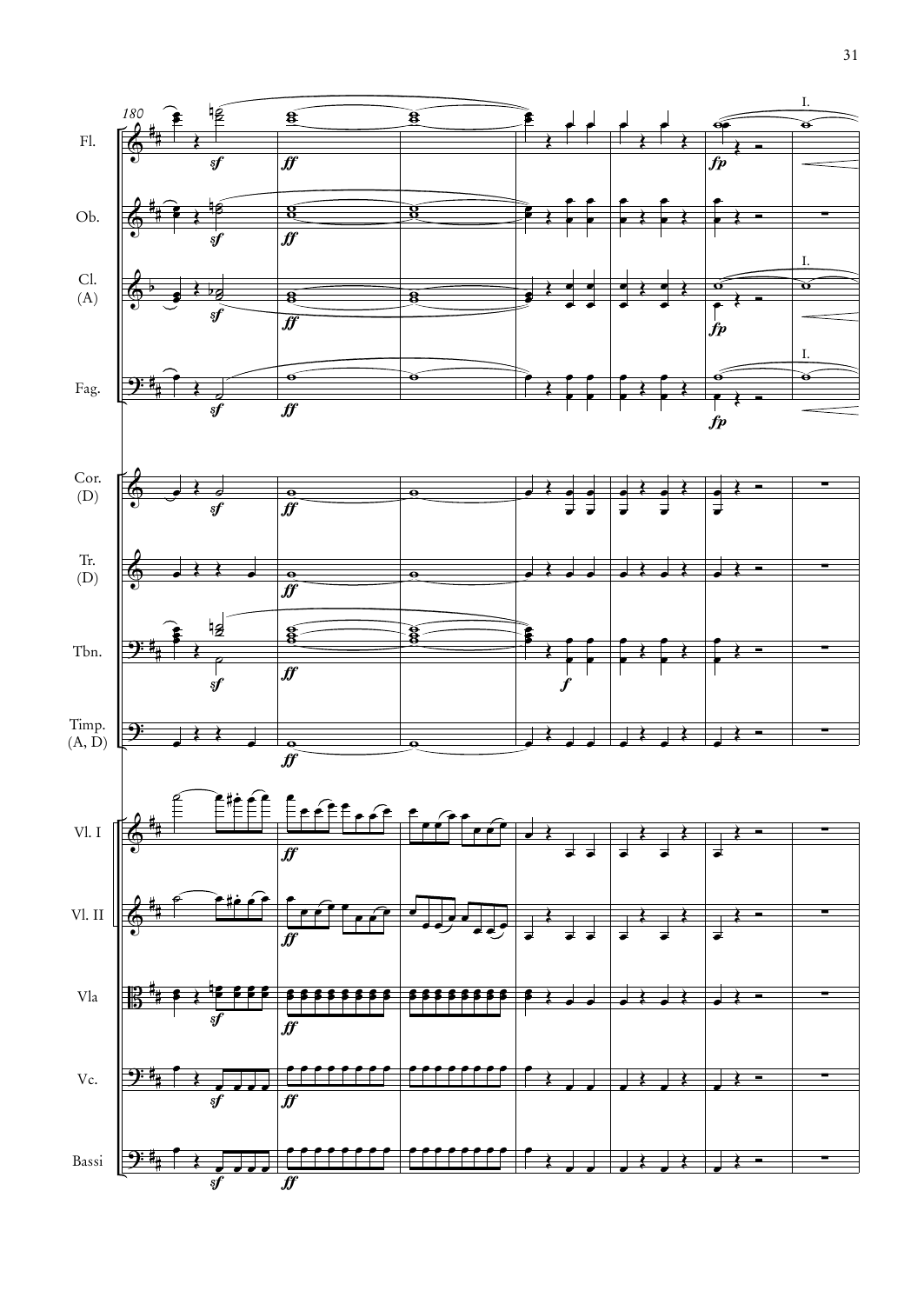![](_page_35_Figure_0.jpeg)

 $\boldsymbol{p}$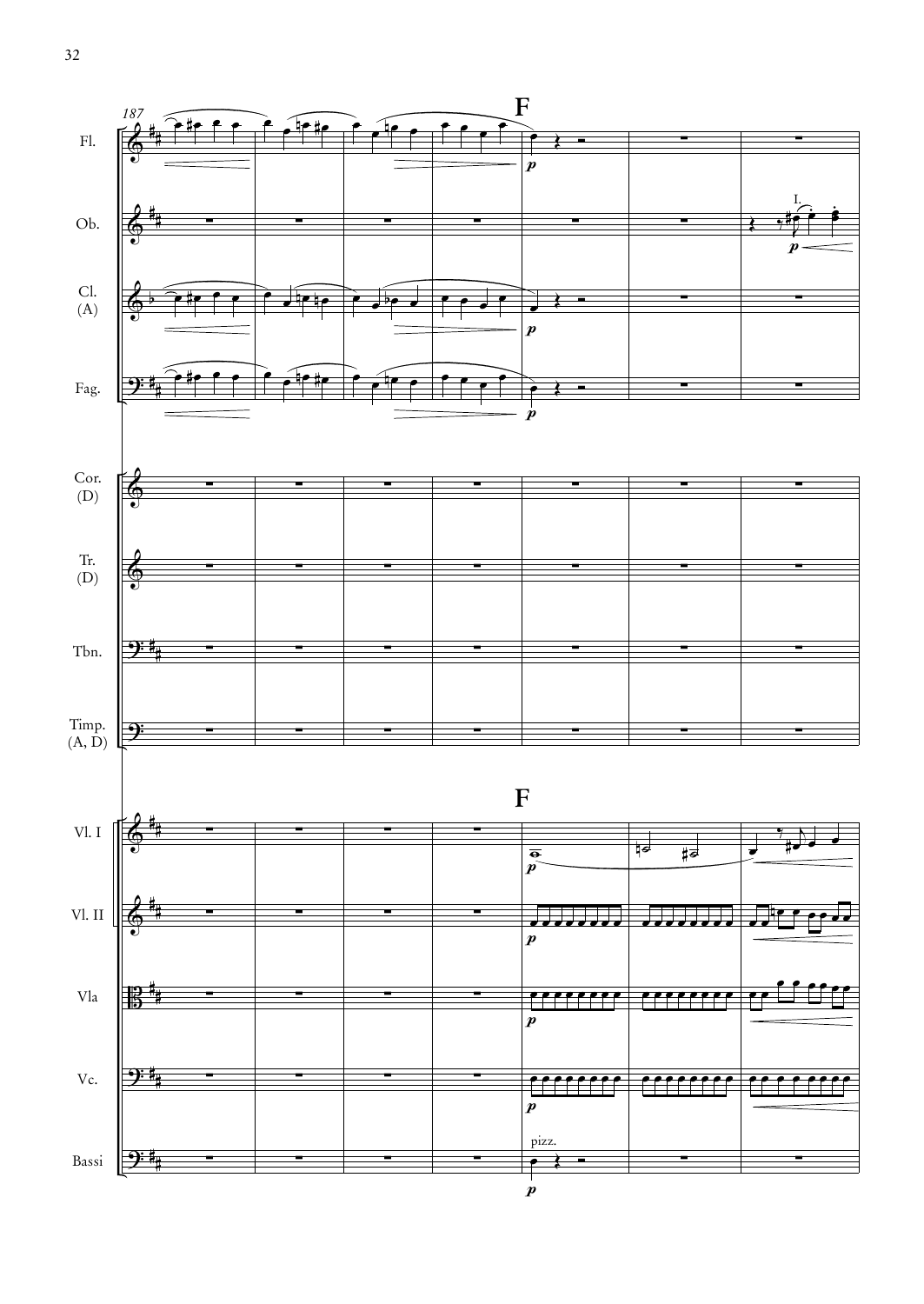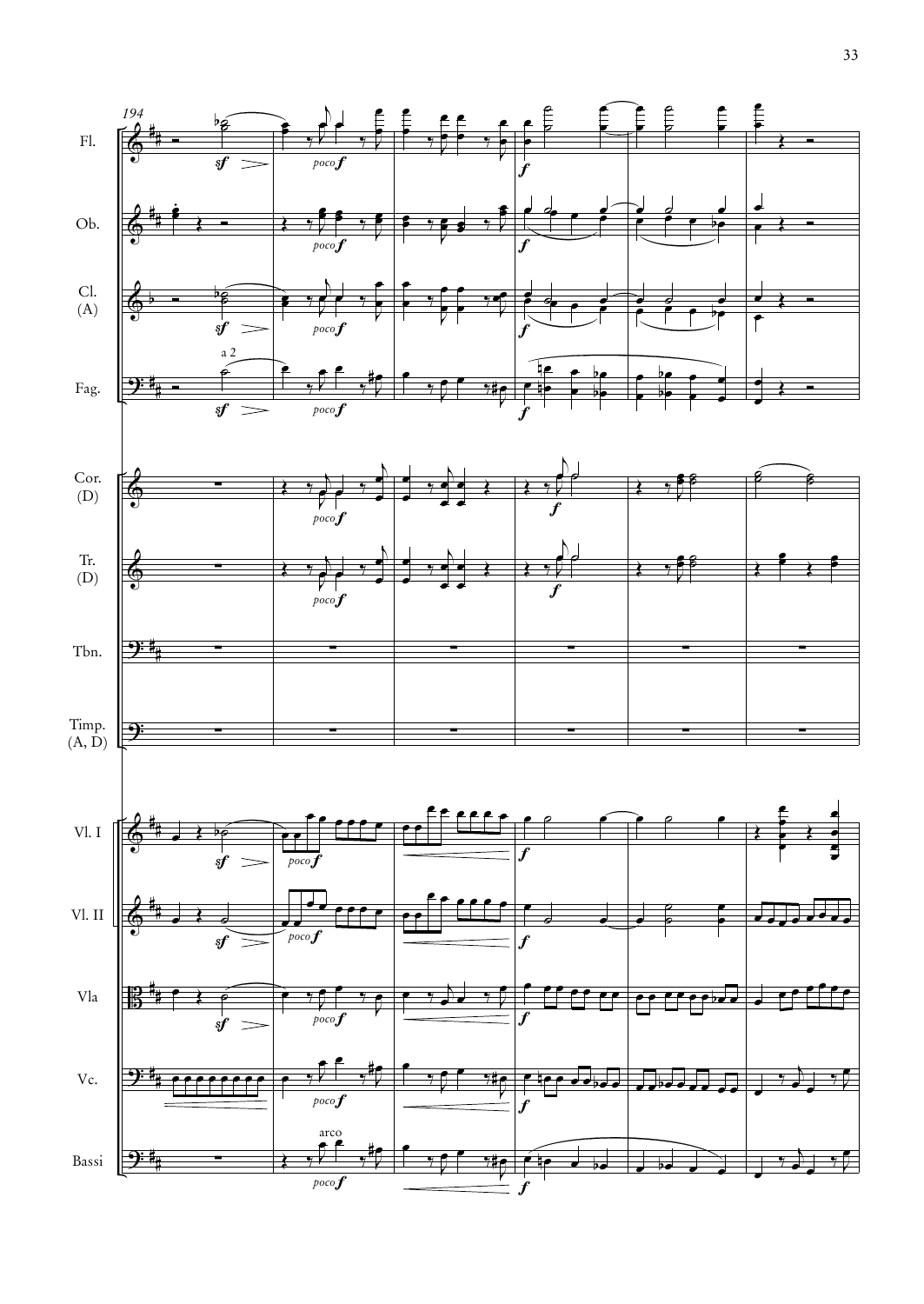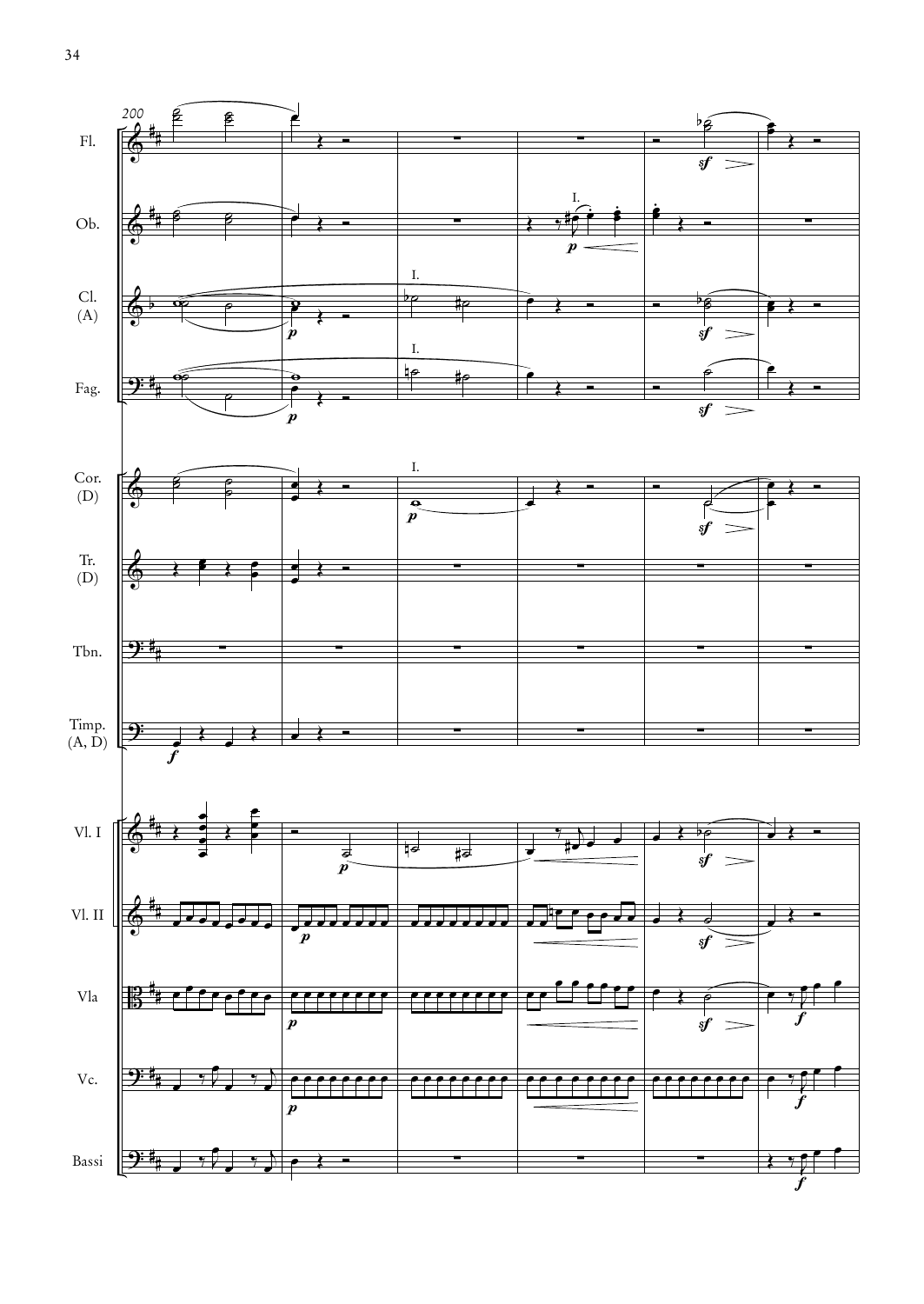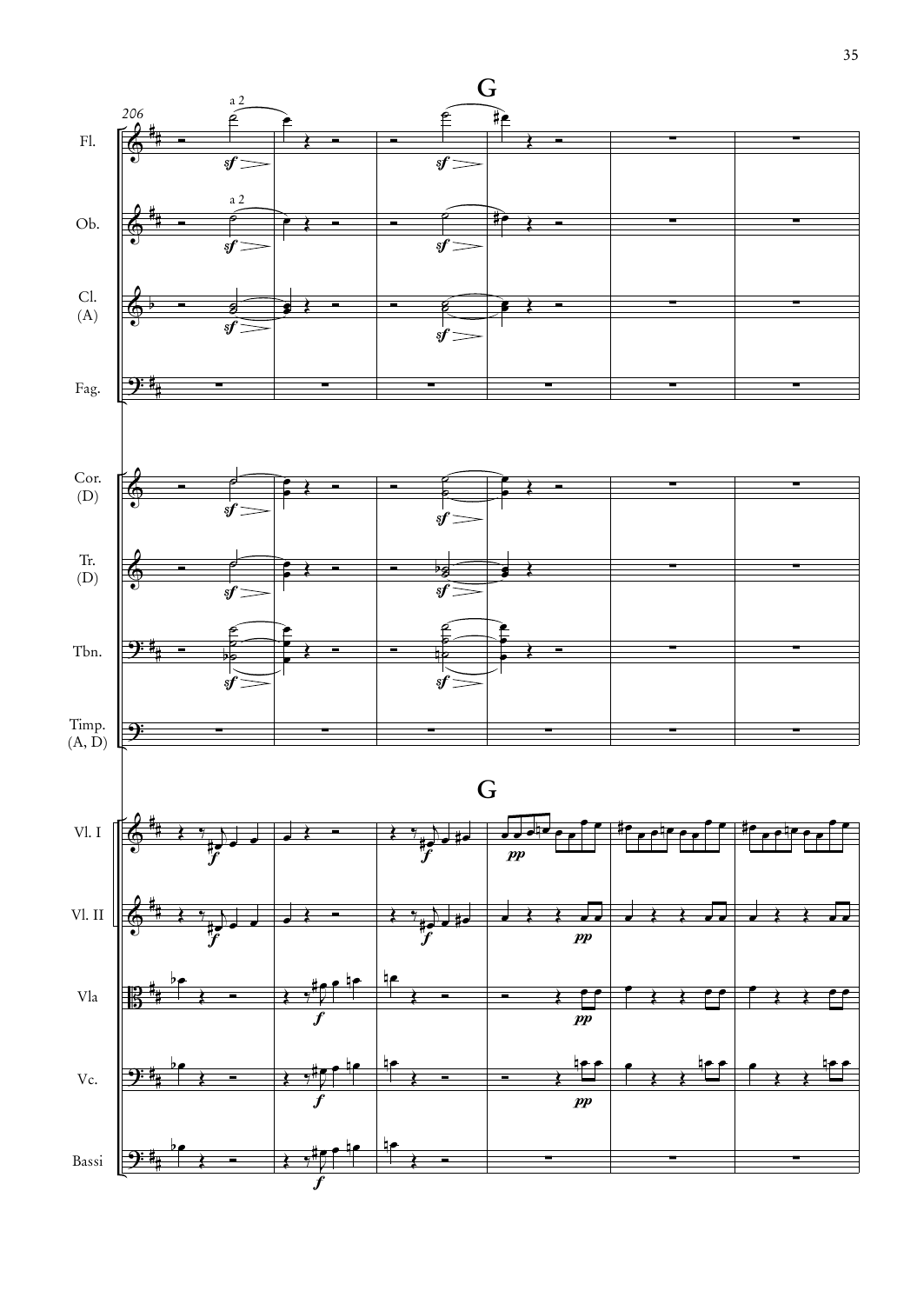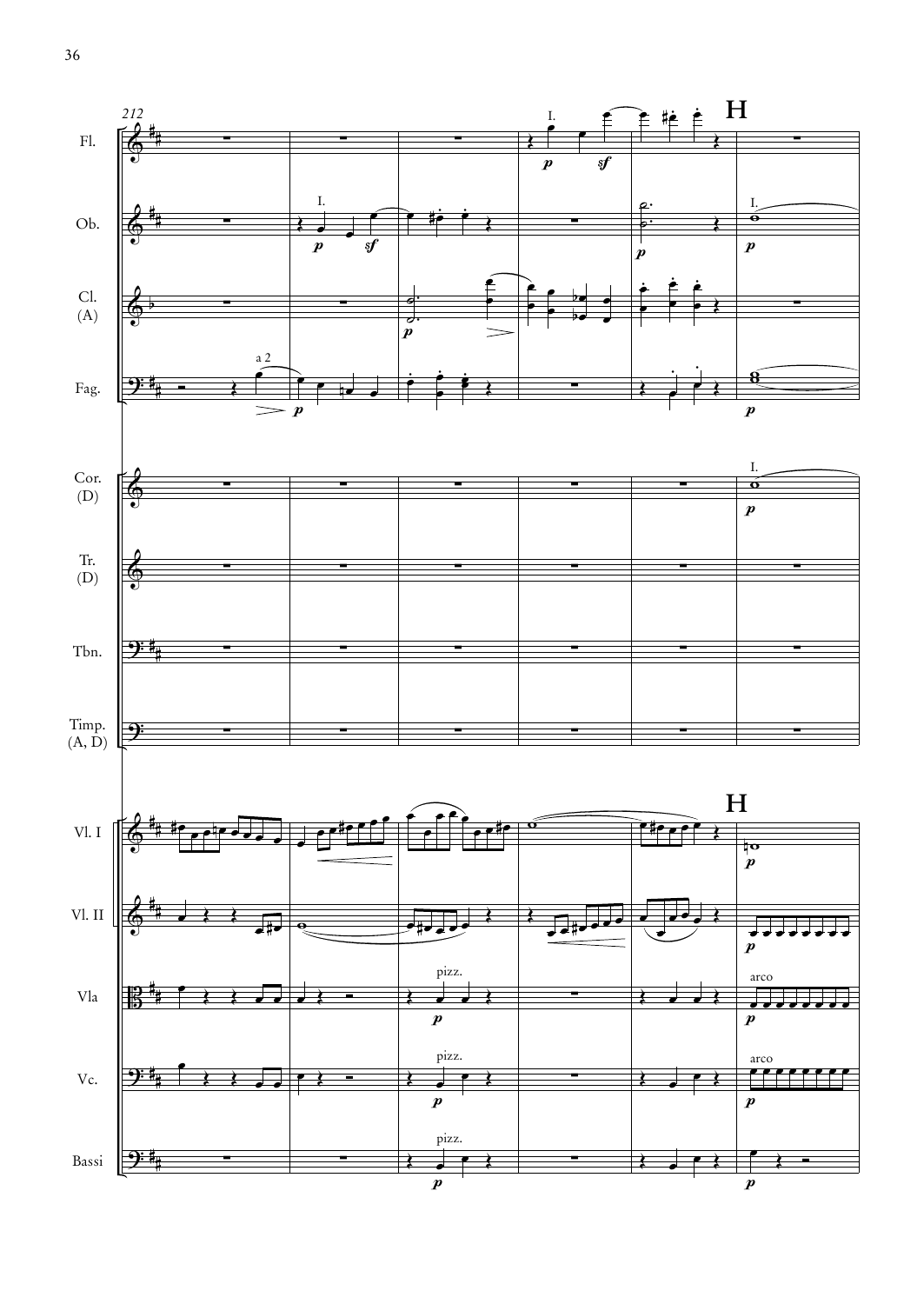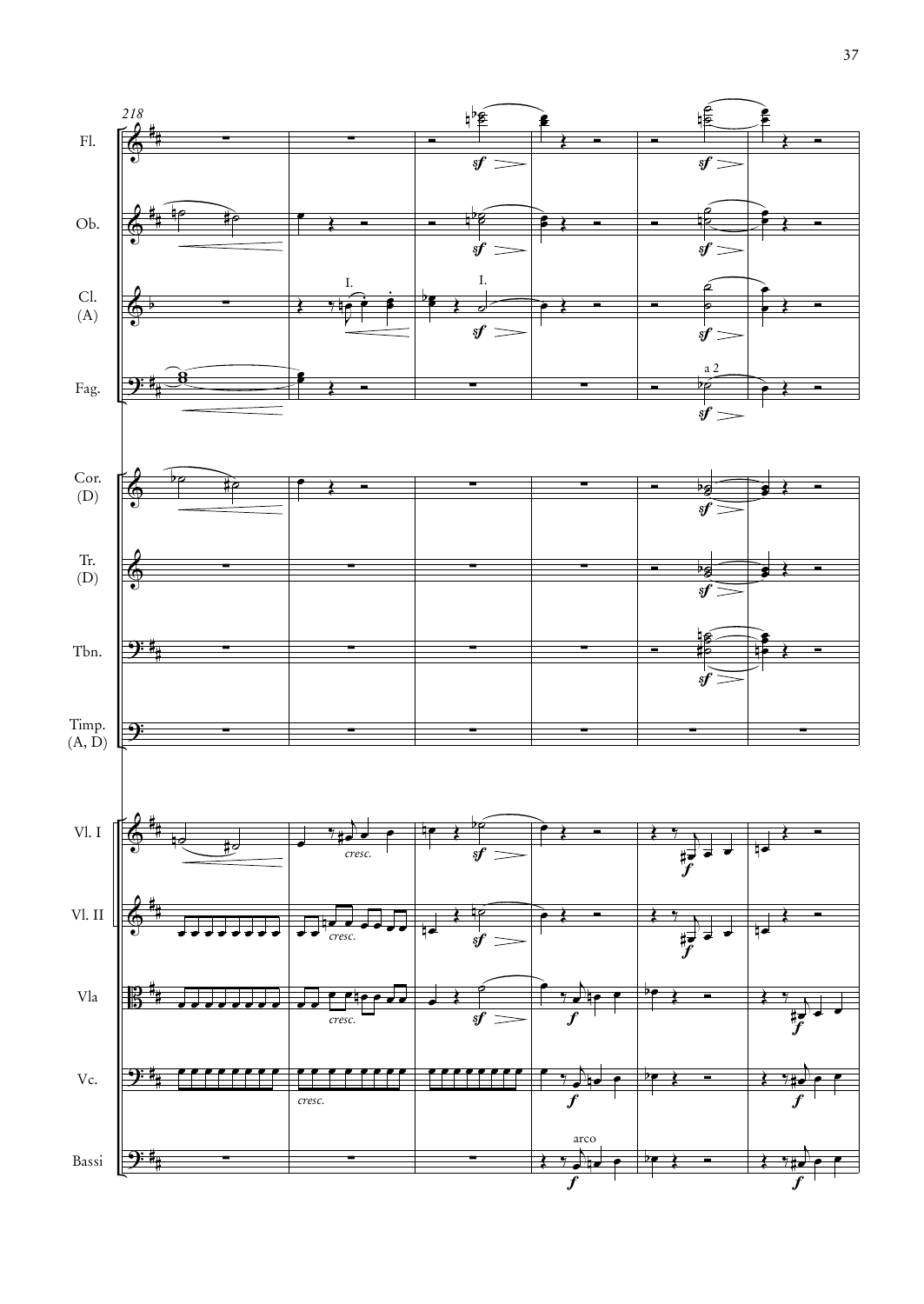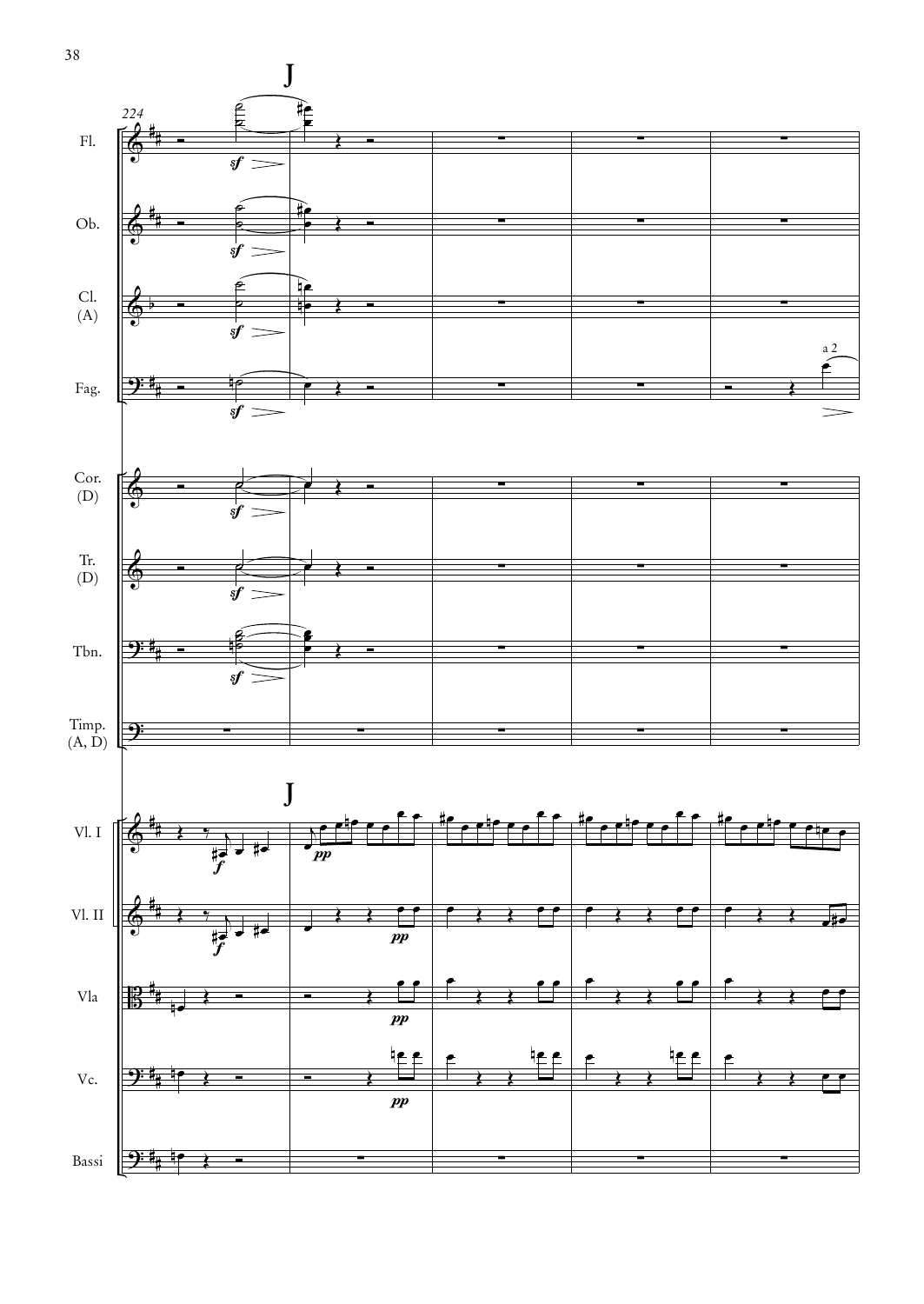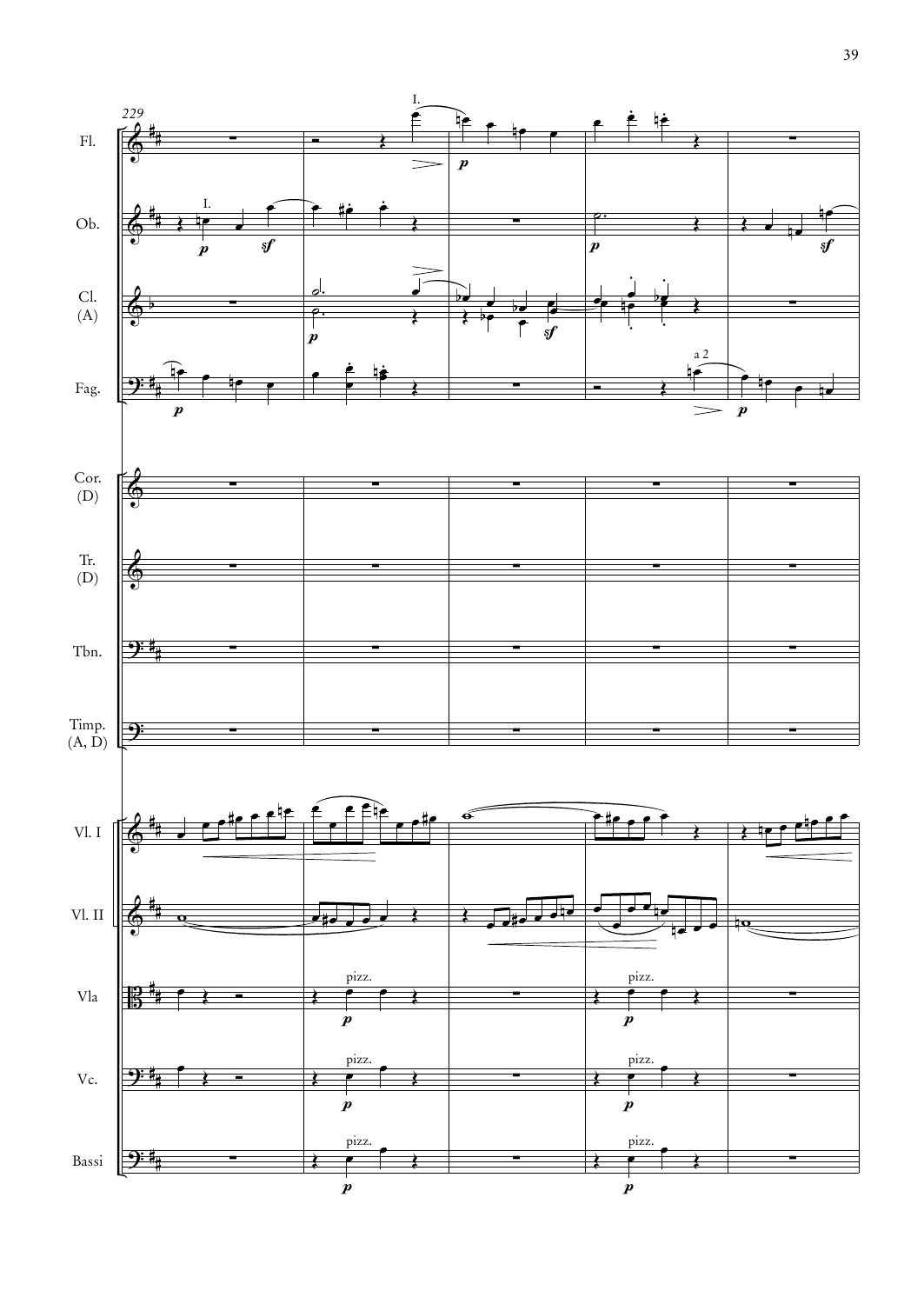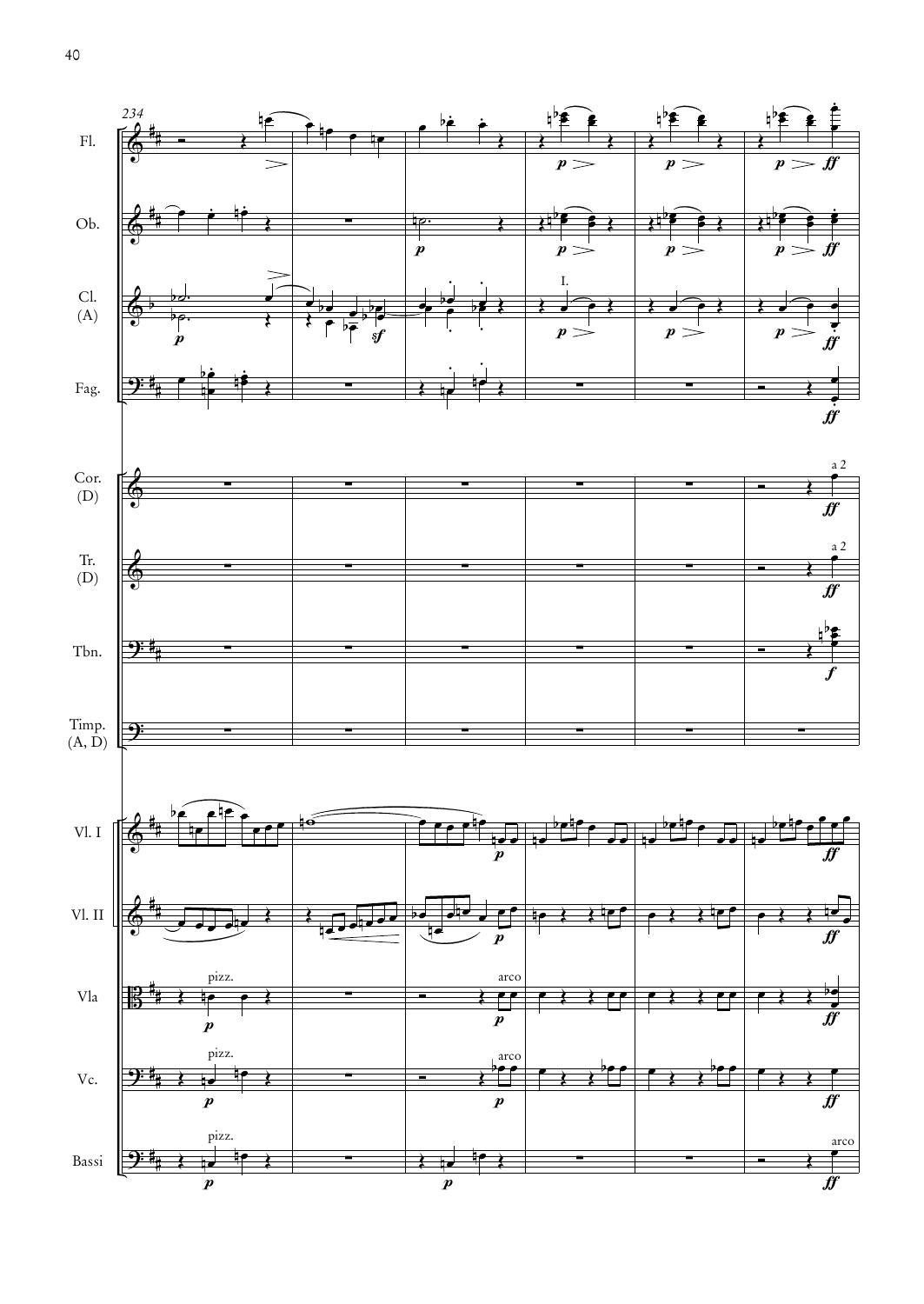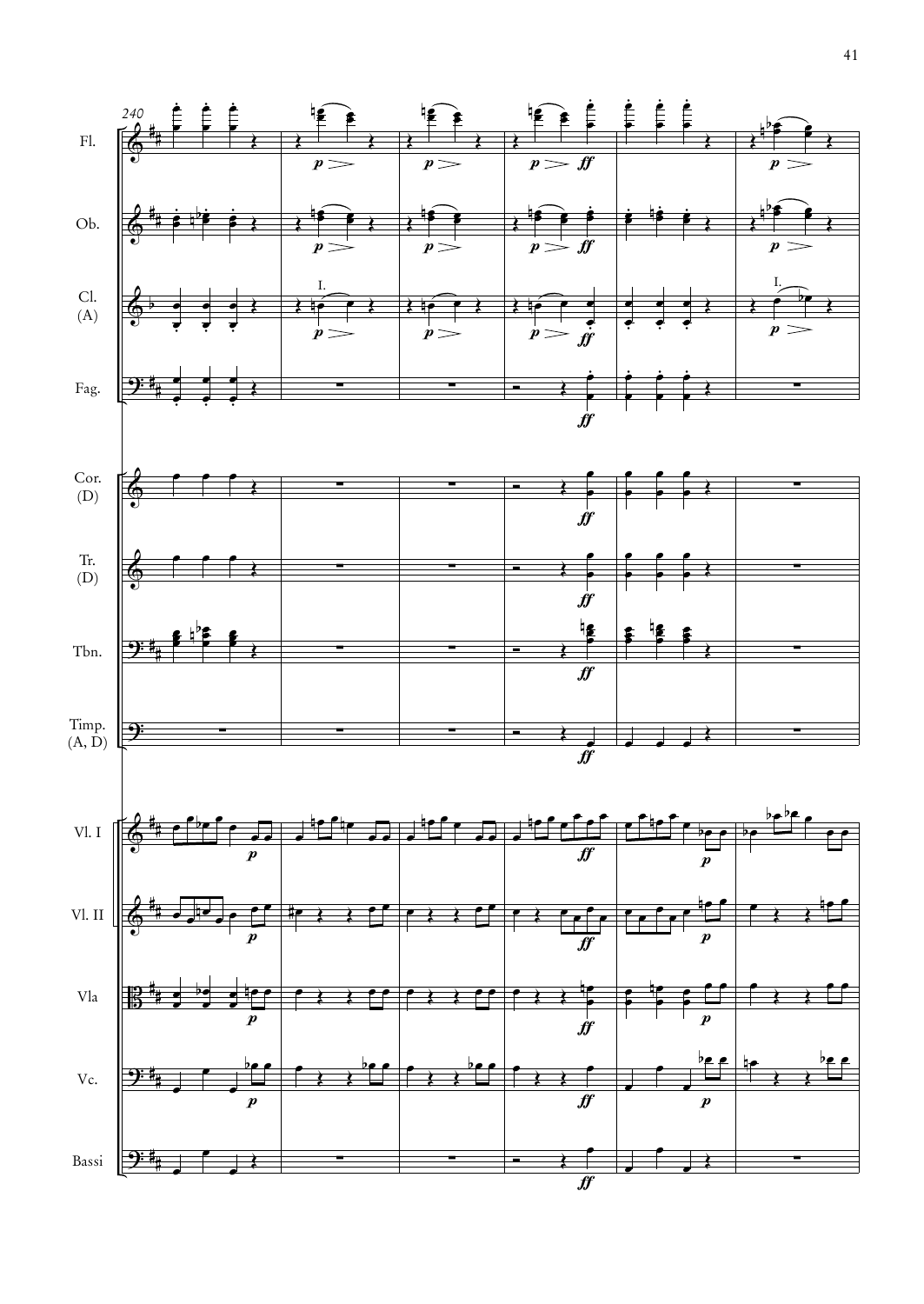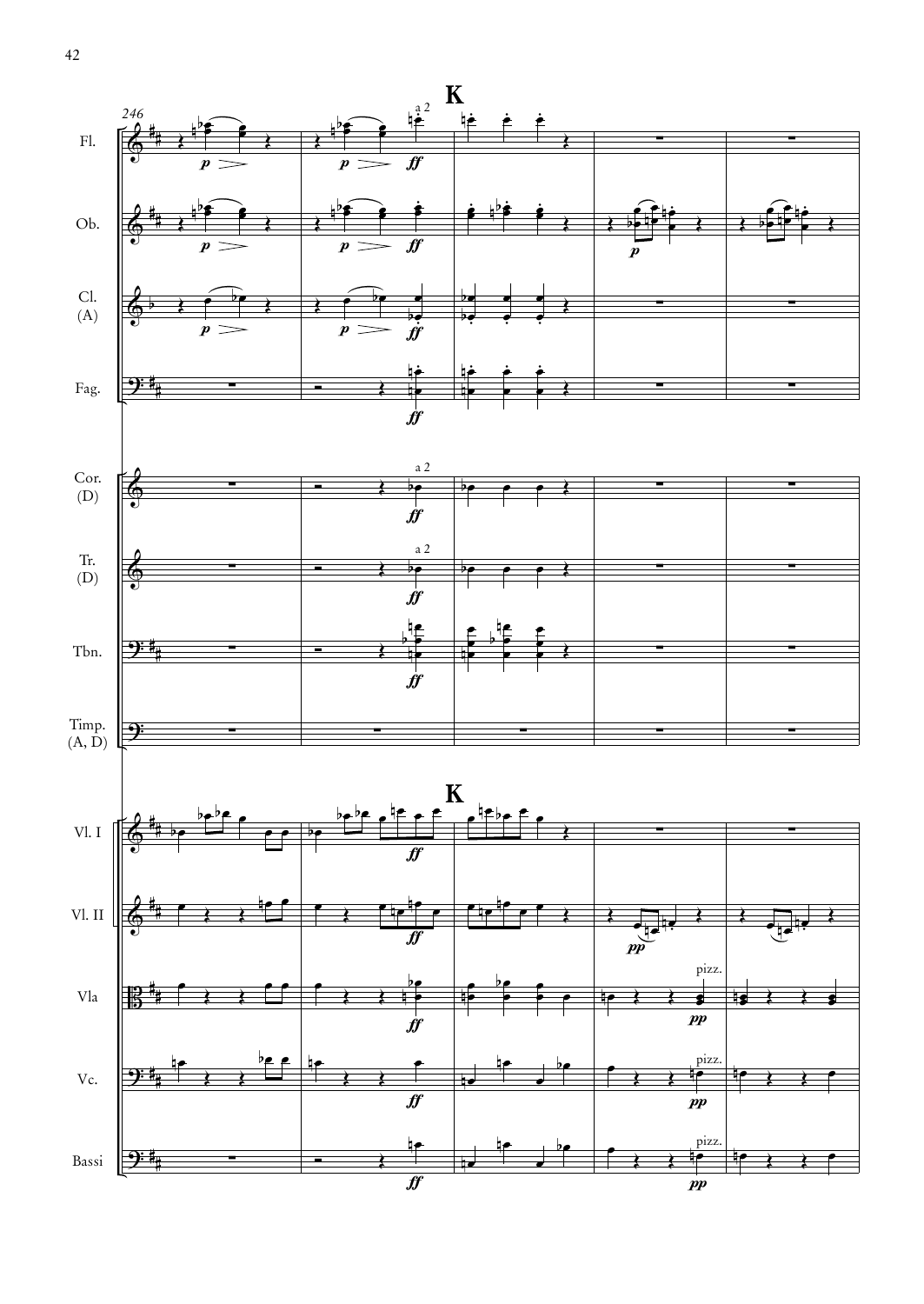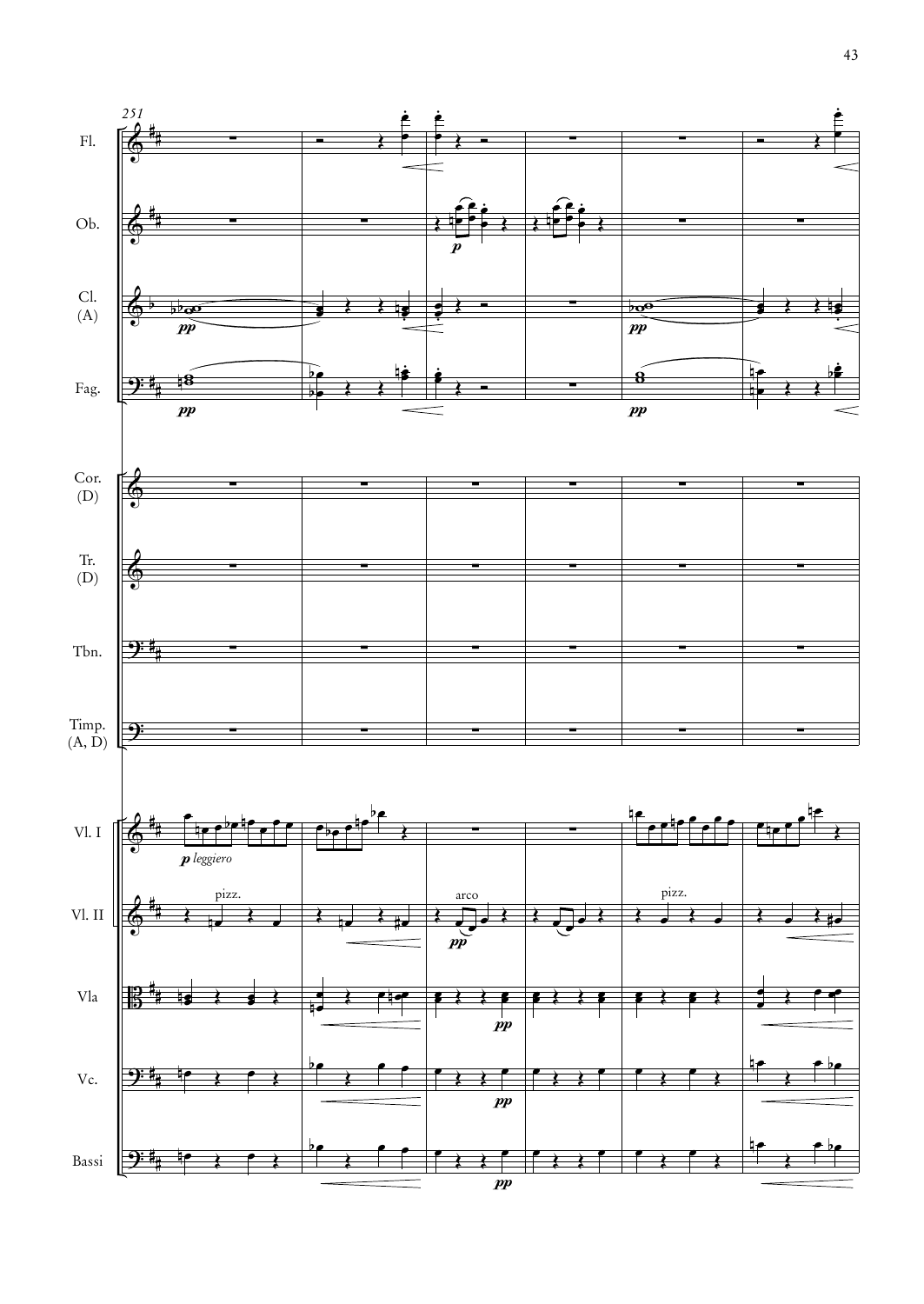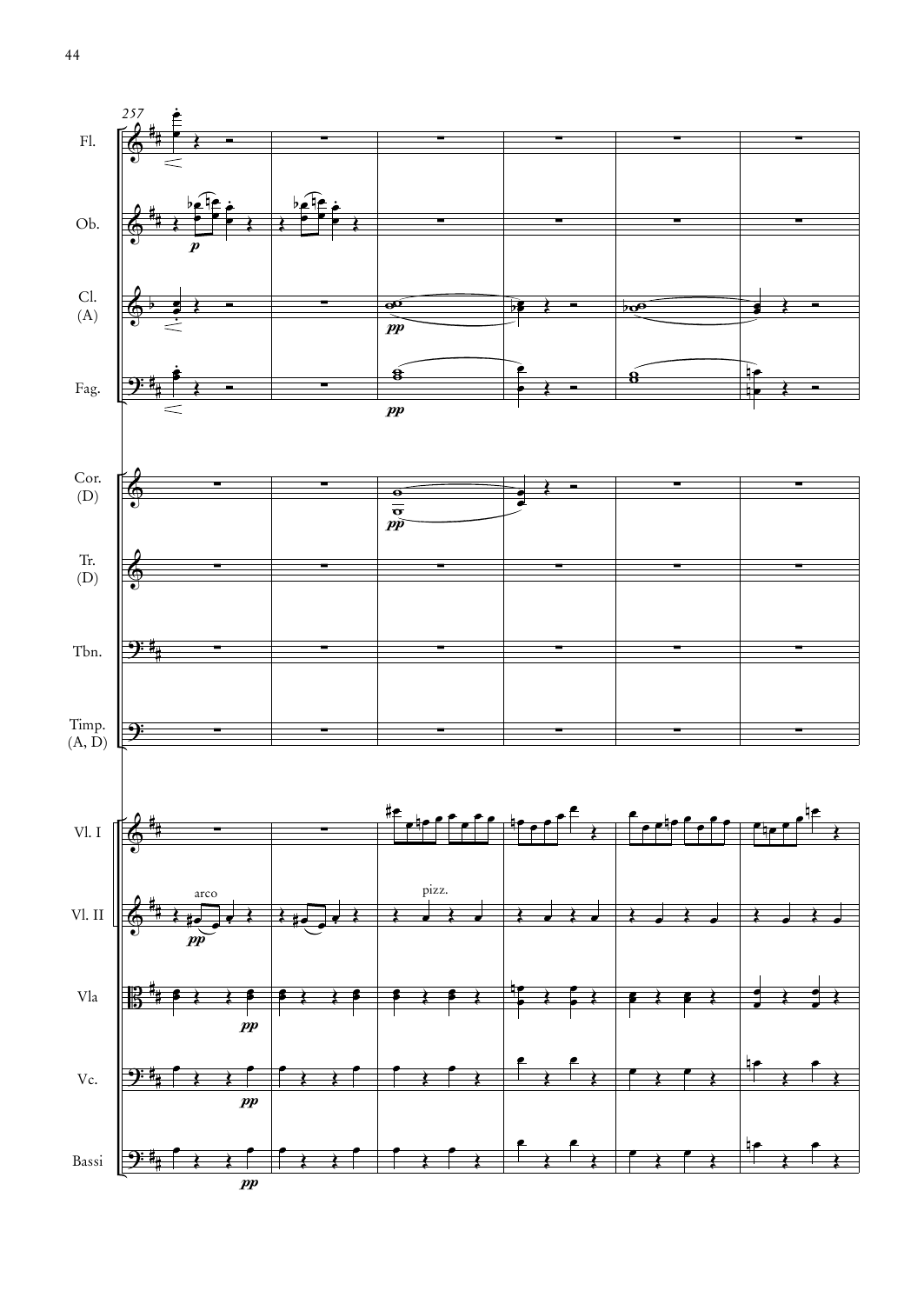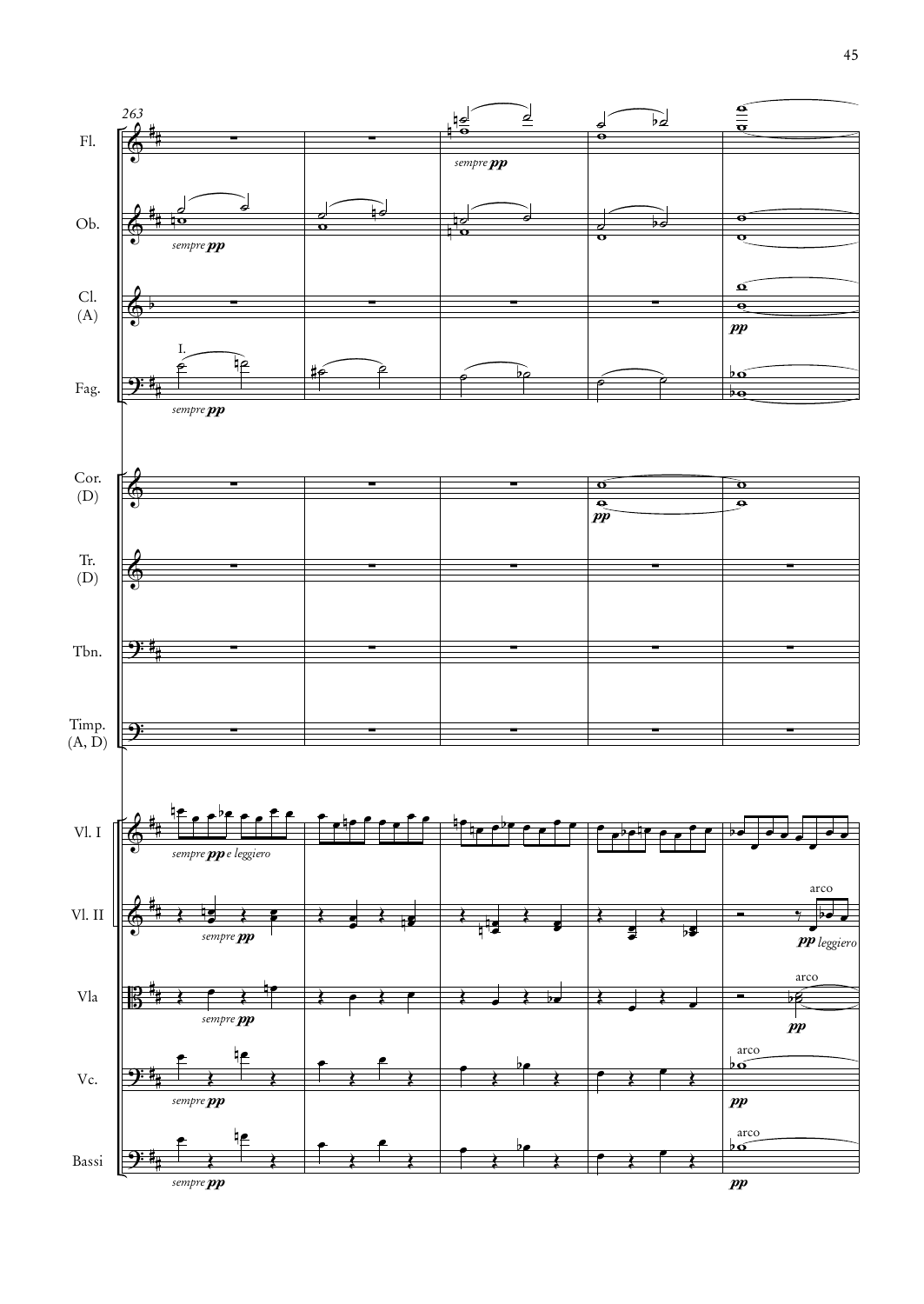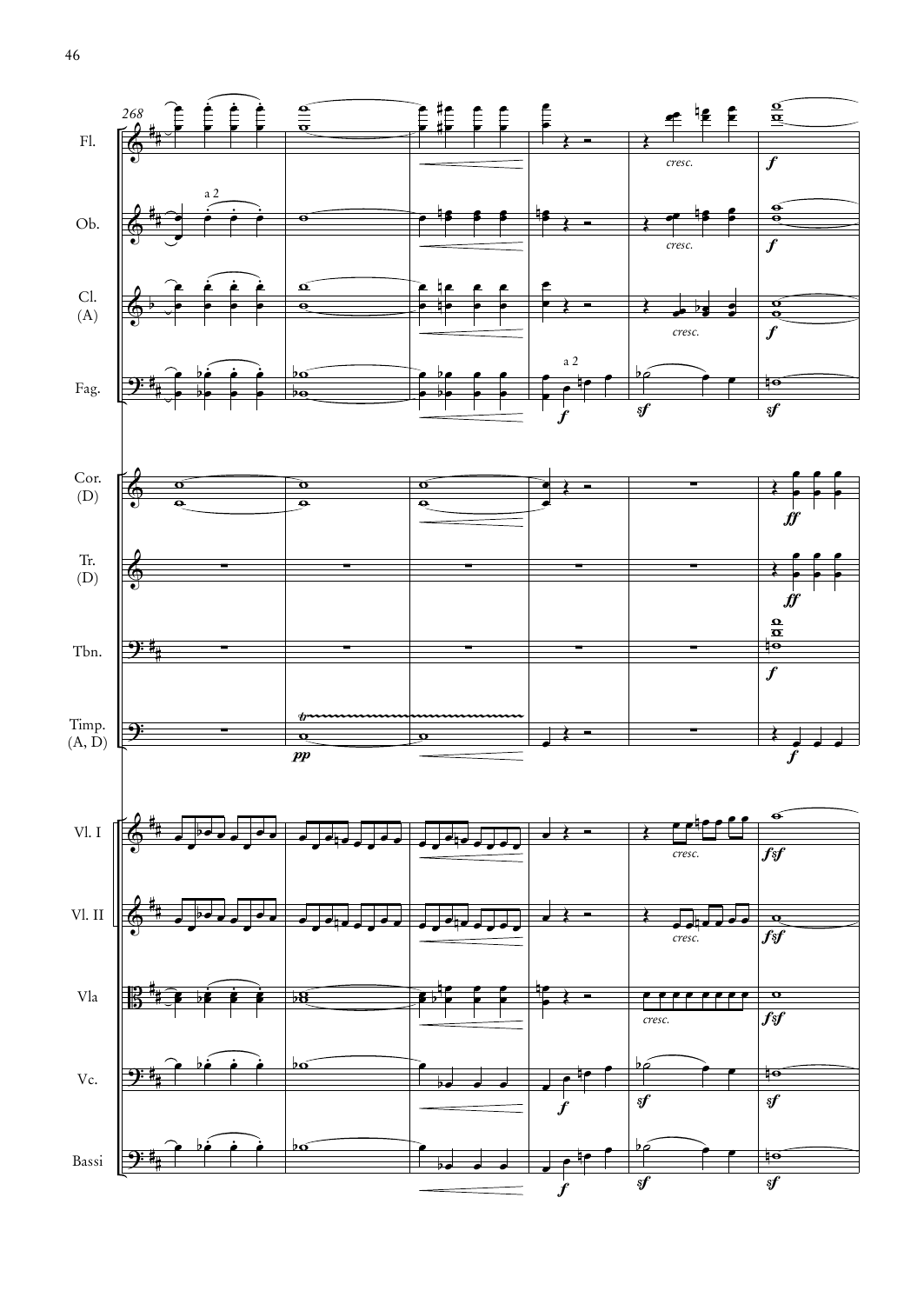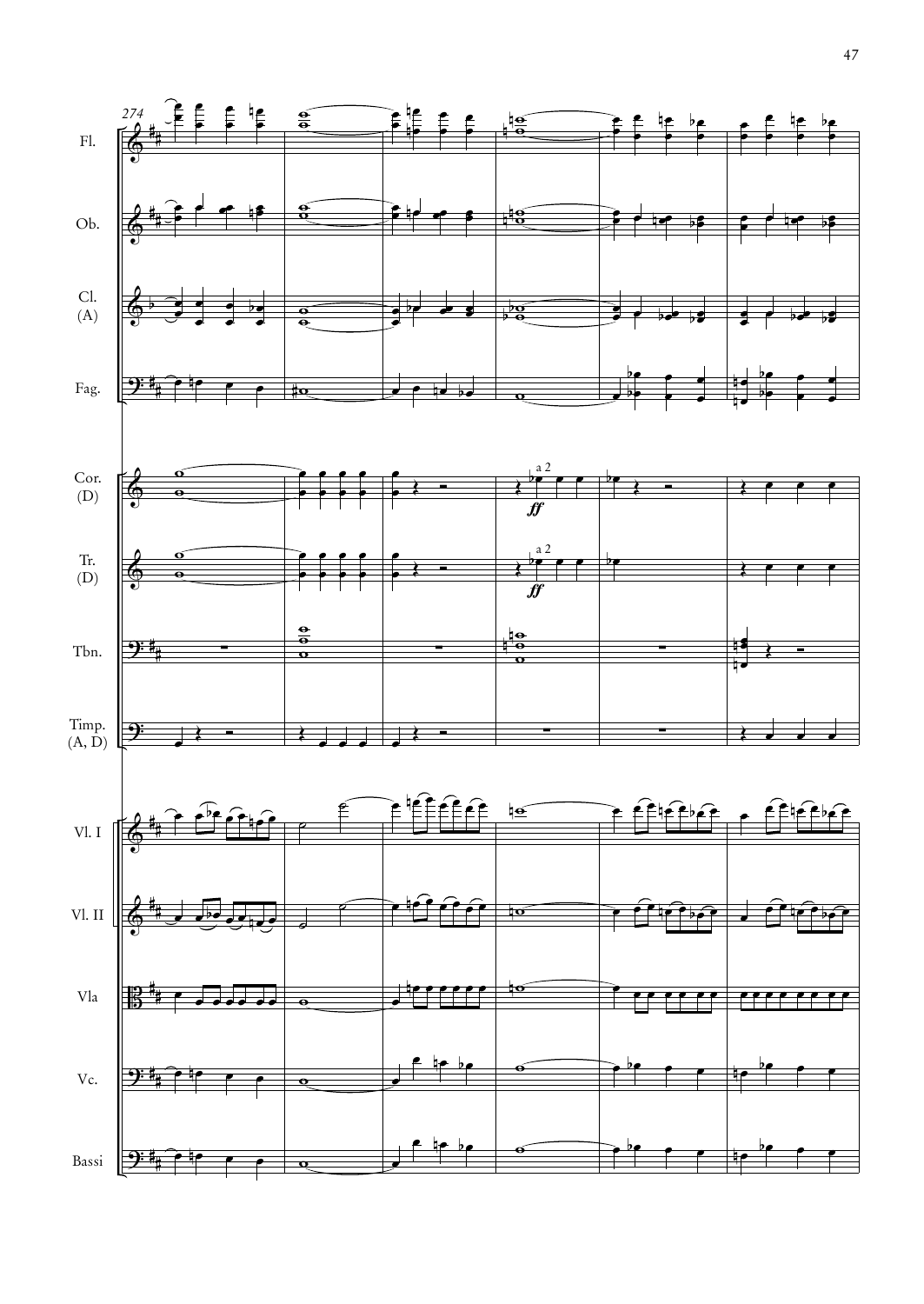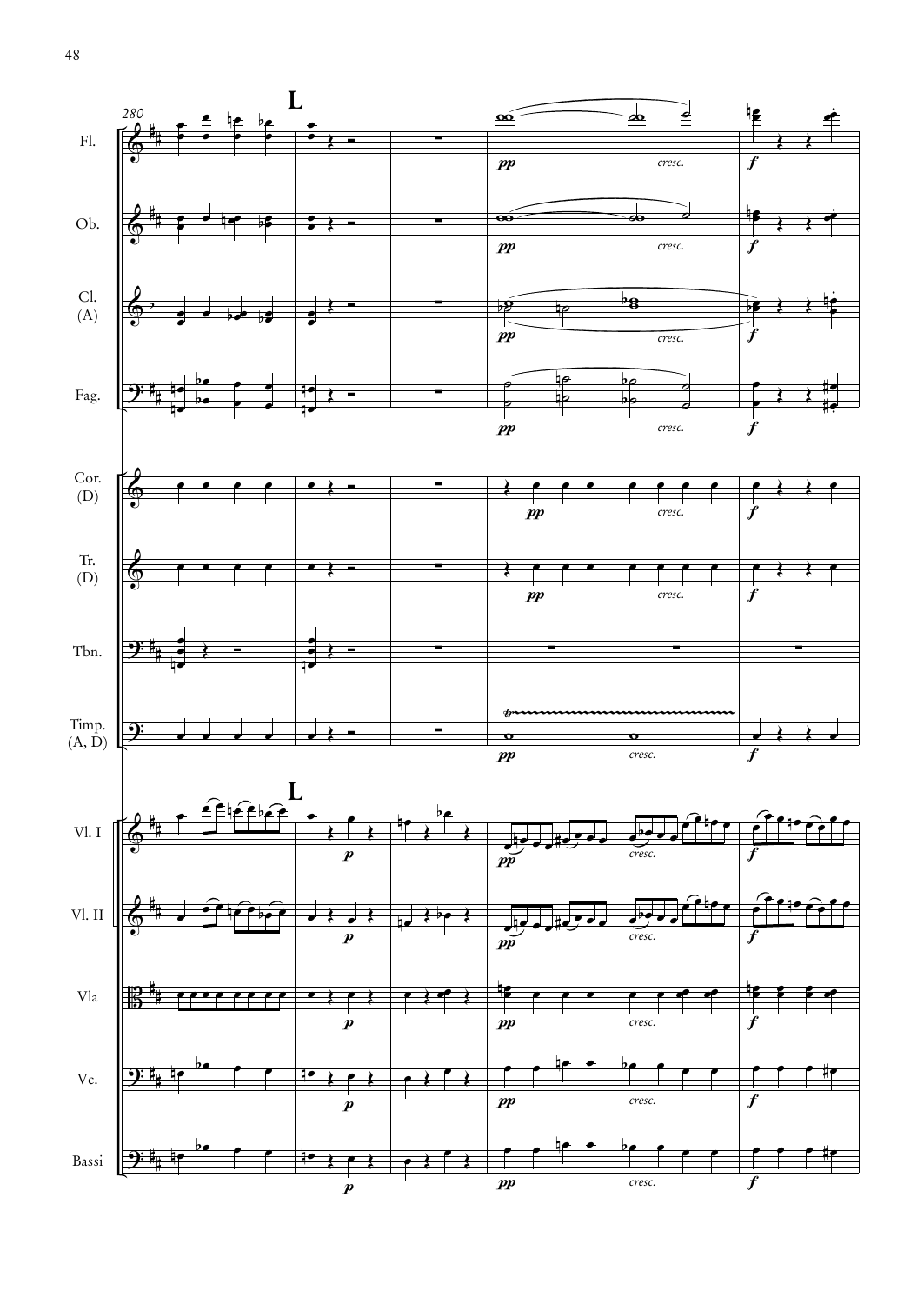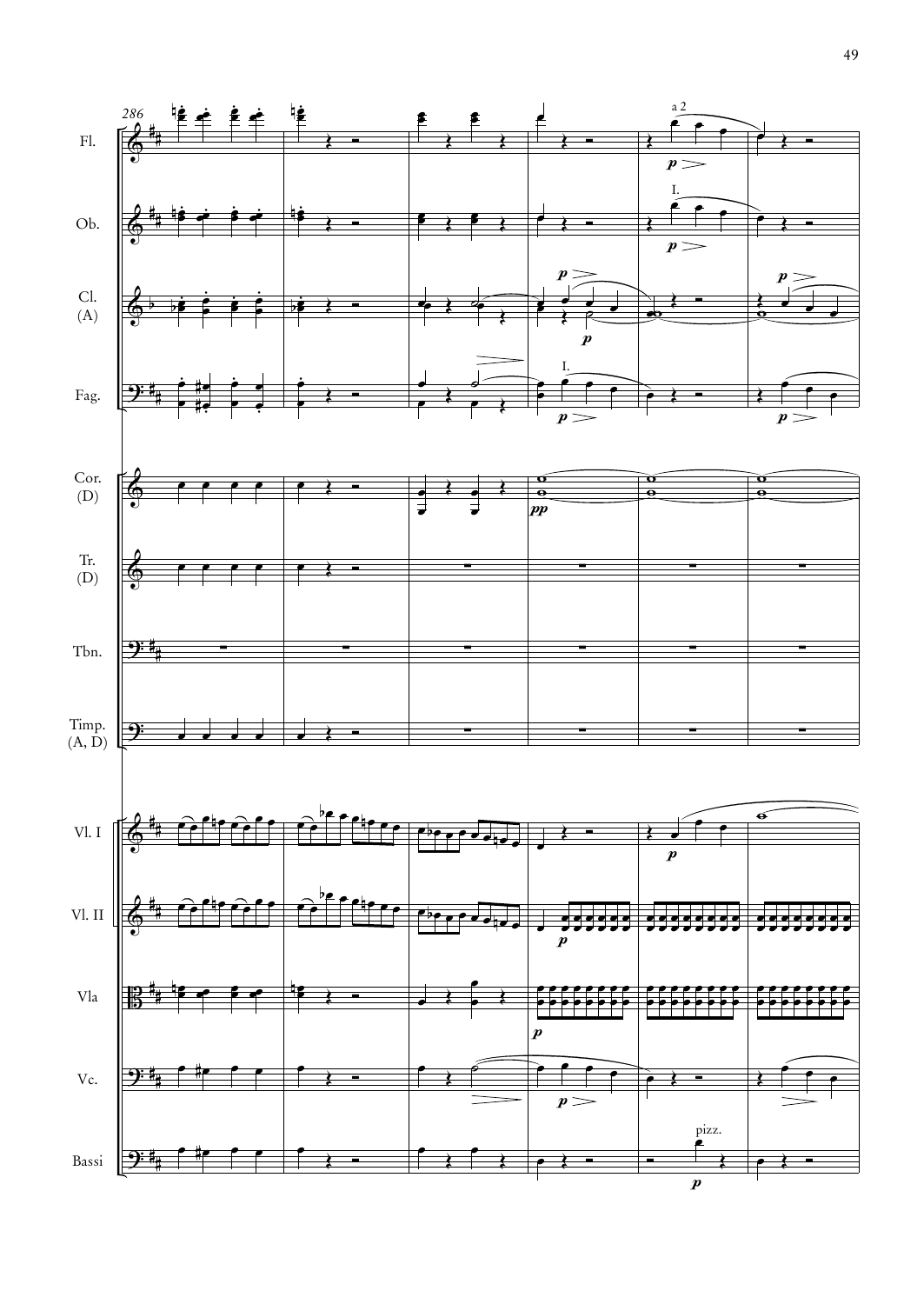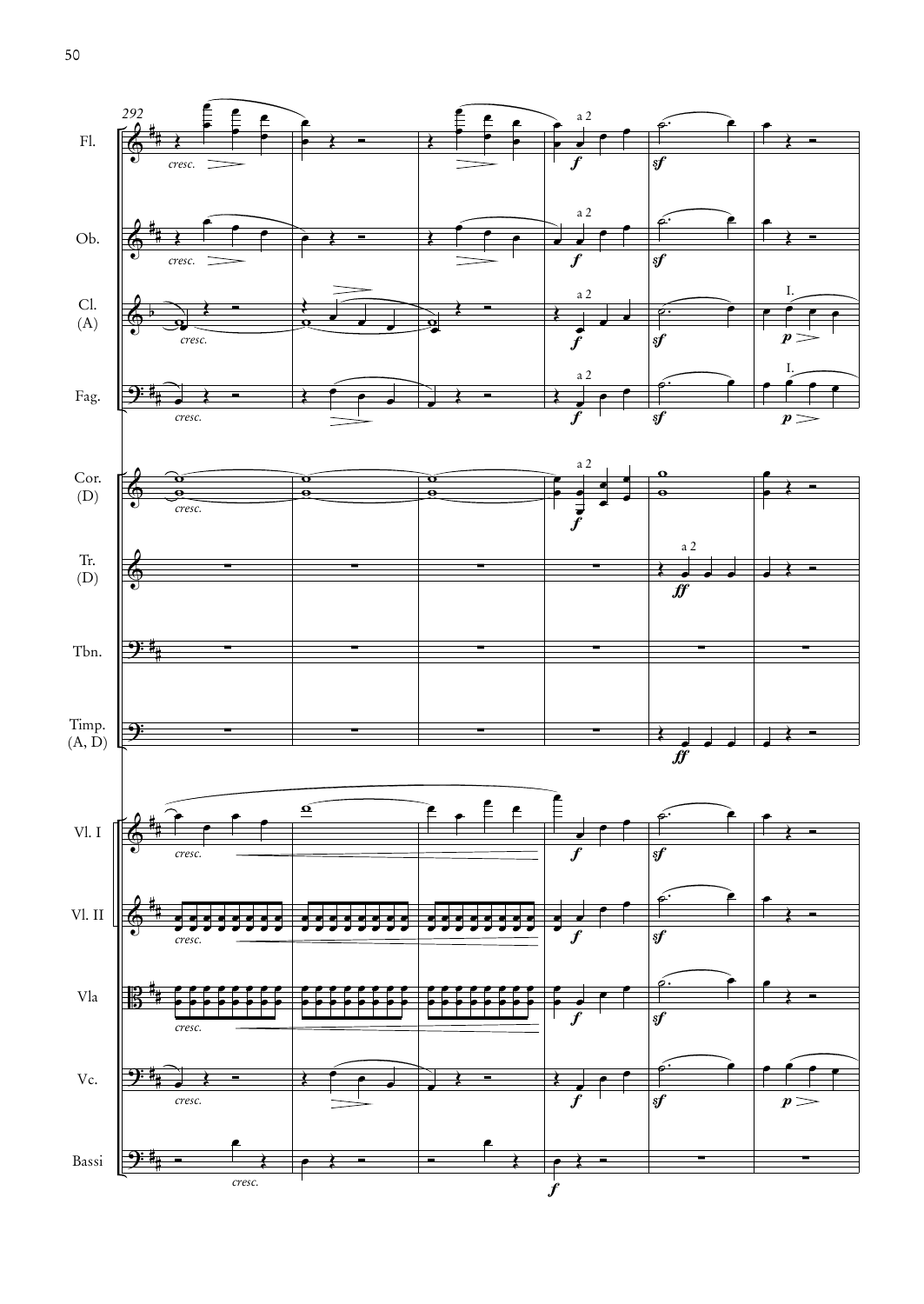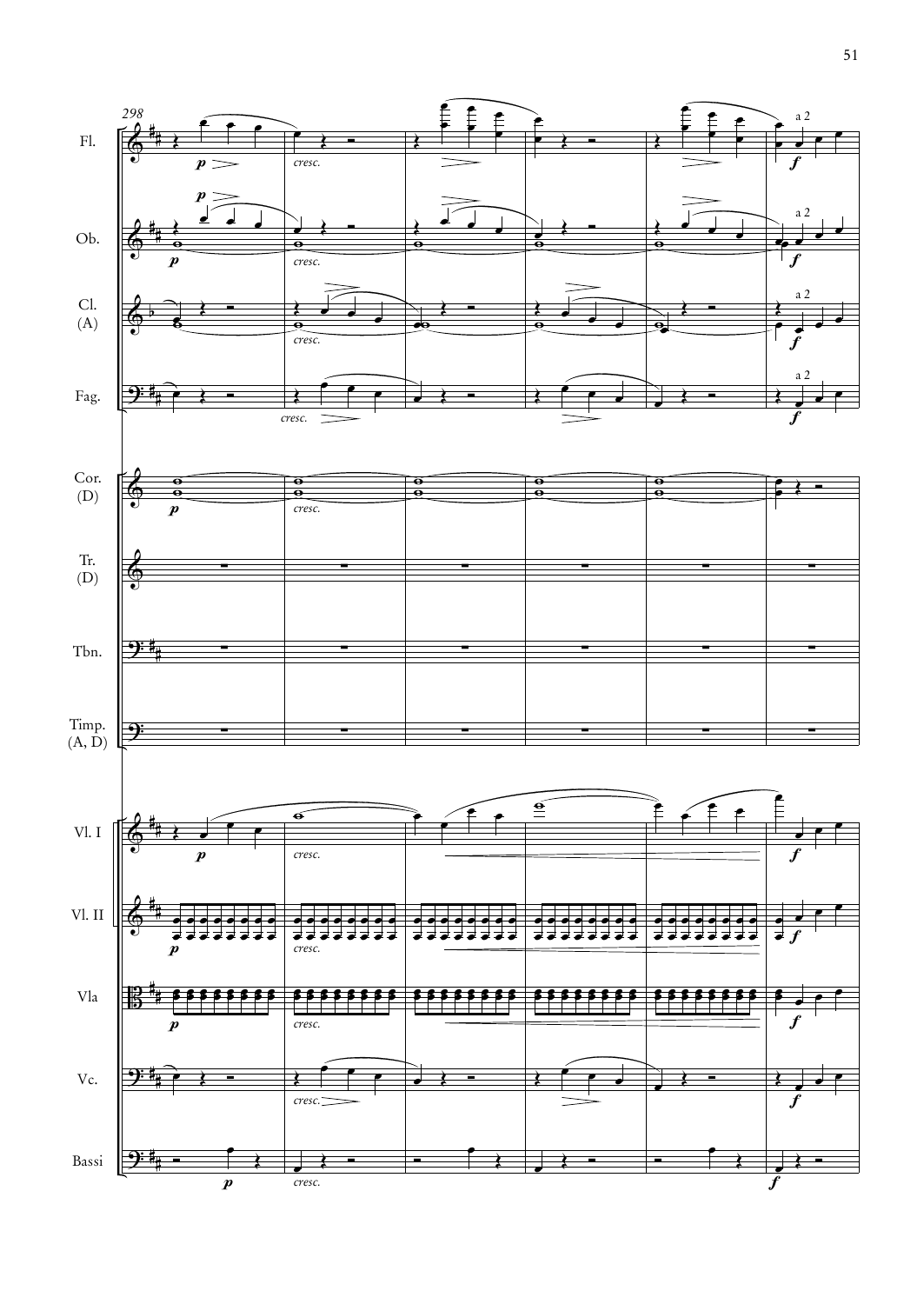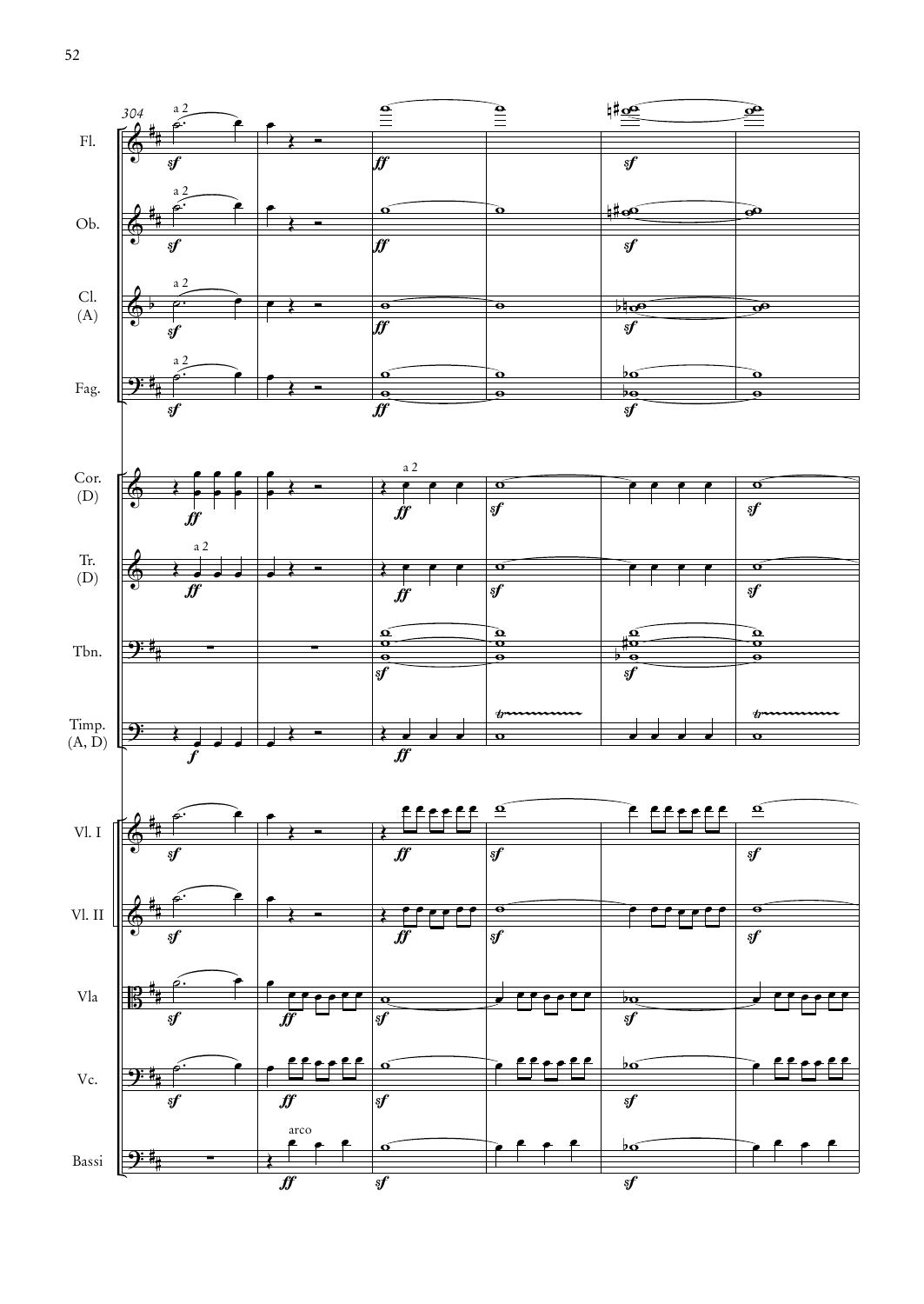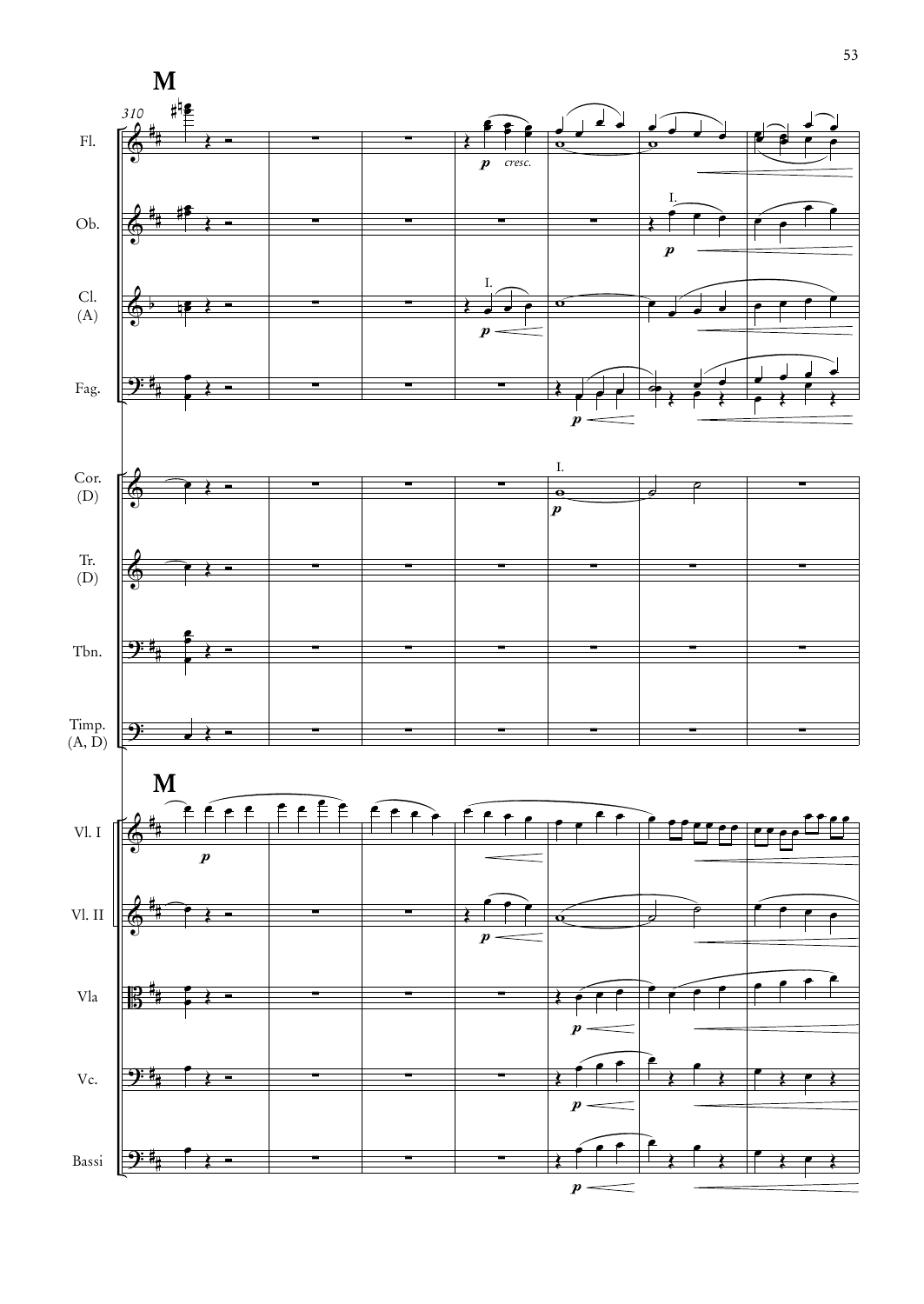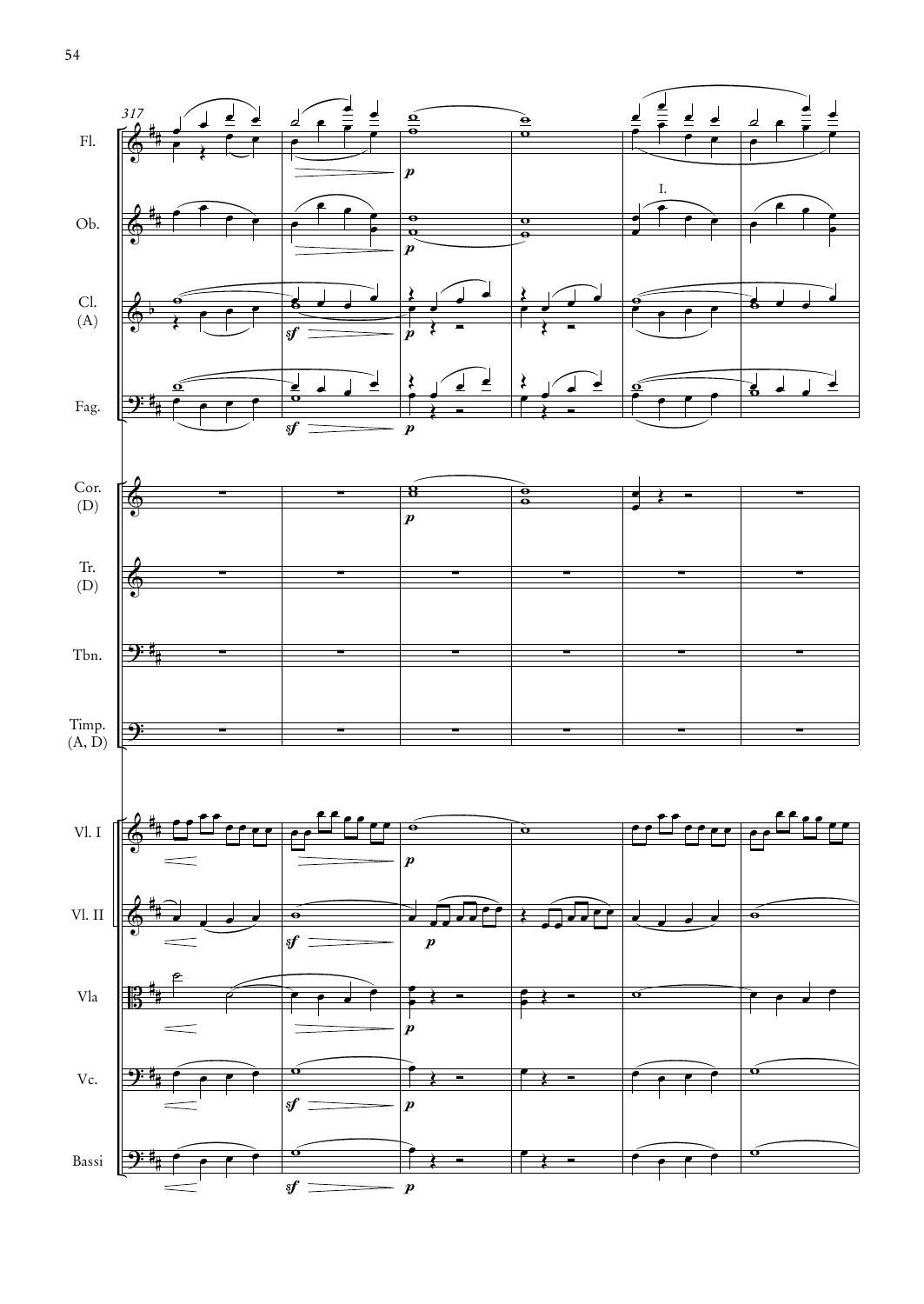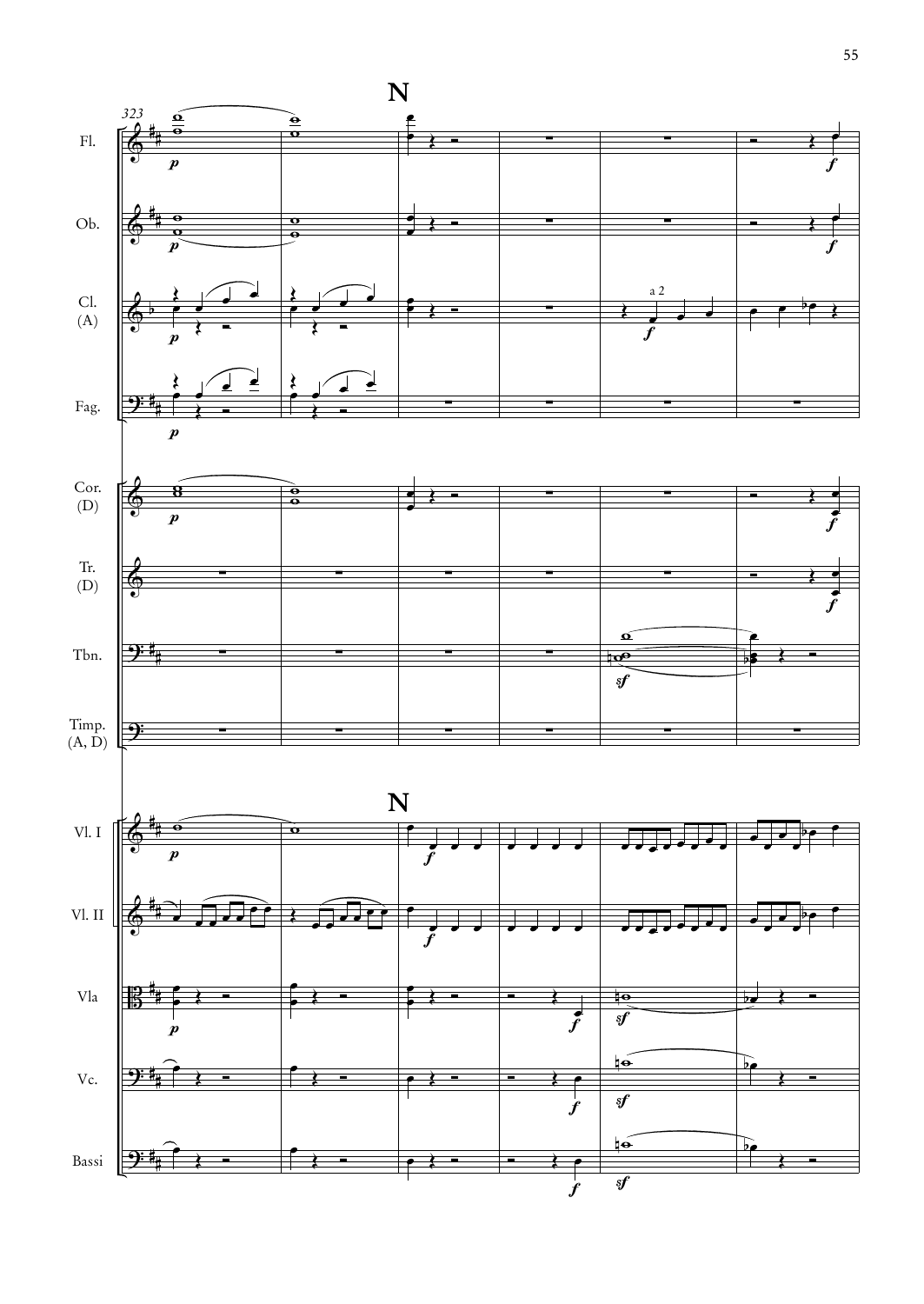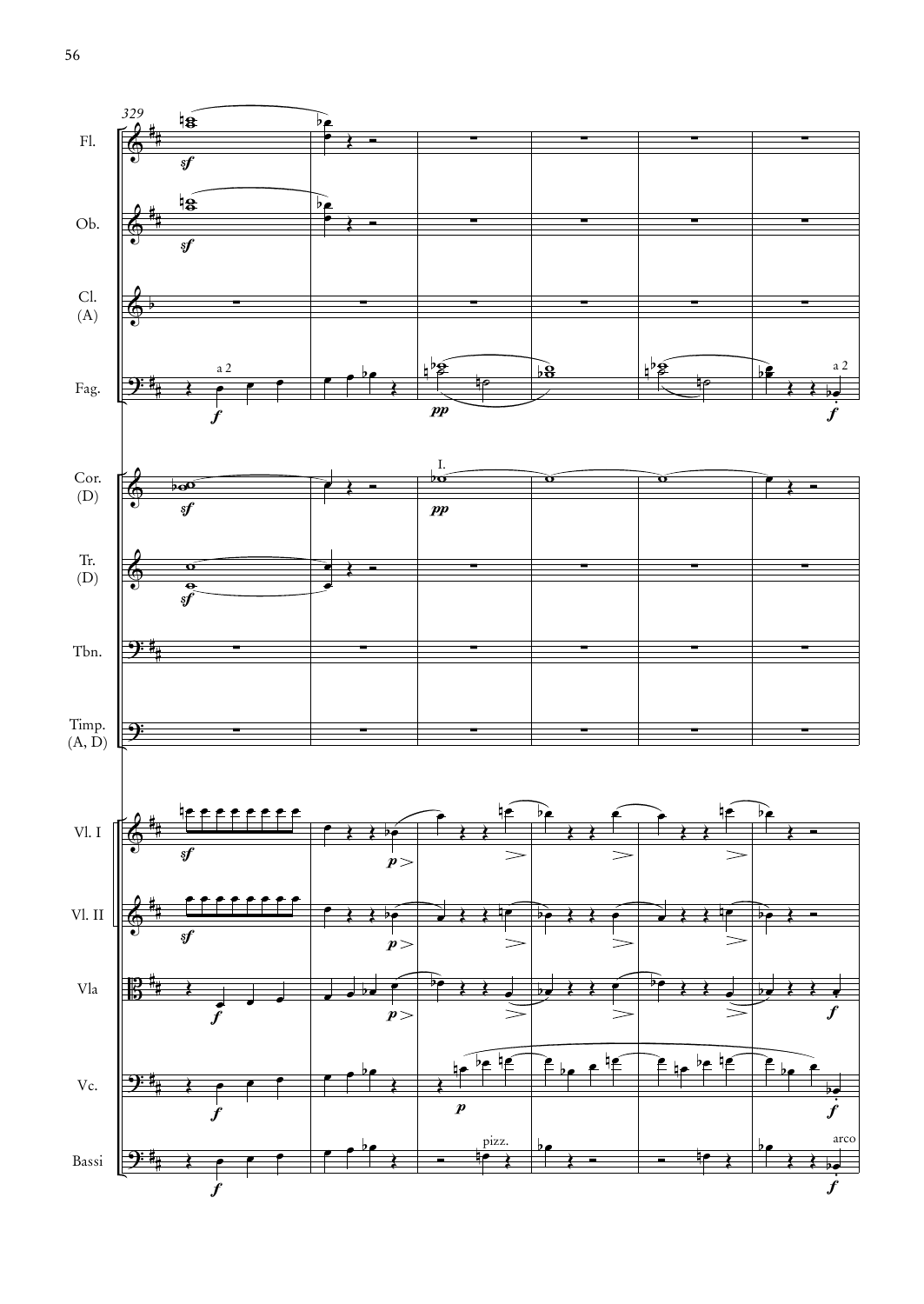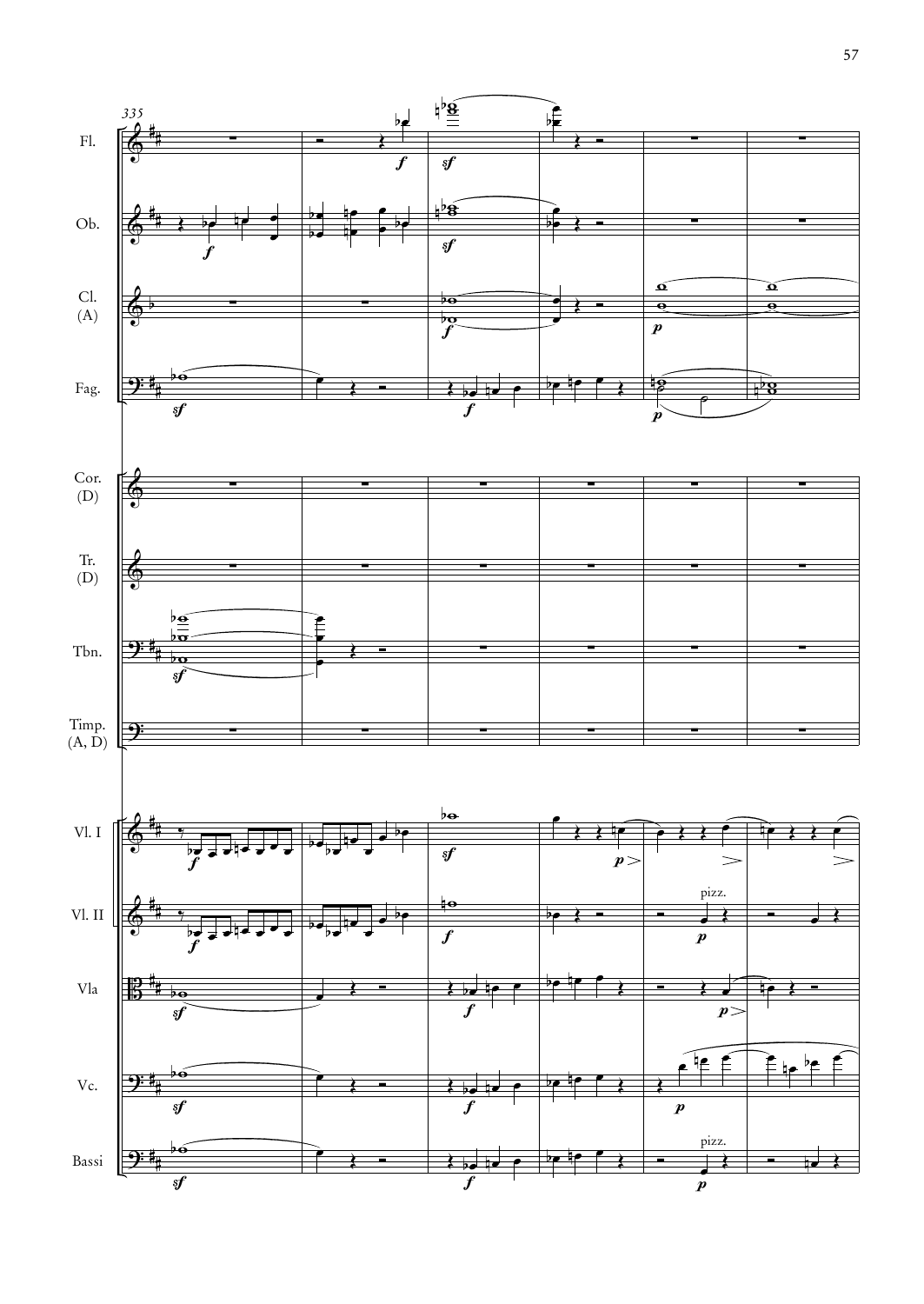![](_page_61_Figure_0.jpeg)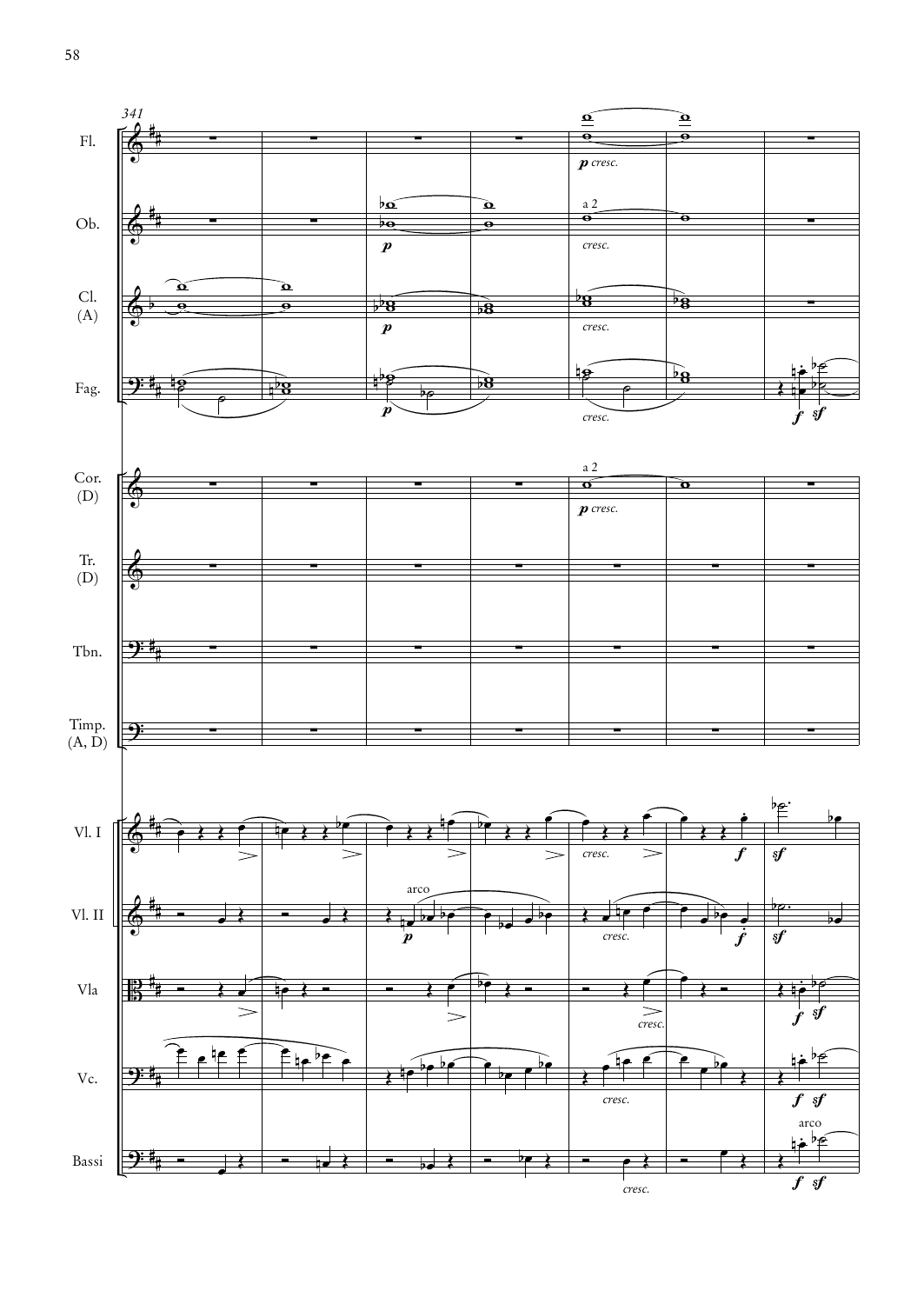![](_page_62_Figure_0.jpeg)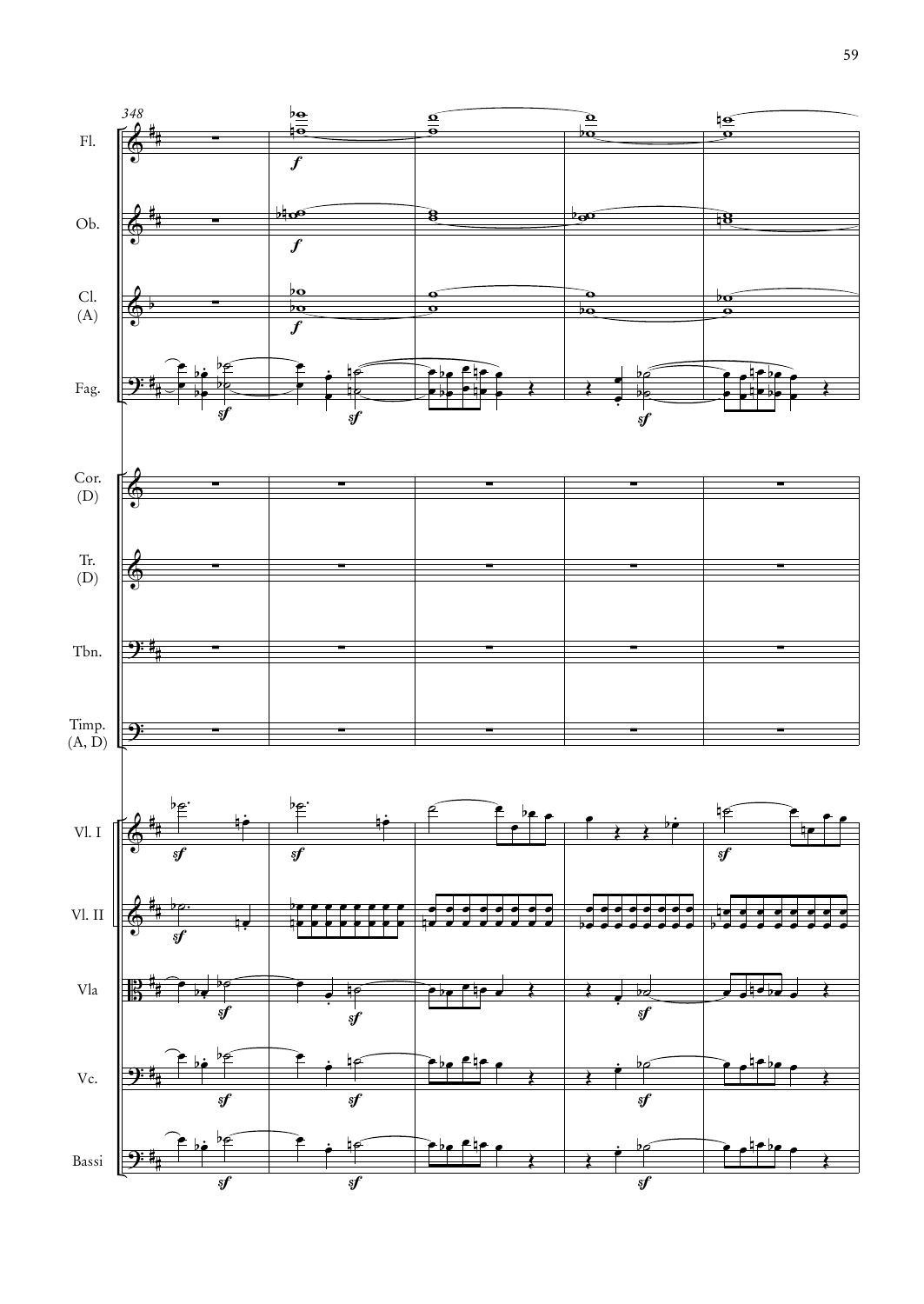![](_page_63_Figure_0.jpeg)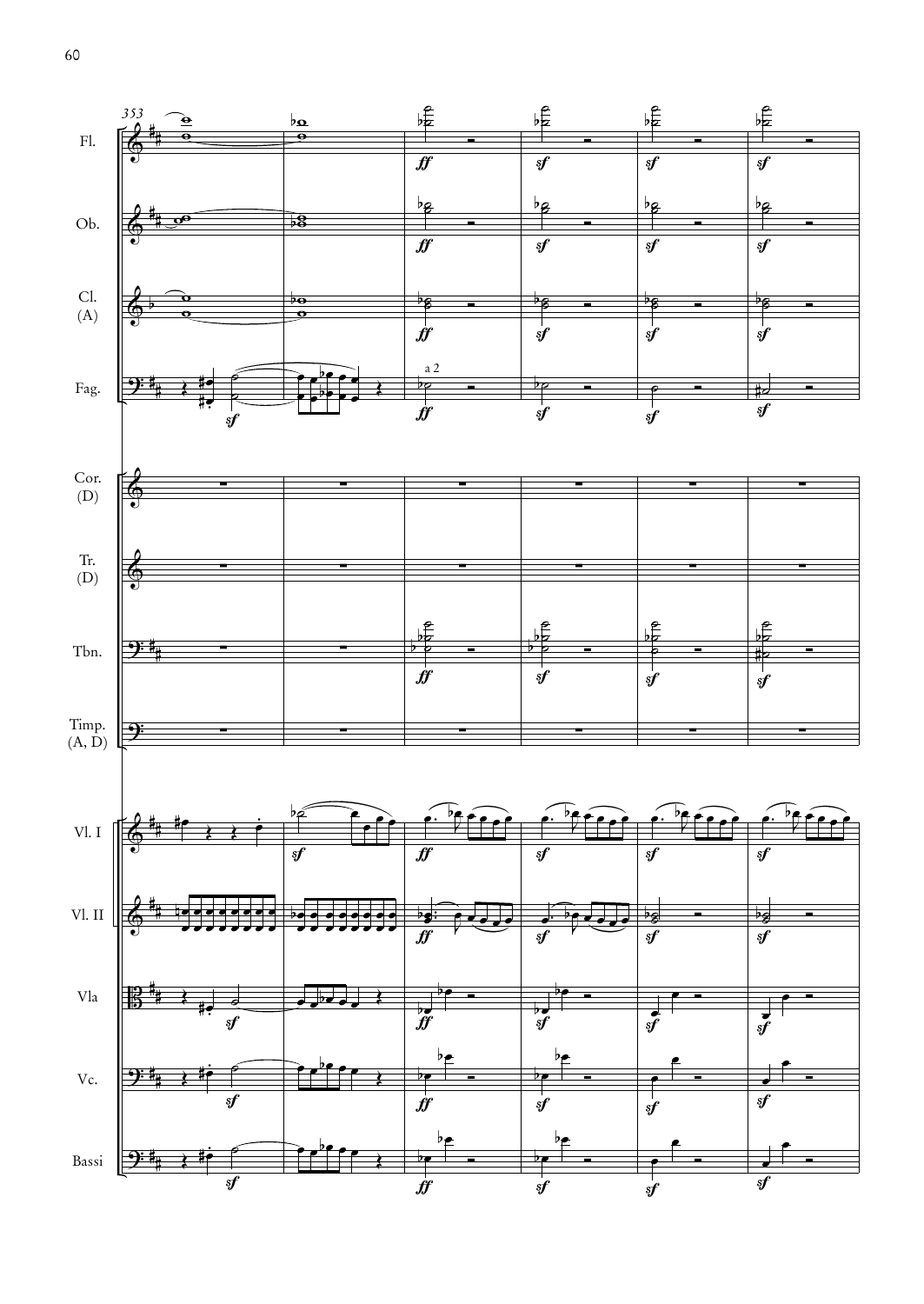![](_page_64_Figure_0.jpeg)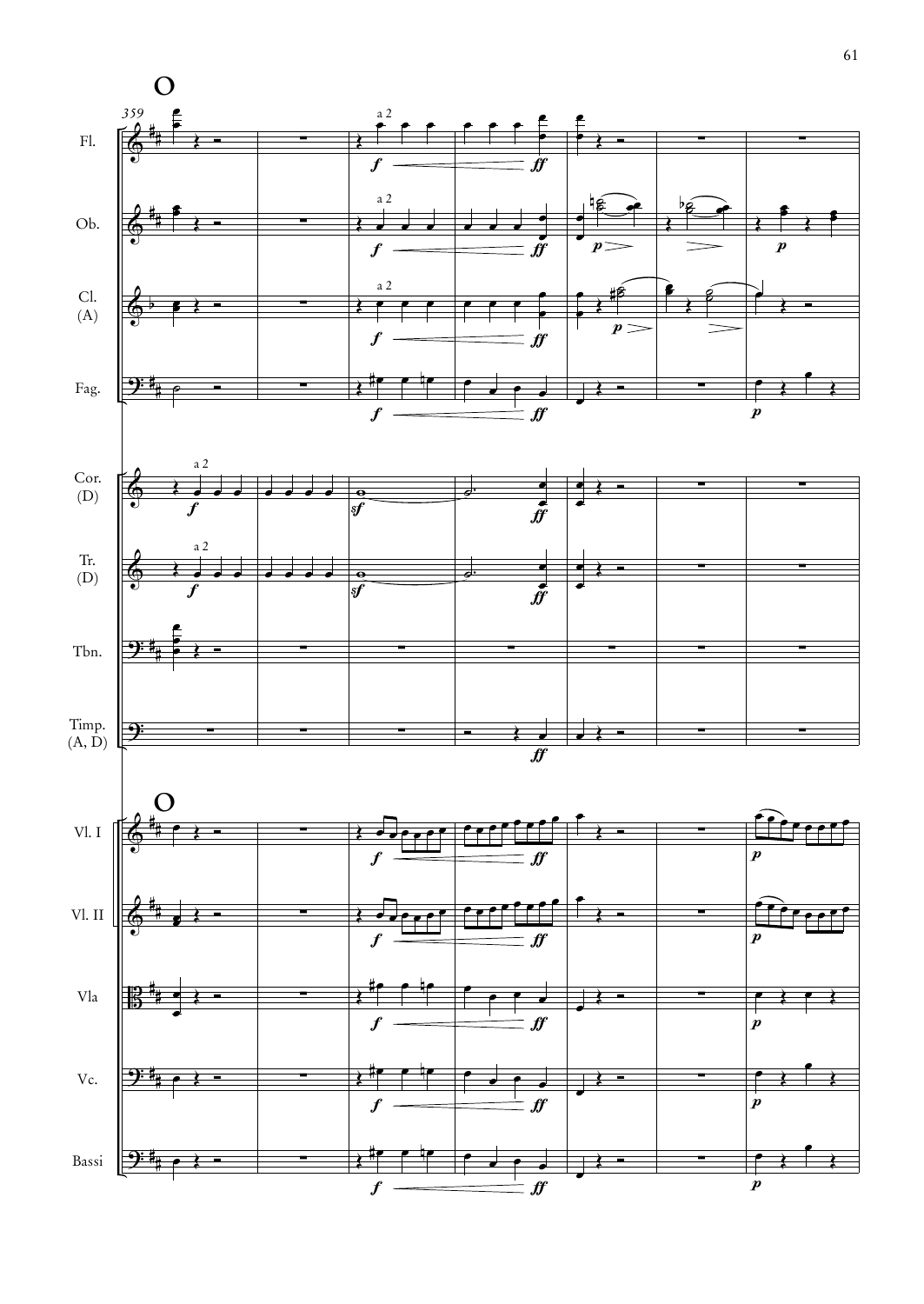![](_page_65_Figure_0.jpeg)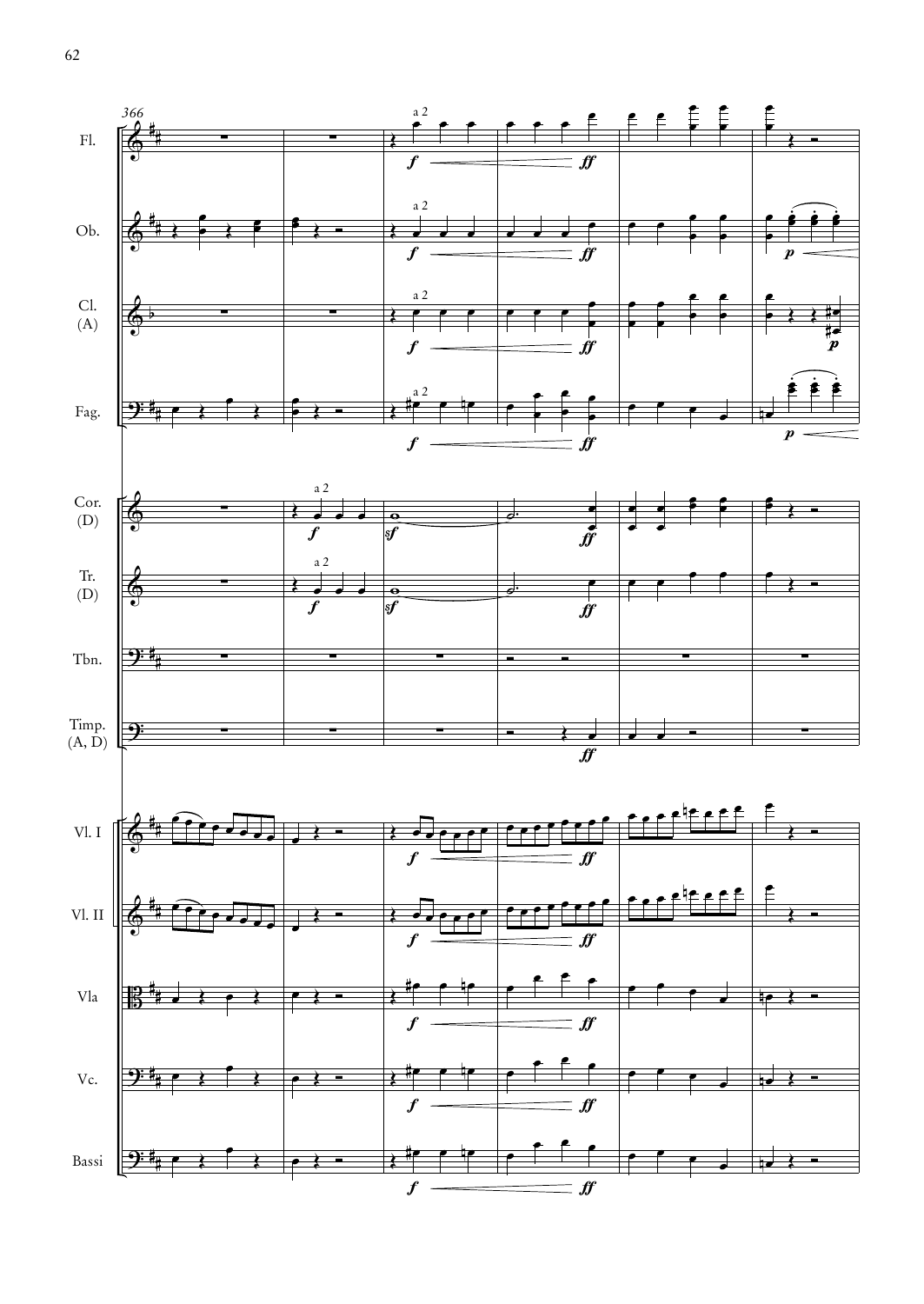![](_page_66_Figure_0.jpeg)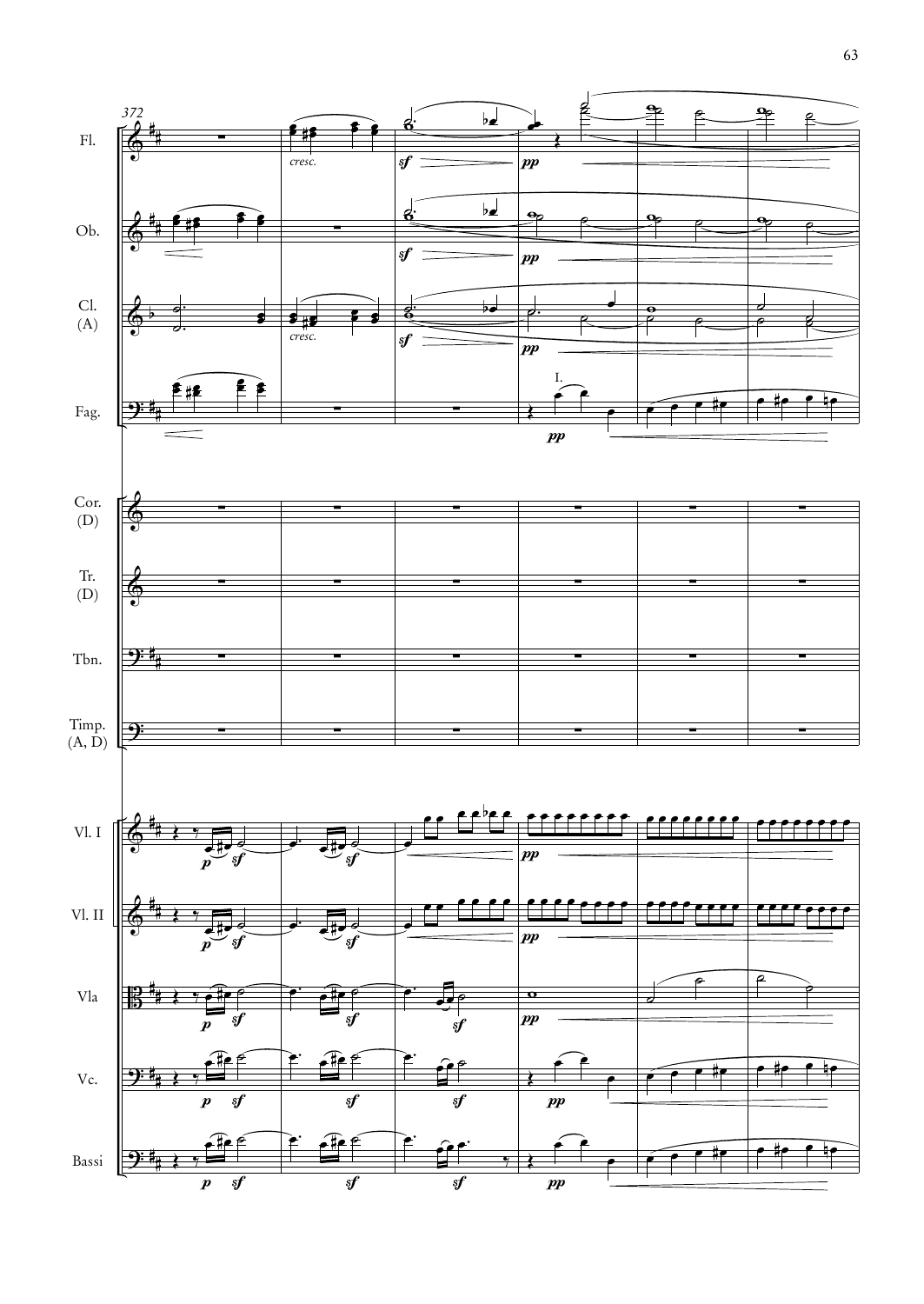![](_page_67_Figure_0.jpeg)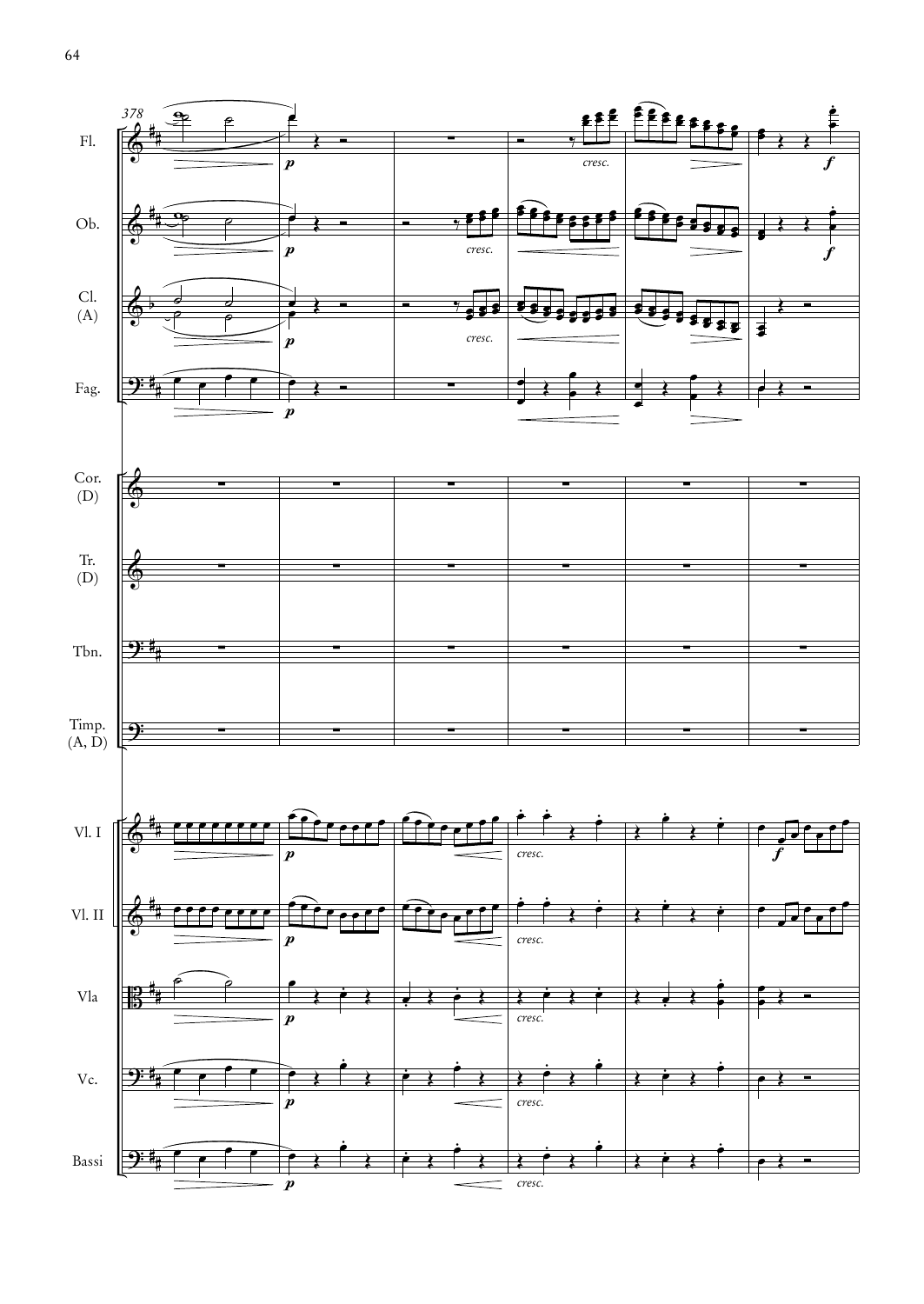![](_page_68_Figure_0.jpeg)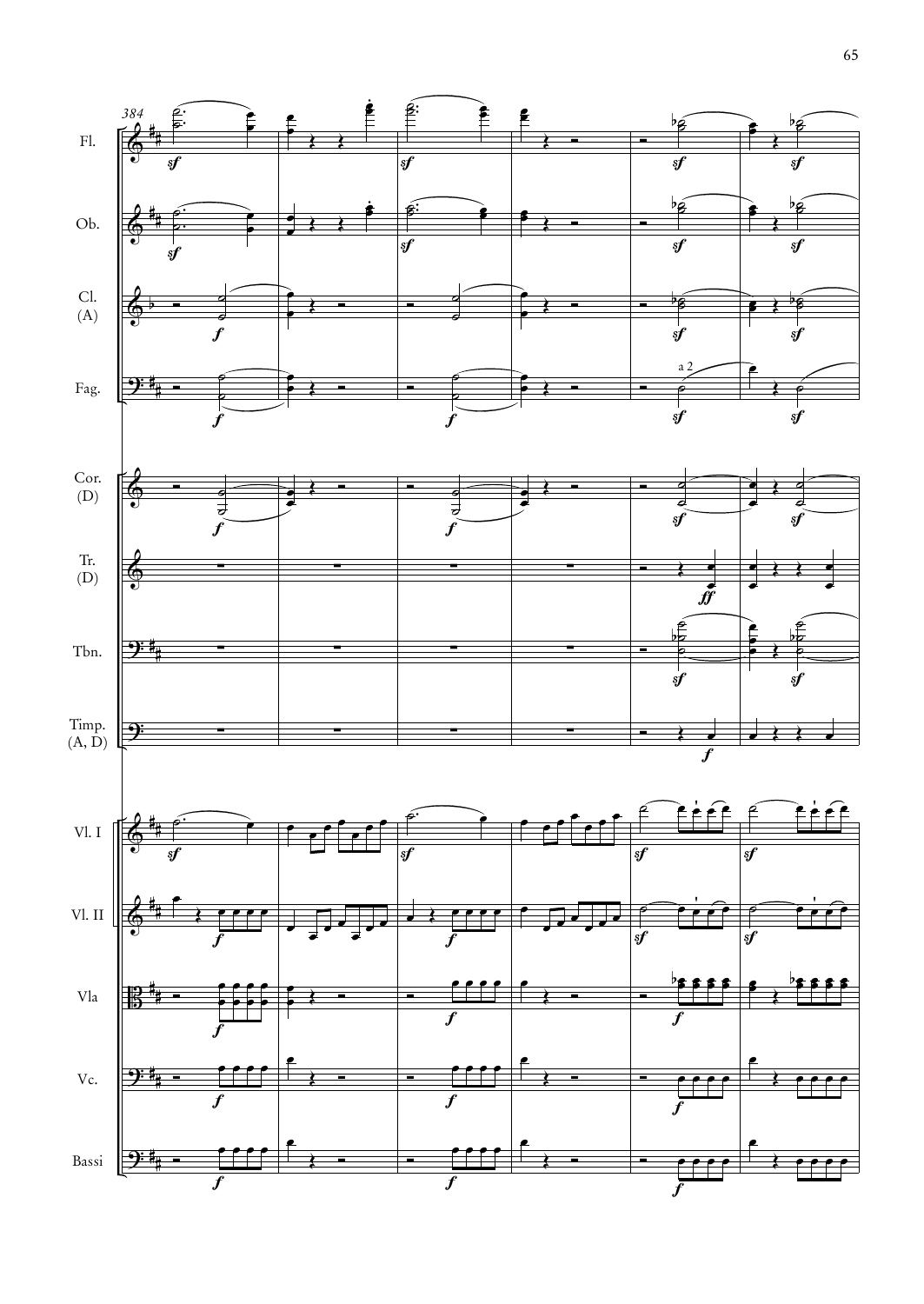![](_page_69_Figure_0.jpeg)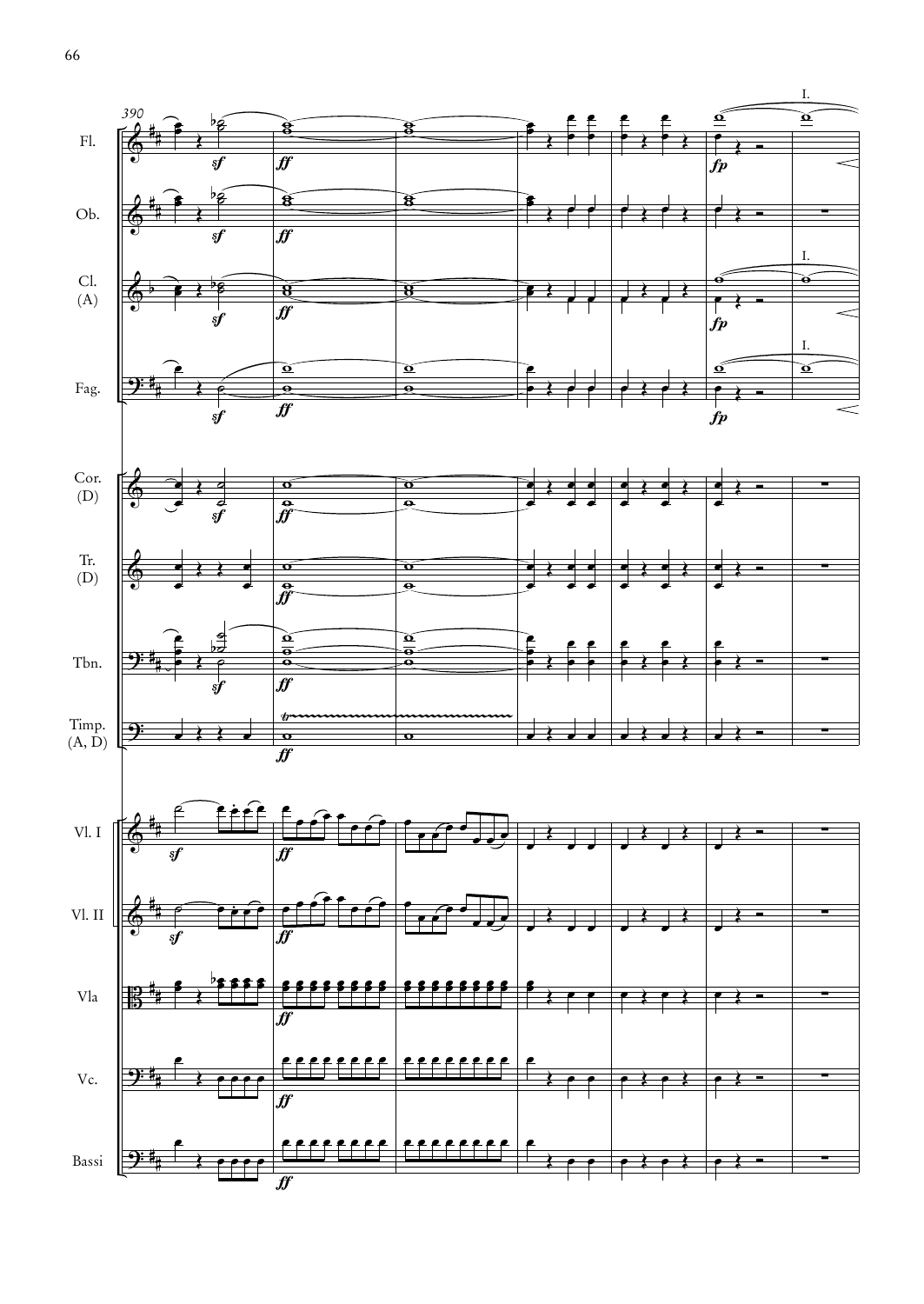![](_page_70_Figure_0.jpeg)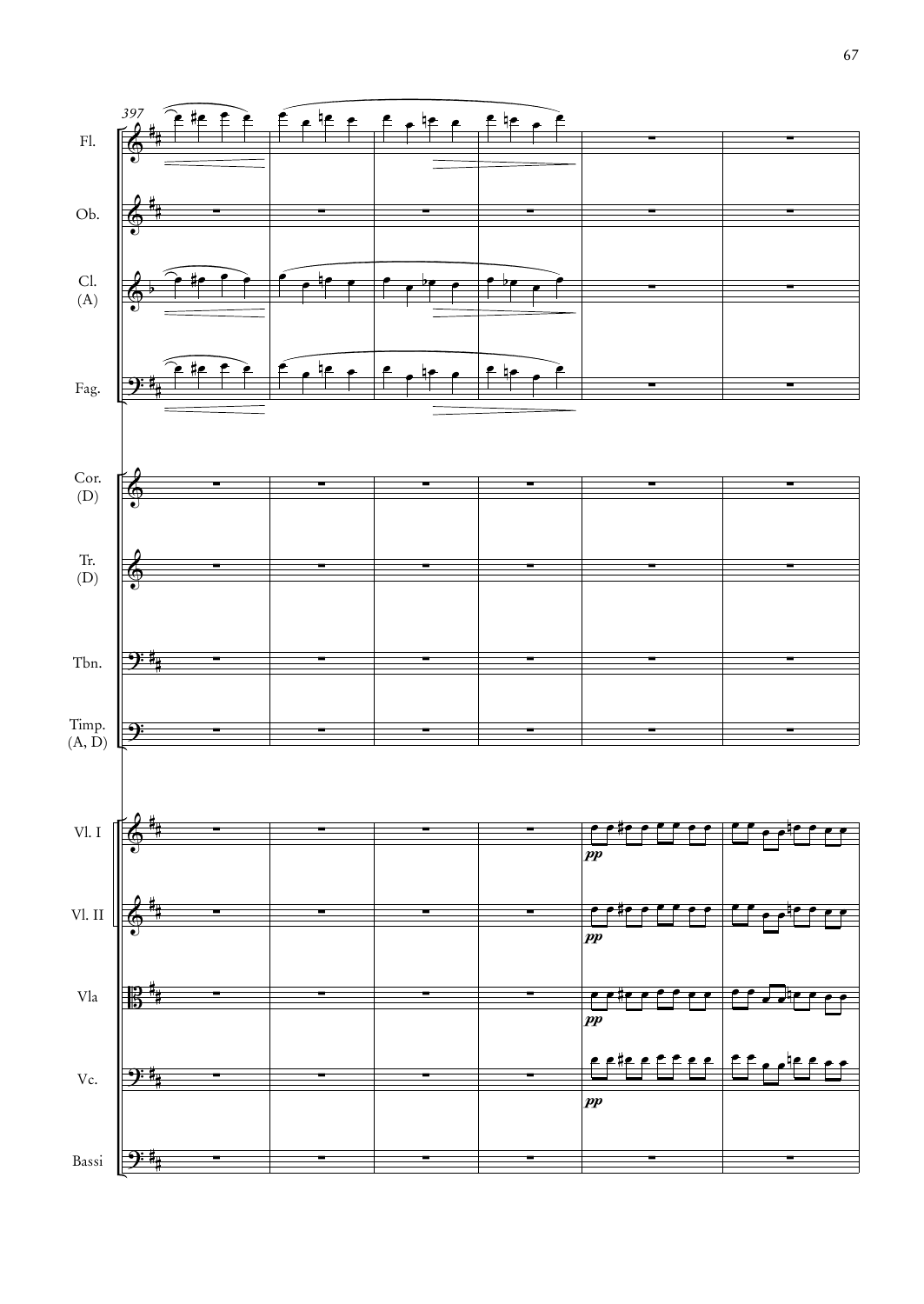![](_page_71_Figure_0.jpeg)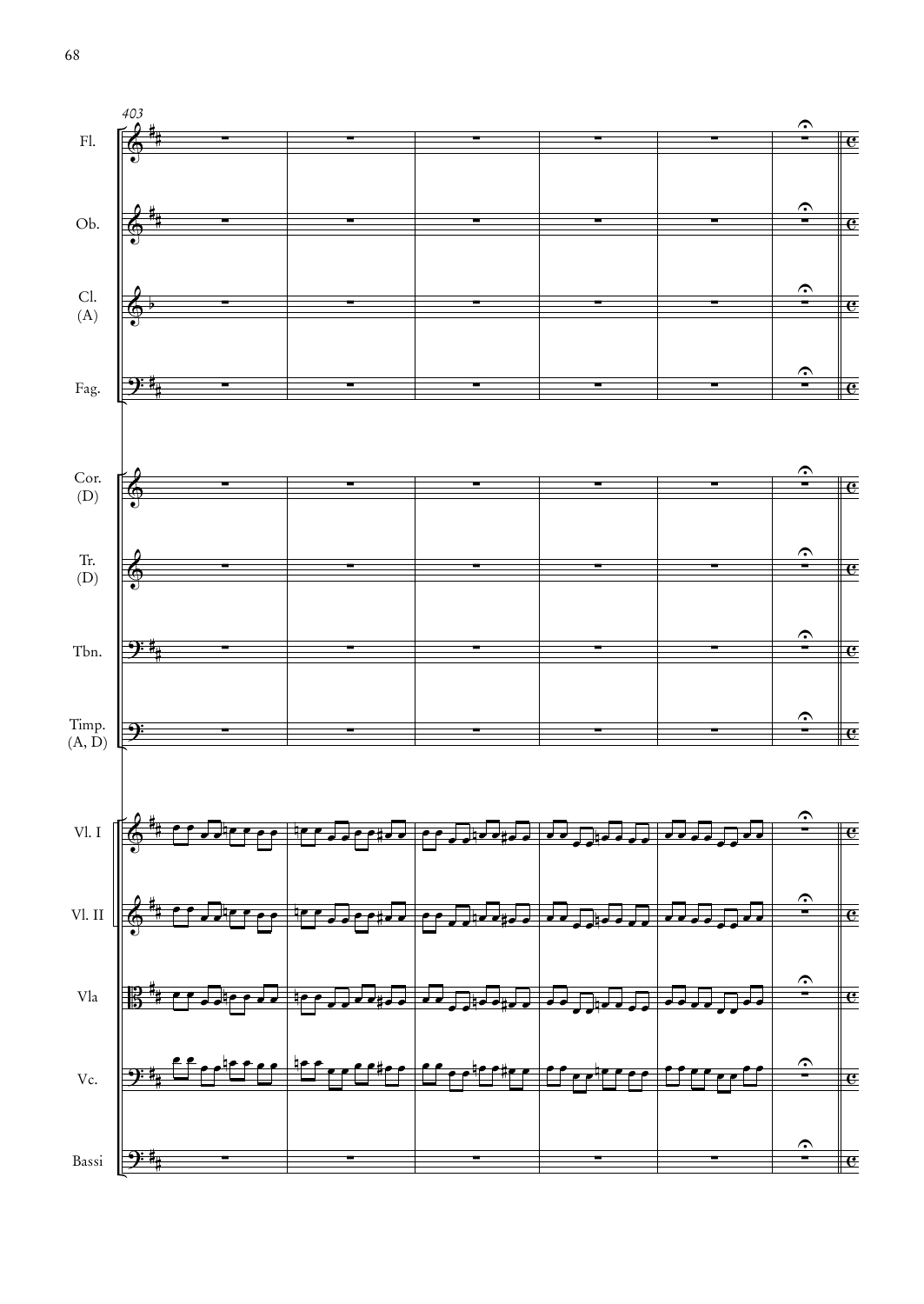

69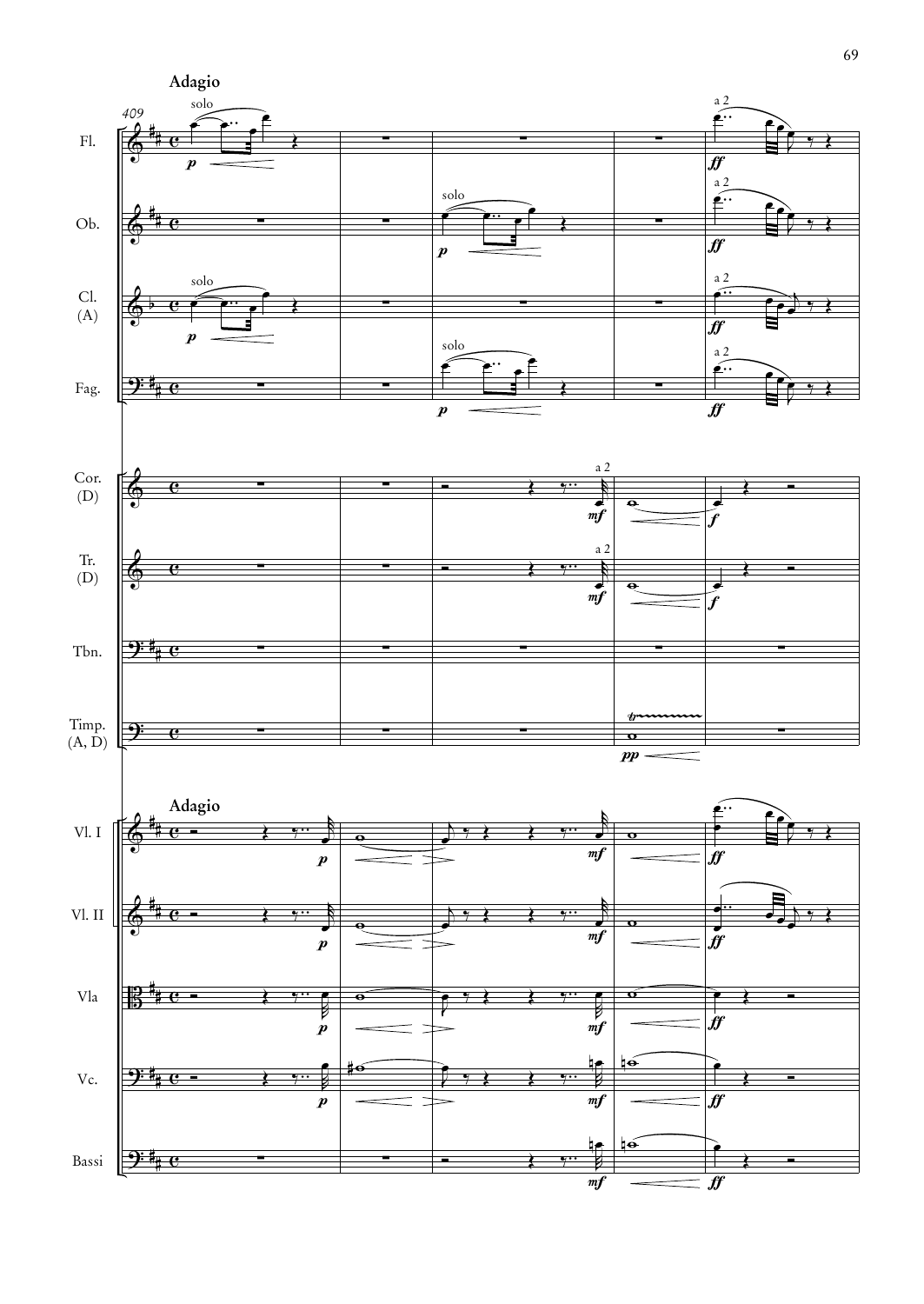

 $\boldsymbol{p}$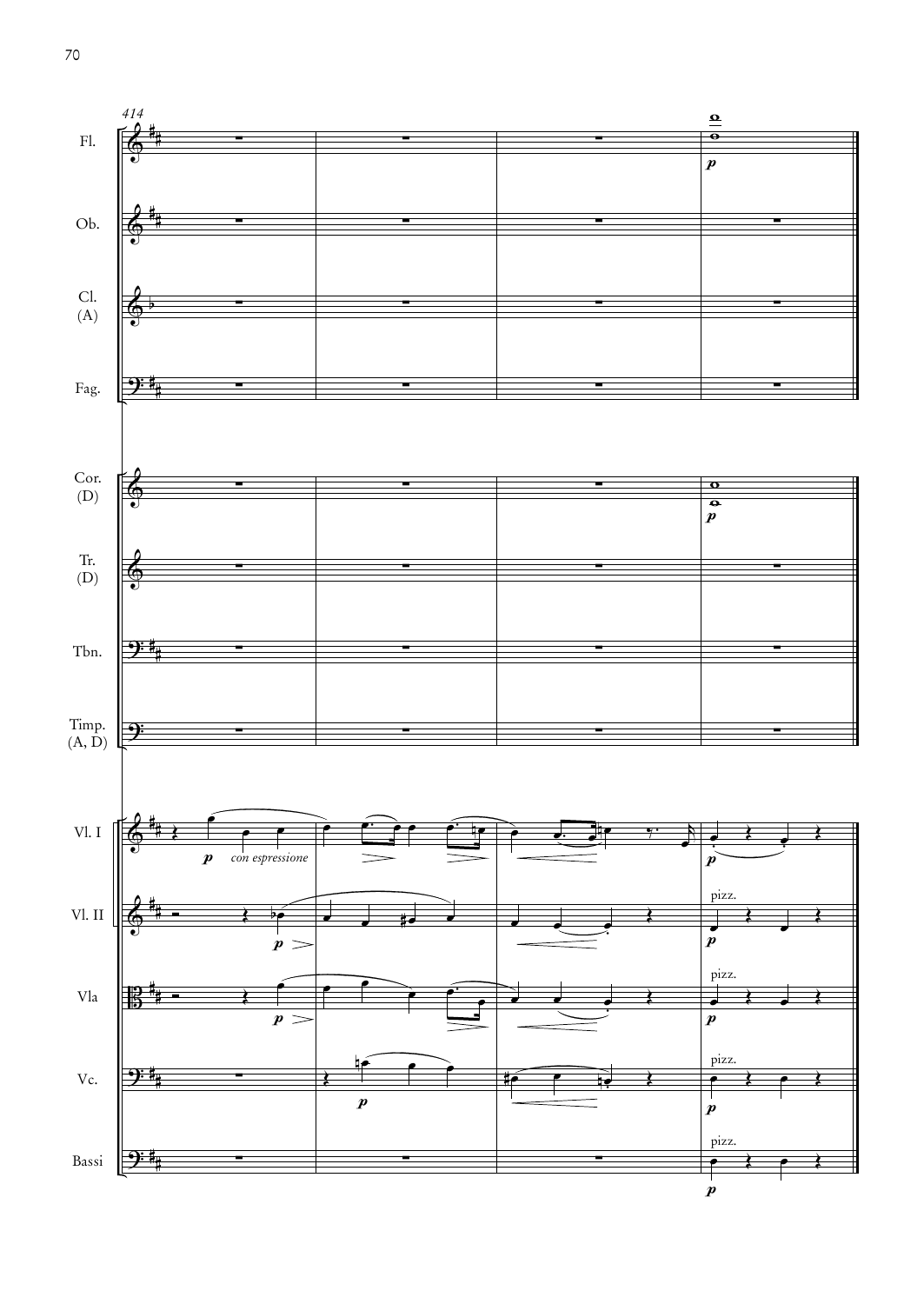### **Adolf Fredrik Lindblad**

Adolf Fredrik Lindblad hade en komplicerad uppväxt och en lika ombytlig tid som ung vuxen. Född 1801 i Skänninge av en ogift mor kom han vid ett års ålder till en fosterfamilj, där hustrun var moderns moster. Efter inledande skolgång i Östergötland fortsatte han från 1809 i Stockholm, där modern då bodde och var gift med en skådespelare vid Kungl. Teatern. Efter styvfaderns död 1813 fick Adolf Fredrik Lindblad återvända till fosterföräldrarna som snart flyttade till Norrköping. Där fick han sin första skolning i musik: piano och flöjt.

Fosterfadern som var handlare styrde Adolf Fredrik Lindblad mot sitt eget yrke. Efter några år i fosterfaderns affär fick han 1818–19 arbeta vid ett skeppsklareringskontor i Hamburg. I denna stad fick Adolf Fredrik Lindblad viktiga impulser av tysk litteratur och musik.

Sommaren 1822 kom han till Bleckenstad utanför Mjölby för att undervisa gårdens döttrar i pianospel. En av dem, Sophie Kernell, skulle bli hans hustru. Där lärde han också känna en kusin till husets syskonskara, Per Daniel Amadeus Atterbom, en livsavgörande vänskap för Lindblad.

Genom Atterboms förmedling flyttade Lindblad till Uppsala, i första hand för studier i harmonilära för universitetets *director musices*, Johann Christian Friedrich Hæffner. Men han kom också in i stadens konstnärliga och litterära kretsar. Där fanns redan Atterbom, men också Erik Gustaf Geijer som skulle bli en annan nära vän. I denna miljö blommade Lindblad ut som sångtonsättare.

Sångkomponerande var tidigare liktydigt med att skapa sällskapsvisor. Den nyromantiska dikten gav tonsättarna nya utmaningar. Lindblads sånger är texttolkande och låter melodin och pianostämman föra en dialog. Från visans tid stammar dock Lindblads länge utnyttjade praxis att flerstrofiga dikter sjungs till samma ackompanjemang. Adolf Fredrik Lindblad komponerade över 200 sånger, varav en del skrevs för vännen Jenny Lind.

Med salongsvärdinnan Malla Silfverstolpe och Erik Gustaf Geijer for Lindblad 1825–26 via Köpenhamn till Berlin, där han tog lektioner i komposition för Carl Friedrich Zelter och i pianospel för Ludwig Berger. Via Zelter lärde han känna Felix Mendelssohn. Vänskapen med denne blev viktig och varade livet ut.

Tillbaka i Sverige slog han och hustrun Sophie sig ner i Stockholm. Där startade Lindblad 1827 en musikskola, vilken under lång tid skulle bli hans huvudsakliga inkomstkälla. Under Stockholmsåren skrev Lindblad sin enda opera, *Frondörerna* (1835), som emellertid inte blev någon större framgång. Han komponerade också två symfonier (1832, 1855).

Adolf Fredrik Lindblad tillbringade sina sista år på Lövingsborgs gård strax söder om Linköping, där dottern Lotten bodde. Han avled där 1878.

© *Gunnar Ternhag,* Levande Musikarv

#### **Uvertyren till Frondörerna**

Den 11 maj 1835 hade Adolf Fredrik Lindblads historiska komedi *Frondörerna* premiär på Kungl. Teatern i Stockholm. Han var 34 år gammal och hade redan vunnit anseende i Stockholm som tonsättare och pedagog. Två år tidigare han tillsammans med kronprins Oscar komponerat de sista avsnitten av Eduard Brendlers ofullbordade operan *Ryno*. Tre år tidigare hade Lindblads första symfoni spelats i Börshuset och framförandet hade väckt uppmärksamhet. Det var den första svenska romantiska symfonin som framfördes och här fanns både nytänkande och moderniteter som ingen annan svensk hade använt sig av. Lägg därtill att Lindblad sedan 1828 var hovets musiklärare och att han mellan 1825 och 1827 hade studerat i Berlin och fått Felix Mendelssohn som sin bäste vän.

Förslaget till den historiska komedin *Frondörerna eller En Dag under Partistriderna i*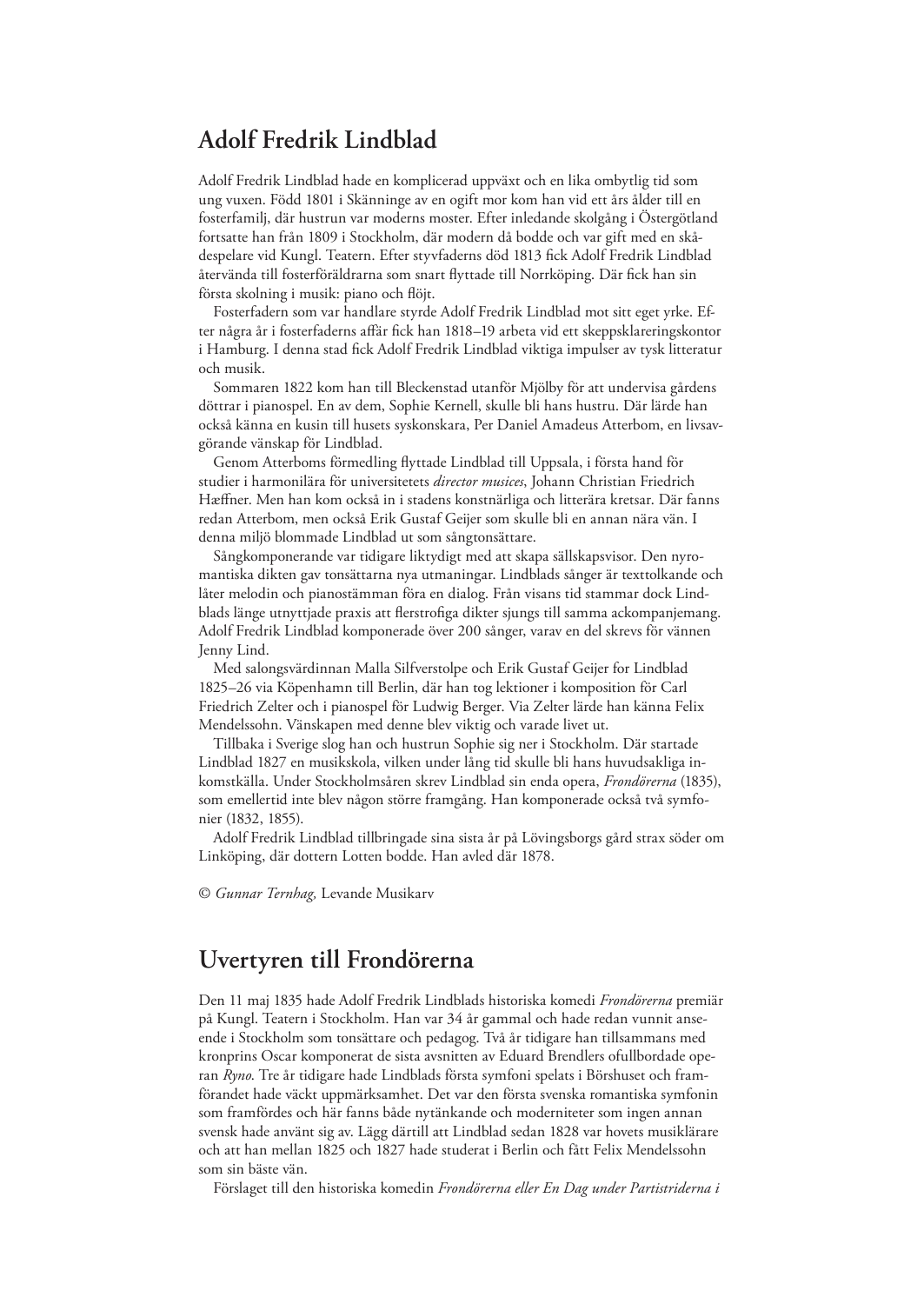*Paris 1649* kom med största sannolikhet från kronprins Oscar. Drottningen Desideria hade Mélesvilles teaterpjäs L*a maison du rempart, ou, Une journée de la Fronde* i sitt bibliotek – och den var färsk, tryckåret för den franska texten var 1829. Säkert hade pjäsen spelats i drottningens salong i sin franska version. Pjäsen översattes till svenska av Nicolaus Johan Cervin-Steenhoff och Lindblad komponerade.

Komedin handlar om de konflikter som utspelade sig kring kardinal Mazarin, som hade makten i Frankrike innan Ludvig XIV blev myndig. Den är förlagd till klädeshandlaren Mathieus hus vid stadsmuren i Paris 1649 och här möts flera rivaliserande fronder. Hertiginnan av Longueville, som tillhör en av fronderna, kommer instörtande i huset och söker skydd; strax därefter kastar sig också markis de Jarsay – Mazarins högra hand – in genom dörren. Andra akten utspelas under en bal, under vilken en representant från den tredje fronden kommer in och tillfångatar Mazarins män. I tredje akten får allt sin upplösning: en frondör kommer in och berättar att striderna är slut och att alla har förenats. Jubel och förbrödring avslutar komedin.

Lindblads historiska komedi fick inte något jublande mottagande. Den speglade den politiska konflikt som fanns i Sverige mellan konservativa (hovet) och liberaler (t.ex. tidningen Aftonbladet) och publiken visade sitt missnöje.

© *Eva Öhrström*, Levande Musikarv

#### **Adolf Fredrik Lindblad**

Adolf Fredrik Lindblad had a complicated childhood and likewise an unsettled period as a young adult. Born in Skänninge in 1801 to an unwed mother he was taken in by a foster family, of which the wife was his mother's aunt, when he was only one year old. After starting school in Östergötland, in 1809 he moved to Stockholm to continue studying near his mother, who was married to an actor at the Royal Opera. After his stepfather's death in 1813, Adolf Fredrik Lindblad returned to live with his foster parents, who soon moved to Norrköping. There he received his first music lessons in piano and flute.

His foster father, who was a merchant, persuaded Adolf Fredrik Lindblad to follow in his footsteps. After several years at his foster father's business, Adolf Fredrik worked from 1818 to 1819 at a shipping discharge office in Hamburg. While working in Hamburg, Adolf Fredrik Lindblad encountered German literature and music, which would prove to be an important influence on his later career as a composer.

The summer of 1882 he arrived in Bleckenstad, on the outskirts of Mjölby, to teach the daughters at a country estate piano. One of the girls, Sophie Kernell, would later become his wife. He also became acquainted with a cousin to the siblings at the estate, Per Daniel Amadeus Atterbom, who would become an important life long friend.

With Atterborn's assistance, Lindblad moved to Uppsala in order to study harmony with the university's *director musices*, Johann Christian Friedrich Hæffner. He also came in contact with the city's artistic and literary circles. Atterbom already lived in Uppsala, as well as Erik Gustaf Geijer, who would become another close friend. Lindblad thrived as an art song composer in this environment.

In earlier times, song composition had been equivalent to writing popular drawingroom ballads. Later, with the advent of the neo-romantic poem, composers were provided with new challenges and opportunities. Lindblad's songs are settings of text to music and provide a dialogue between the vocal melody and the piano. For a long time Lindblad made use of the older ballad praxis of using poems consisting of several stanzas sung to the same accompaniment. Adolf Fredrik Lindblad composed over 200 songs, of which several were written for his friend the singer Jenny Lind.

Together with music salonnière Malla Silfverstolpe and Erik Gustaf Geijer, Lindblad travelled by way of Copenhagen to Berlin, where he took lessons in composition from Carl Friedrich Zelter and studied piano with Ludwig Berger. Through Zelter he got to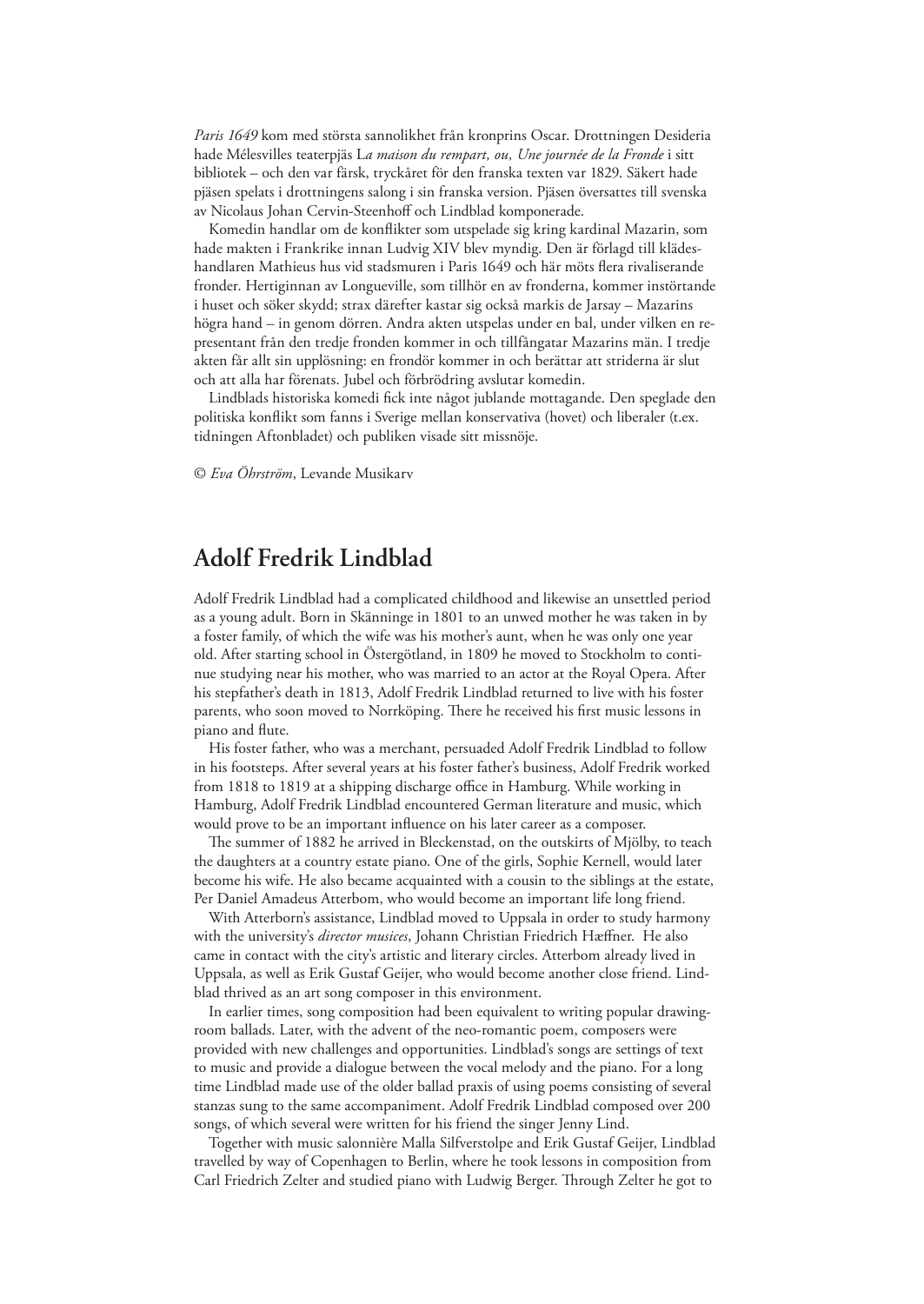know Felix Mendelssohn. This was the beginning of an important friendship which lasted for the rest of his life.

Returning to Sweden, he and his wife Sophie settled down in Stockholm. Lindblad started a music school there in 1827, which for a long time would be his main source of income. During his years in Stockholm Lindblad wrote his only opera, *Frondörerna*  (1835), which was never successful. He also composed two symphonies (1832, 1855).

Adolf Fredrik Lindblad spend his final years at Lövingsborg's manor, just south of Linköping, where his daughter Lotten resided. He died there in 1878.

© *Gunnar Ternhag,* Levande Musikarv Transl. Thalia Thunander

#### **Overture to Frondörerna**

On 11 May 1835, Adolf Fredrik Lindblad's historical comedy, *Frondörerna* (The Fronduers), had its premier at the Royal Opera in Stockholm. He was 34 years old and had already won a reputation as a composer and teacher. Two years earlier he had, together with Crown Prince Oscar, composed the final sections of Eduard Brendler's incomplete opera *Ryno*. Three years earlier Lindblad's first symphony had attracted attention when it was performed in the Börshuset (the stock exchange building, also used for social events). It was the first Swedish romantic symphony to be performed and included both a new way of thinking and modernisations that no other Swede had made use of. On top of all this, since 1828 Lindblad had been a music teacher for the royal court and between 1825 and 1827, he had studied in Berlin and become best friends with Felix Mendelssohn.

The idea for the historical comedy *Frondörerna eller En Dag under Partistriderna i Paris 1649* came most likely from Crown Prince Oscar. Queen Desideria had Mélesville's theatre play, *La maison du rempart, ou, Une journée de la Fronde*, in her library – and it was fresh, the French text having been published in 1829. The play had quite certainly been performed in the Queen's salon in its French version. The play was translated into Swedish by Nicolaus Johan Cervin-Steenhoff, with Lindblad composing the music.

The comedy is about the conflicts that took place around Cardinal Mazarin, who ruled in France before Louis XIV came of age. It is set at the house of the clothier Mathieus by the Paris city wall in 1649, where several rival frondeurs (rebels) meet. The Duchess of Longueville, who supports one of the rebel groups, rushes into the house seeking shelter and shortly thereafter the Marquis de Jarsay – Mazarin's right hand man – also flings himself through the door. The second act is set during a ball in which a representative of the third rebel group enters and captures Mazarin's men. Everything resolves itself in the third act: a frondeur arrives and explains that the fighting is over and everyone has been united. Amidst jubilation and brotherhood the comedy ends.

Lindblad's historical comedy did not get a jubilant reception. It reflected the political conflict that existed in Sweden between the conservatives (royalists) and the liberals (e.g. the newspaper *Aftonbladet*), and the audience showed its discontent.

© *Eva Öhrström*, Levande Musikarv Transl. Jill Ann Johnson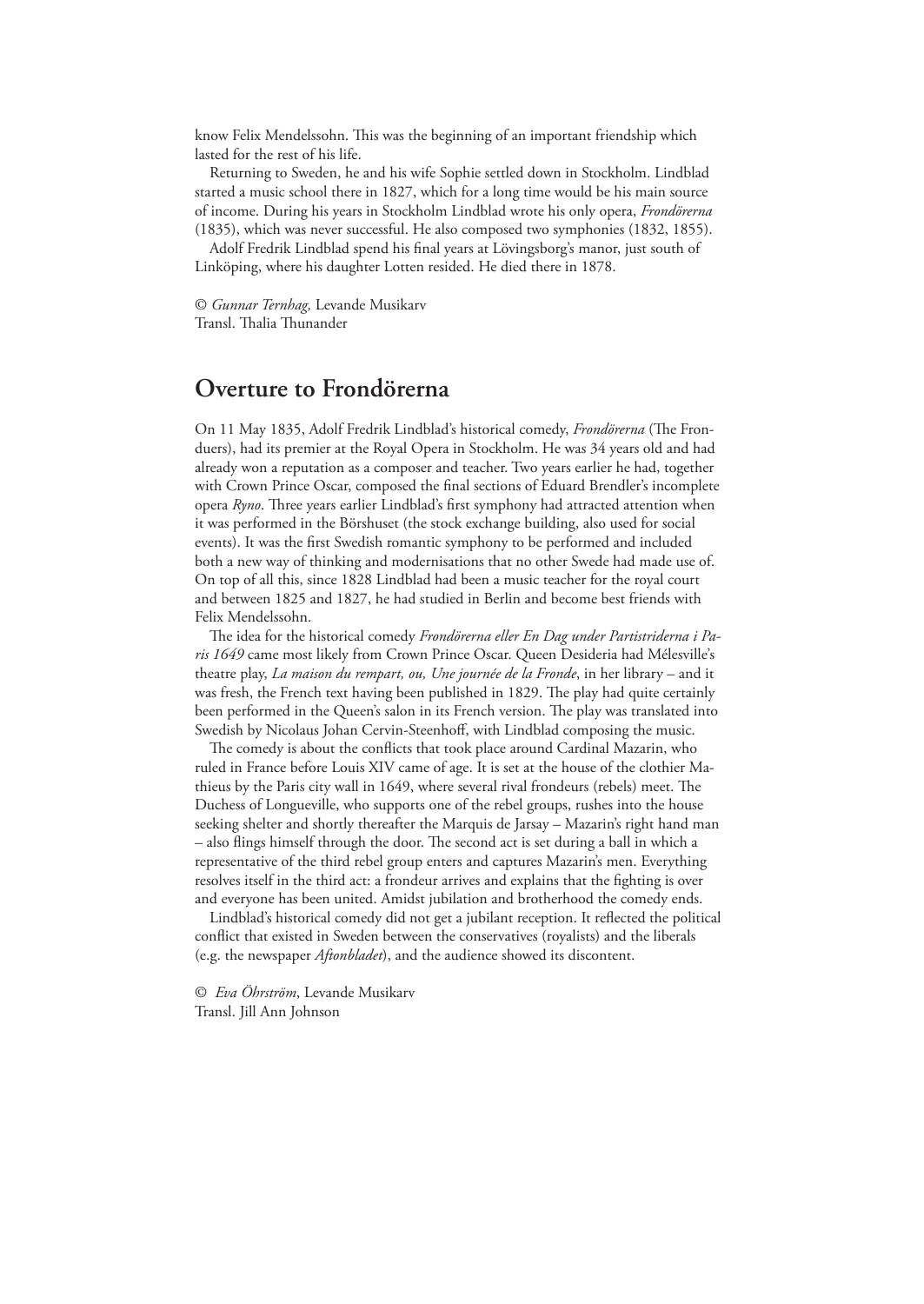# **Källmaterial**

Partitur i autograf (**A**). På försättsbladet står:

Frondörerne/ eller/ En Dag under Partistriderna i Paris 1649./ Komedie med Sång i 3 Akter/ Bearbetning af La Maison du Rempart ou unde Journée/ de la Fronde af Melesville/ Musiken af A: F: Lindblad

## **Kommentarer**

Tonsättaren använder verket igenom *sf* eller ibland *fz* för att markera accenter. >-tecknen som finns har en sådan längd att de i utgåvan alltid tolkats som diminuendon, aldrig accent.

Vissa nyanser finns inskrivna med annan penna, kanske har dessa skrivits in vid ett framförande. Somliga är blott kompletterande överföringar av nyanser som finns samtidigt i andra stämmor, andra är tillagda utan förlaga i **A**. Utgivaren har valt att utelämna dessa tillagda nyanser.

Partituret är skrivet på 12 system, med trombonerna tillagda längst ned på ett trettonde där de är med. Det är inte specifierat vilka tromboner som skall användas, **A** har blott "Tromboni". I utgåvan har modern partiturordning använts. Blåsarstämmorna är i **A** genomgående skrivna med notskaft åt två håll även i homofona passager, och oftast är pauserna utskrivna för spelare 2 när spelare 1 spelar. Ett och annat "Solo" eller "Primo Solo" finns också. Utgåvan använder "a 2" samt "I.", och låter homofona passager skrivas med två toner på samma skaft.

*sf* används ofta utan att någon grundnyans är angiven. Detta har behållits i utgåvan.

| Takt           | Stämma         | Anmärkning                                                                                                                                  |
|----------------|----------------|---------------------------------------------------------------------------------------------------------------------------------------------|
| $\overline{4}$ | Stråk, Cor.    | Crescendopil överförd från parallellstället i t 412.                                                                                        |
| $6 - 12$       | Träblås, Stråk | Nyanser inskrivna med annan penna, ej införda i utgåvan. I<br>utgåvan har p från takt 6 i Fag. och Vl. I förts över till övriga<br>stämmor. |
| 18             | Fl., Vl. I-Va  | Diminuendot överfört från Cl. och Fag. Även parallellställen<br>senare i satsen.                                                            |
| 30             | Tutti          | Crescendopilar överförda från parallellstället i t 195.                                                                                     |
| 24, 47         | Timp.          | Nyans överförd från övriga.                                                                                                                 |
| 41             | Tromb.         | Nyans överförd från resten av orkestern. Trombonerna saknar<br>nyans för det mesta.                                                         |
| 47-48          | F1.            | Noterat i 1- och 2-strukna oktaven med 8va-tecken från t47:2.<br>Utgåvan låter både Fl. I och II oktavera.                                  |
| $57u-64$       | Tutti          | Nyanser inskrivna med annan penna: mf i blåset, Vl. II och<br>Va, p i Basso och Vl. I. Ej medtagna i utgåvan.                               |
| 72             | Cl.            | A har staccatopunkter med båge. Borttaget i utgåvan.                                                                                        |